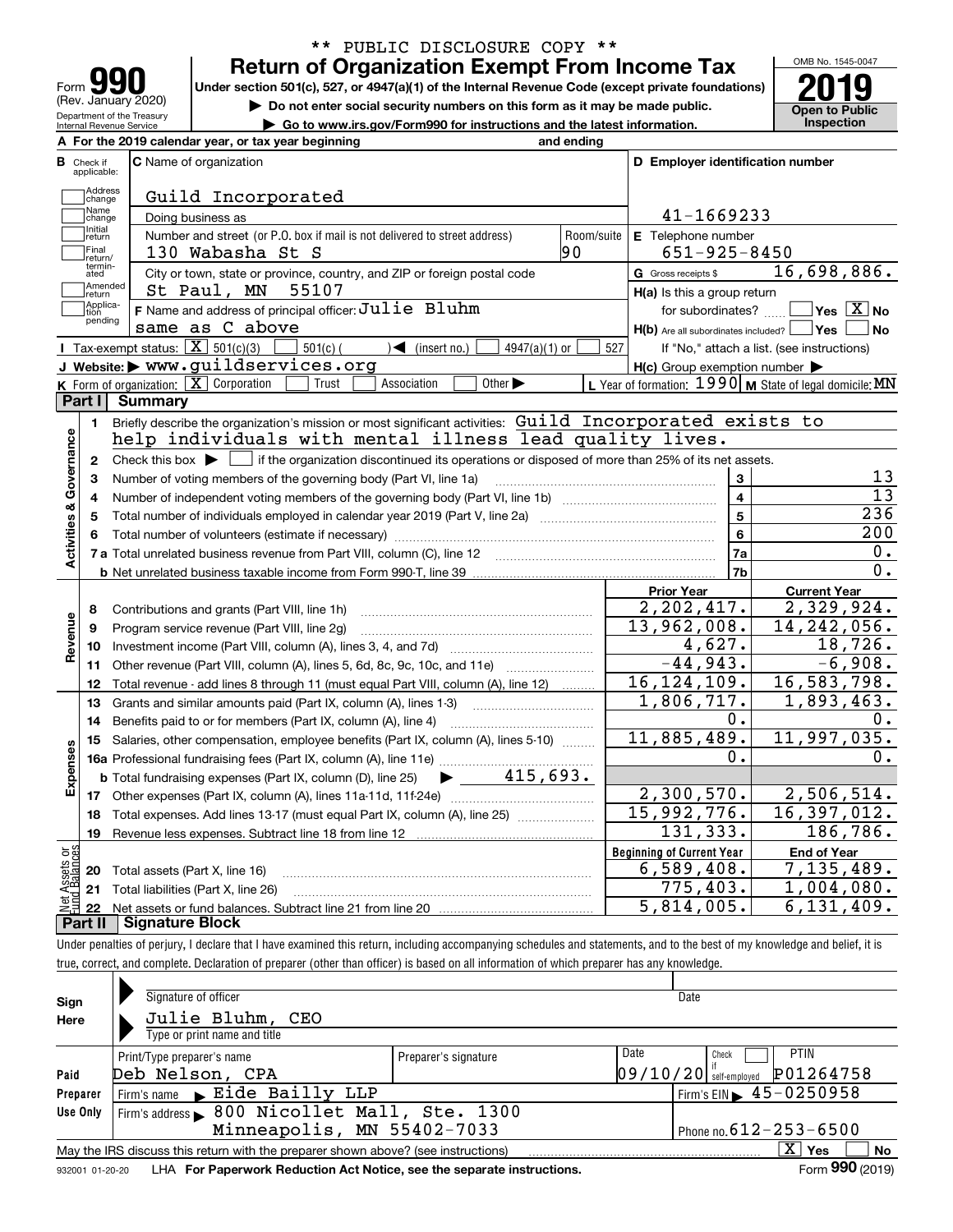|              | Guild Incorporated<br>Form 990 (2019)                                                                                                                           | 41-1669233                                      | Page 2             |
|--------------|-----------------------------------------------------------------------------------------------------------------------------------------------------------------|-------------------------------------------------|--------------------|
|              | <b>Part III Statement of Program Service Accomplishments</b>                                                                                                    |                                                 |                    |
|              | Check if Schedule O contains a response or note to any line in this Part III                                                                                    |                                                 | $\boxed{\text{X}}$ |
| 1.           | Briefly describe the organization's mission:                                                                                                                    |                                                 |                    |
|              | Guild Incorporated exists to help individuals with mental illness lead                                                                                          |                                                 |                    |
|              | quality lives through seeing strengths, creating options, and<br>restoring health.                                                                              |                                                 |                    |
|              |                                                                                                                                                                 |                                                 |                    |
| $\mathbf{2}$ | Did the organization undertake any significant program services during the year which were not listed on the                                                    |                                                 |                    |
|              | prior Form 990 or 990-EZ?                                                                                                                                       | $\sqrt{\ }$ Yes $\sqrt{\ \text{X}}$ No          |                    |
|              | If "Yes," describe these new services on Schedule O.                                                                                                            |                                                 |                    |
| 3            | Did the organization cease conducting, or make significant changes in how it conducts, any program services?                                                    | $\boxed{\phantom{1}}$ Yes $\boxed{\text{X}}$ No |                    |
|              | If "Yes," describe these changes on Schedule O.                                                                                                                 |                                                 |                    |
| 4            | Describe the organization's program service accomplishments for each of its three largest program services, as measured by expenses.                            |                                                 |                    |
|              | Section 501(c)(3) and 501(c)(4) organizations are required to report the amount of grants and allocations to others, the total expenses, and                    |                                                 |                    |
|              | revenue, if any, for each program service reported.                                                                                                             |                                                 |                    |
| 4a           | (Code: $($ ) (Expenses \$ 5,506,467. including grants of \$                                                                                                     | 6,437,516.<br>(Revenue \$                       |                    |
|              | Community Treatment Services enrolled 1,804 people living with a mental<br>illness, often of a serious nature, in services (1,615 unique                        |                                                 |                    |
|              | individuals) providing daily to monthly case management or care                                                                                                 |                                                 |                    |
|              | coordination - depending on individual need - towards the goal of                                                                                               |                                                 |                    |
|              | avoiding psychiatric hospitalization. Due to this ongoing, often                                                                                                |                                                 |                    |
|              | face-to-face interaction, only 8% experienced a psychiatric                                                                                                     |                                                 |                    |
|              | hospitalization during 2019.                                                                                                                                    |                                                 |                    |
|              |                                                                                                                                                                 |                                                 |                    |
|              | 865 individuals with a serious and persistent mental illness                                                                                                    |                                                 |                    |
|              | schizophrenia, bipolar disorder, major depression, or another                                                                                                   |                                                 |                    |
|              | psychiatric illness) - including 64 youth, ages 16-20 - received                                                                                                |                                                 |                    |
|              | ongoing targeted case management from a multi-disciplinary mobile team                                                                                          |                                                 |                    |
| 4b           | Coordinated Services: 258 individuals with a mental illness who are                                                                                             | 3,942,590.                                      |                    |
|              | experiencing a psychiatric emergency or crisis situation received 24/7                                                                                          |                                                 |                    |
|              | residential treatment. Crisis Stabilization Services served 201 adults                                                                                          |                                                 |                    |
|              | helping them remain in the community without becoming homeless, and,                                                                                            |                                                 |                    |
|              | whenever possible, without hospitalization. The average stay was 8                                                                                              |                                                 |                    |
|              | days. Intensive Residential Treatment Services helped 57 adults develop                                                                                         |                                                 |                    |
|              | and enhance skills necessary for managing their mental illness and                                                                                              |                                                 |                    |
|              | living independently. The average stay was 60 days.                                                                                                             |                                                 |                    |
|              | 681 individuals with a disabling condition - most living with serious                                                                                           |                                                 |                    |
|              | mental illness - received monthly care coordination support, 64%                                                                                                |                                                 |                    |
|              | through their insurance provider and 36% through Behavioral Health Home                                                                                         |                                                 |                    |
|              |                                                                                                                                                                 | 3,861,950.                                      |                    |
|              | 4c (Code: 1) (Expenses \$ 3,010,366. including grants of \$ 1) (Revenue \$ 3,861,950<br>Integrated Services: Delancey Homeless Services enrolled 497 adults who |                                                 |                    |
|              | were experiencing homelessness or at imminent risk of becoming                                                                                                  |                                                 |                    |
|              | homeless, in various housing programs to find homes (440 unique                                                                                                 |                                                 |                    |
|              | individuals). Most have histories of long-term homelessness compounded                                                                                          |                                                 |                    |
|              | by problems of mental illness and/or chronic health conditions, and                                                                                             |                                                 |                    |
|              | substance use. Most have one or more complex barriers to housing                                                                                                |                                                 |                    |
|              | stability - criminal histories, unlawful detainers, eviction records,                                                                                           |                                                 |                    |
|              | disruptive behaviors, poor impulse control, poor credit history, very<br>low-incomes.                                                                           |                                                 |                    |
|              |                                                                                                                                                                 |                                                 |                    |
|              | Six programs enrolled 407 adults with a disabling condition, primarily                                                                                          |                                                 |                    |
|              | a serious mental illness, providing supportive housing services                                                                                                 |                                                 |                    |
|              | 4d Other program services (Describe on Schedule O.)                                                                                                             |                                                 |                    |
|              | (Expenses \$<br>including grants of \$<br>) (Revenue \$                                                                                                         |                                                 |                    |
|              | $13,524,062$ .<br>4e Total program service expenses                                                                                                             | $000 \text{ m}$                                 |                    |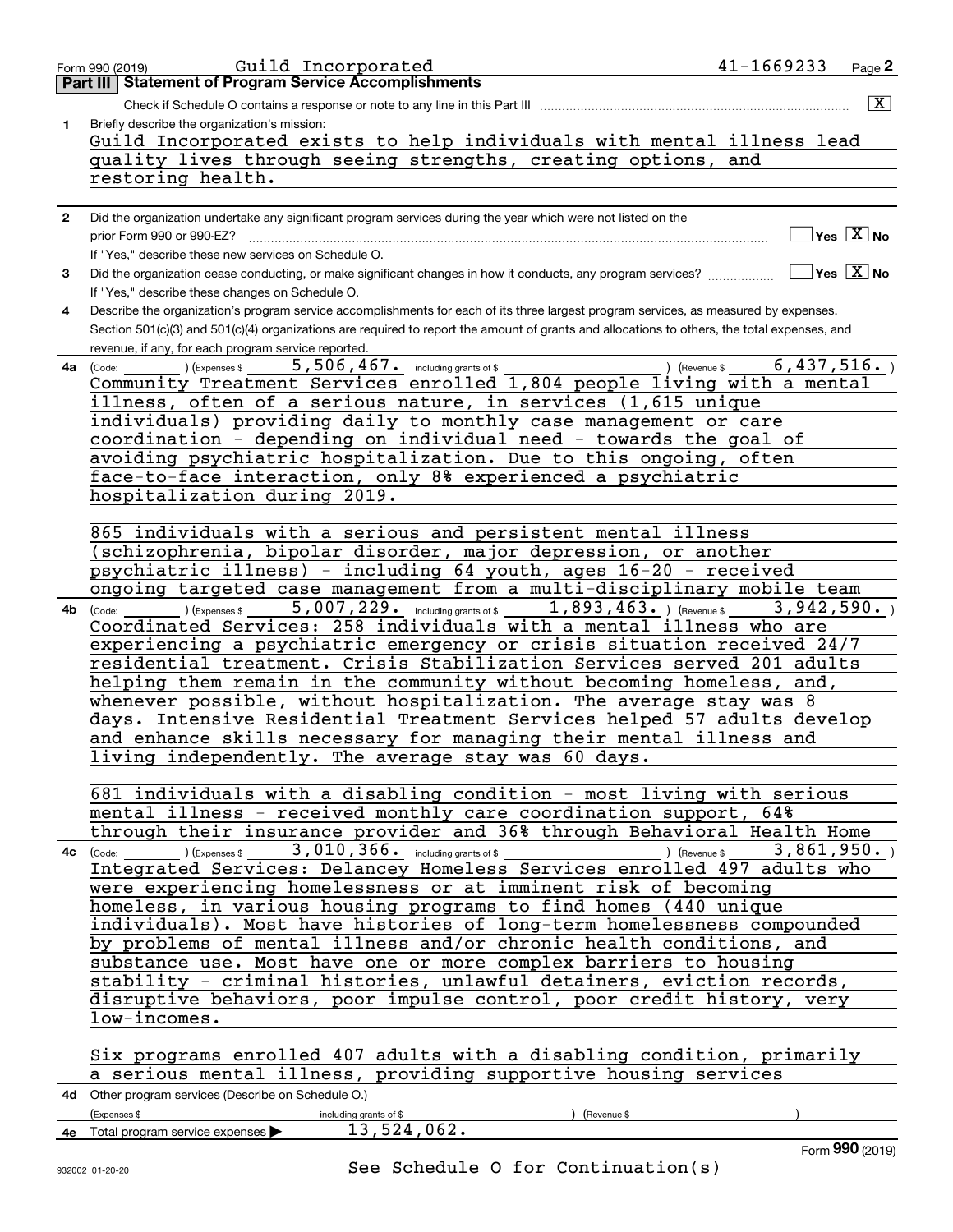Form 990 (2019) Guild Incorporated 41-1669233 <sub>Page</sub> 3<br>**Part IV | Checklist of Required Schedules** 

|     |                                                                                                                                                                                                                                                   |                  | Yes | No     |
|-----|---------------------------------------------------------------------------------------------------------------------------------------------------------------------------------------------------------------------------------------------------|------------------|-----|--------|
| 1   | Is the organization described in section $501(c)(3)$ or $4947(a)(1)$ (other than a private foundation)?                                                                                                                                           |                  |     |        |
|     |                                                                                                                                                                                                                                                   | 1                | х   |        |
| 2   |                                                                                                                                                                                                                                                   | $\mathbf{2}$     | X   |        |
| 3   | Did the organization engage in direct or indirect political campaign activities on behalf of or in opposition to candidates for                                                                                                                   |                  |     |        |
|     |                                                                                                                                                                                                                                                   | 3                |     | х      |
| 4   | Section 501(c)(3) organizations. Did the organization engage in lobbying activities, or have a section 501(h) election in effect                                                                                                                  |                  |     |        |
|     |                                                                                                                                                                                                                                                   | 4                |     | х      |
| 5   | Is the organization a section 501(c)(4), 501(c)(5), or 501(c)(6) organization that receives membership dues, assessments, or                                                                                                                      |                  |     |        |
|     |                                                                                                                                                                                                                                                   | 5                |     | х      |
| 6   | Did the organization maintain any donor advised funds or any similar funds or accounts for which donors have the right to                                                                                                                         |                  |     |        |
|     | provide advice on the distribution or investment of amounts in such funds or accounts? If "Yes," complete Schedule D, Part I                                                                                                                      | 6                |     | х      |
| 7   | Did the organization receive or hold a conservation easement, including easements to preserve open space,                                                                                                                                         |                  |     |        |
|     |                                                                                                                                                                                                                                                   | $\overline{7}$   |     | х      |
| 8   | Did the organization maintain collections of works of art, historical treasures, or other similar assets? If "Yes," complete                                                                                                                      |                  |     |        |
|     |                                                                                                                                                                                                                                                   | 8                |     | х      |
| 9   | Did the organization report an amount in Part X, line 21, for escrow or custodial account liability, serve as a custodian for                                                                                                                     |                  |     |        |
|     | amounts not listed in Part X; or provide credit counseling, debt management, credit repair, or debt negotiation services?                                                                                                                         |                  |     |        |
|     |                                                                                                                                                                                                                                                   | 9                |     | х      |
| 10  | Did the organization, directly or through a related organization, hold assets in donor-restricted endowments                                                                                                                                      |                  |     |        |
|     |                                                                                                                                                                                                                                                   | 10               | х   |        |
| 11  | If the organization's answer to any of the following questions is "Yes," then complete Schedule D, Parts VI, VII, VIII, IX, or X                                                                                                                  |                  |     |        |
|     | as applicable.                                                                                                                                                                                                                                    |                  |     |        |
|     | a Did the organization report an amount for land, buildings, and equipment in Part X, line 10? If "Yes," complete Schedule D,                                                                                                                     |                  |     |        |
|     |                                                                                                                                                                                                                                                   | 11a              | х   |        |
| b   | Did the organization report an amount for investments - other securities in Part X, line 12, that is 5% or more of its total                                                                                                                      |                  |     |        |
|     |                                                                                                                                                                                                                                                   | 11b              |     | х      |
|     |                                                                                                                                                                                                                                                   |                  |     |        |
|     | c Did the organization report an amount for investments - program related in Part X, line 13, that is 5% or more of its total                                                                                                                     | 11c              |     | x      |
|     | d Did the organization report an amount for other assets in Part X, line 15, that is 5% or more of its total assets reported in                                                                                                                   |                  |     |        |
|     |                                                                                                                                                                                                                                                   | 11d              | х   |        |
|     | Did the organization report an amount for other liabilities in Part X, line 25? If "Yes," complete Schedule D, Part X                                                                                                                             | 11e              |     | х      |
|     | Did the organization's separate or consolidated financial statements for the tax year include a footnote that addresses                                                                                                                           |                  |     |        |
| f.  |                                                                                                                                                                                                                                                   | 11f              | х   |        |
|     | the organization's liability for uncertain tax positions under FIN 48 (ASC 740)? If "Yes," complete Schedule D, Part X<br>12a Did the organization obtain separate, independent audited financial statements for the tax year? If "Yes," complete |                  |     |        |
|     |                                                                                                                                                                                                                                                   |                  | х   |        |
|     |                                                                                                                                                                                                                                                   | 12a              |     |        |
|     | <b>b</b> Was the organization included in consolidated, independent audited financial statements for the tax year?                                                                                                                                |                  |     | х      |
|     | If "Yes," and if the organization answered "No" to line 12a, then completing Schedule D, Parts XI and XII is optional<br>Is the organization a school described in section 170(b)(1)(A)(ii)? If "Yes," complete Schedule E                        | <b>12b</b><br>13 |     | X      |
| 13  |                                                                                                                                                                                                                                                   |                  |     | х      |
| 14a | Did the organization maintain an office, employees, or agents outside of the United States?                                                                                                                                                       | 14a              |     |        |
| b   | Did the organization have aggregate revenues or expenses of more than \$10,000 from grantmaking, fundraising, business,                                                                                                                           |                  |     |        |
|     | investment, and program service activities outside the United States, or aggregate foreign investments valued at \$100,000                                                                                                                        | 14b              |     | x      |
| 15  | Did the organization report on Part IX, column (A), line 3, more than \$5,000 of grants or other assistance to or for any                                                                                                                         |                  |     |        |
|     |                                                                                                                                                                                                                                                   | 15               |     | x      |
| 16  | Did the organization report on Part IX, column (A), line 3, more than \$5,000 of aggregate grants or other assistance to                                                                                                                          |                  |     |        |
|     |                                                                                                                                                                                                                                                   |                  |     | x      |
|     |                                                                                                                                                                                                                                                   | 16               |     |        |
| 17  | Did the organization report a total of more than \$15,000 of expenses for professional fundraising services on Part IX,                                                                                                                           |                  |     | x      |
|     |                                                                                                                                                                                                                                                   | 17               |     |        |
| 18  | Did the organization report more than \$15,000 total of fundraising event gross income and contributions on Part VIII, lines                                                                                                                      |                  | х   |        |
|     |                                                                                                                                                                                                                                                   | 18               |     |        |
| 19  | Did the organization report more than \$15,000 of gross income from gaming activities on Part VIII, line 9a? If "Yes."                                                                                                                            |                  |     |        |
|     |                                                                                                                                                                                                                                                   | 19               |     | X<br>X |
| 20a |                                                                                                                                                                                                                                                   | 20a              |     |        |
| b   | If "Yes" to line 20a, did the organization attach a copy of its audited financial statements to this return?                                                                                                                                      | 20b              |     |        |
| 21  | Did the organization report more than \$5,000 of grants or other assistance to any domestic organization or                                                                                                                                       |                  |     | x      |
|     |                                                                                                                                                                                                                                                   | 21               |     |        |

Form (2019) **990**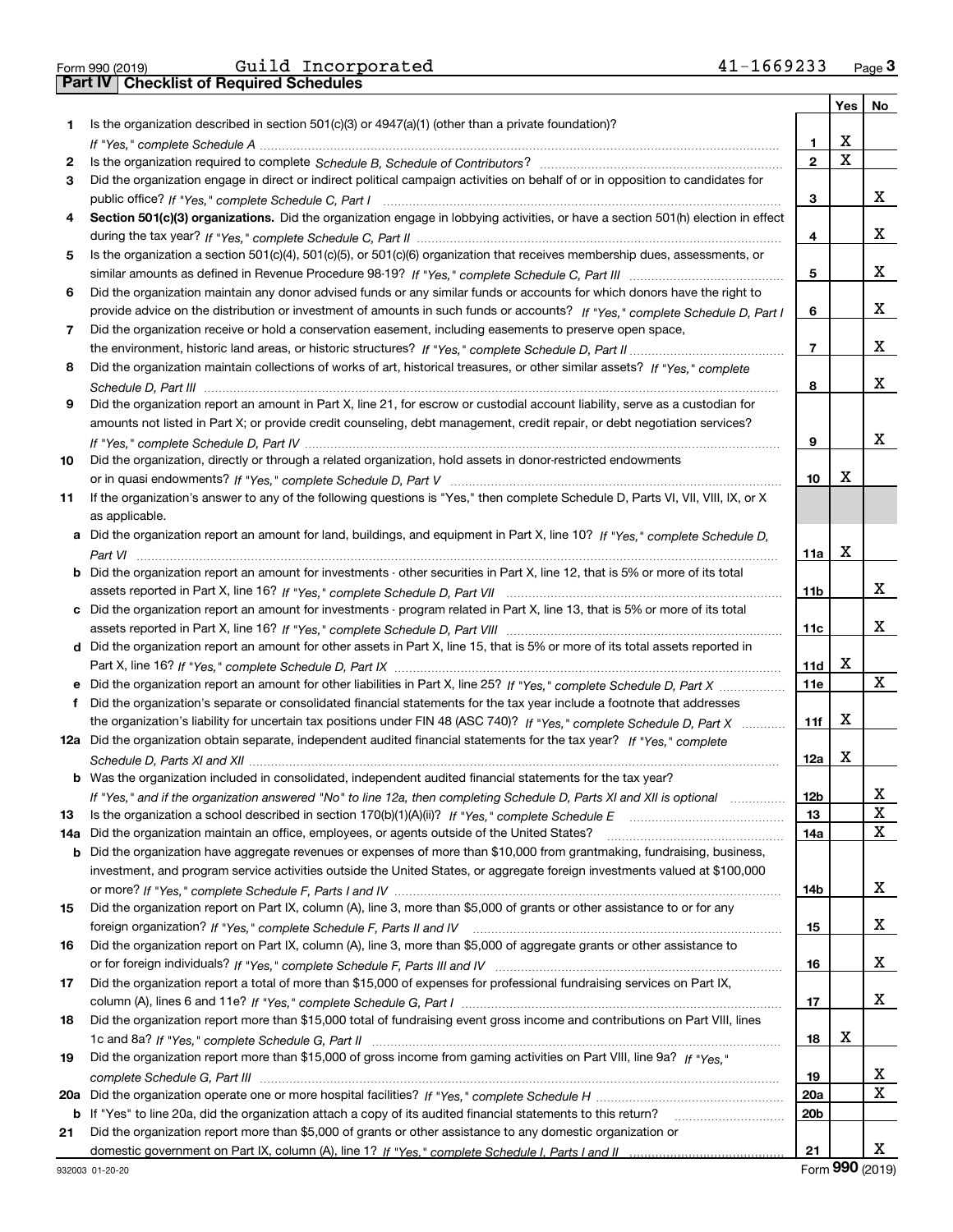|  | Form 990 (2019) |
|--|-----------------|
|  |                 |

Form 990 (2019) Guild Incorporated 41-1669233 <sub>Page</sub> 4<br>**Part IV | Checklist of Required Schedules** <sub>(continued)</sub>

*(continued)*

|               |                                                                                                                                                                                                             |                 | <b>Yes</b>  | No |
|---------------|-------------------------------------------------------------------------------------------------------------------------------------------------------------------------------------------------------------|-----------------|-------------|----|
| 22            | Did the organization report more than \$5,000 of grants or other assistance to or for domestic individuals on                                                                                               |                 |             |    |
|               |                                                                                                                                                                                                             | 22              | X           |    |
| 23            | Did the organization answer "Yes" to Part VII, Section A, line 3, 4, or 5 about compensation of the organization's current                                                                                  |                 |             |    |
|               | and former officers, directors, trustees, key employees, and highest compensated employees? If "Yes," complete                                                                                              |                 |             |    |
|               |                                                                                                                                                                                                             | 23              | X           |    |
|               | 24a Did the organization have a tax-exempt bond issue with an outstanding principal amount of more than \$100,000 as of the                                                                                 |                 |             |    |
|               | last day of the year, that was issued after December 31, 2002? If "Yes," answer lines 24b through 24d and complete                                                                                          |                 |             |    |
|               |                                                                                                                                                                                                             | 24a             |             | x  |
|               |                                                                                                                                                                                                             | 24 <sub>b</sub> |             |    |
|               | c Did the organization maintain an escrow account other than a refunding escrow at any time during the year to defease                                                                                      |                 |             |    |
|               |                                                                                                                                                                                                             | 24c             |             |    |
|               |                                                                                                                                                                                                             | 24d             |             |    |
|               | 25a Section 501(c)(3), 501(c)(4), and 501(c)(29) organizations. Did the organization engage in an excess benefit                                                                                            |                 |             |    |
|               |                                                                                                                                                                                                             | 25a             |             | x  |
|               | b Is the organization aware that it engaged in an excess benefit transaction with a disqualified person in a prior year, and                                                                                |                 |             |    |
|               | that the transaction has not been reported on any of the organization's prior Forms 990 or 990-EZ? If "Yes," complete                                                                                       |                 |             |    |
|               | Schedule L, Part I                                                                                                                                                                                          | 25b             |             | X  |
| 26            | Did the organization report any amount on Part X, line 5 or 22, for receivables from or payables to any current                                                                                             |                 |             |    |
|               | or former officer, director, trustee, key employee, creator or founder, substantial contributor, or 35%                                                                                                     |                 |             |    |
|               | controlled entity or family member of any of these persons? If "Yes," complete Schedule L, Part II                                                                                                          | 26              |             | X  |
| 27            | Did the organization provide a grant or other assistance to any current or former officer, director, trustee, key employee,                                                                                 |                 |             |    |
|               | creator or founder, substantial contributor or employee thereof, a grant selection committee member, or to a 35% controlled                                                                                 |                 |             |    |
|               | entity (including an employee thereof) or family member of any of these persons? If "Yes," complete Schedule L, Part III                                                                                    | 27              |             | х  |
| 28            | Was the organization a party to a business transaction with one of the following parties (see Schedule L, Part IV                                                                                           |                 |             |    |
|               | instructions, for applicable filing thresholds, conditions, and exceptions):                                                                                                                                |                 |             |    |
| а             | A current or former officer, director, trustee, key employee, creator or founder, or substantial contributor? If                                                                                            |                 |             |    |
|               |                                                                                                                                                                                                             | 28a             |             | х  |
|               |                                                                                                                                                                                                             | 28 <sub>b</sub> |             | X  |
|               | c A 35% controlled entity of one or more individuals and/or organizations described in lines 28a or 28b? If                                                                                                 |                 |             |    |
|               |                                                                                                                                                                                                             | 28c             |             | x  |
| 29            |                                                                                                                                                                                                             | 29              | $\mathbf X$ |    |
| 30            | Did the organization receive contributions of art, historical treasures, or other similar assets, or qualified conservation                                                                                 |                 |             |    |
|               |                                                                                                                                                                                                             | 30              |             | х  |
| 31            | Did the organization liquidate, terminate, or dissolve and cease operations? If "Yes," complete Schedule N, Part I                                                                                          | 31              |             | X  |
| 32            | Did the organization sell, exchange, dispose of, or transfer more than 25% of its net assets? If "Yes," complete                                                                                            |                 |             |    |
|               |                                                                                                                                                                                                             | 32              |             | х  |
| 33            | Did the organization own 100% of an entity disregarded as separate from the organization under Regulations                                                                                                  |                 |             |    |
|               |                                                                                                                                                                                                             | 33              |             | x  |
| 34            | Was the organization related to any tax-exempt or taxable entity? If "Yes," complete Schedule R, Part II, III, or IV, and                                                                                   |                 |             |    |
|               |                                                                                                                                                                                                             | 34              |             | х  |
|               | 35a Did the organization have a controlled entity within the meaning of section 512(b)(13)?                                                                                                                 | 35a             |             | х  |
|               | b If "Yes" to line 35a, did the organization receive any payment from or engage in any transaction with a controlled entity                                                                                 |                 |             |    |
|               |                                                                                                                                                                                                             | 35b             |             |    |
| 36            | Section 501(c)(3) organizations. Did the organization make any transfers to an exempt non-charitable related organization?                                                                                  |                 |             |    |
|               |                                                                                                                                                                                                             | 36              |             | x  |
| 37            | Did the organization conduct more than 5% of its activities through an entity that is not a related organization                                                                                            |                 |             |    |
|               |                                                                                                                                                                                                             | 37              |             | x  |
| 38            | Did the organization complete Schedule O and provide explanations in Schedule O for Part VI, lines 11b and 19?                                                                                              |                 |             |    |
| <b>Part V</b> | Note: All Form 990 filers are required to complete Schedule O<br><b>Statements Regarding Other IRS Filings and Tax Compliance</b>                                                                           | 38              | х           |    |
|               |                                                                                                                                                                                                             |                 |             |    |
|               | Check if Schedule O contains a response or note to any line in this Part V                                                                                                                                  |                 |             |    |
|               | 74                                                                                                                                                                                                          |                 | Yes         | No |
|               | 1a Enter the number reported in Box 3 of Form 1096. Enter -0- if not applicable<br>1a<br>0                                                                                                                  |                 |             |    |
| b             | Enter the number of Forms W-2G included in line 1a. Enter -0- if not applicable<br>1b<br>Did the organization comply with backup withholding rules for reportable payments to vendors and reportable gaming |                 |             |    |
| c             |                                                                                                                                                                                                             | 1c              | X           |    |
|               |                                                                                                                                                                                                             |                 |             |    |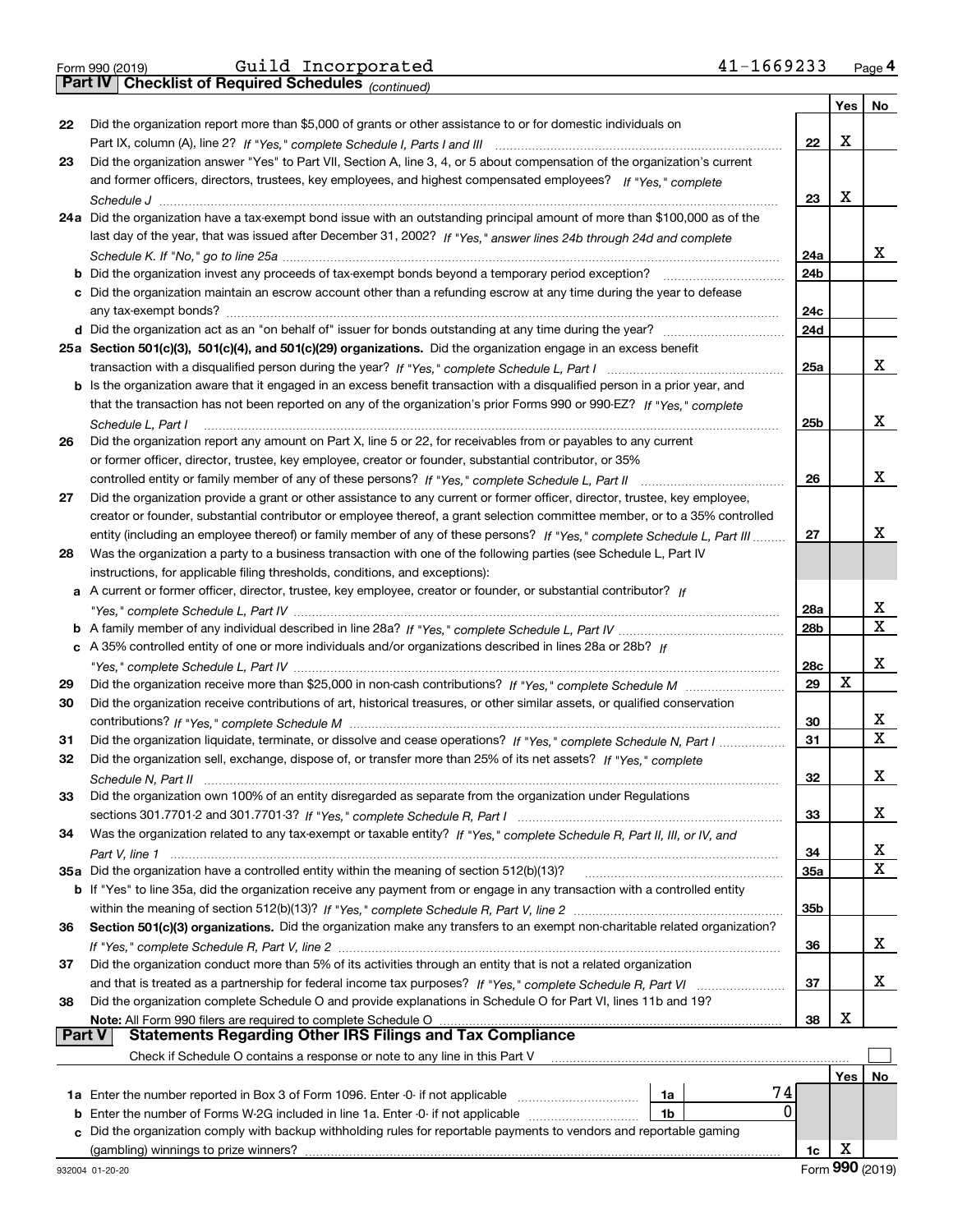| <b>Part V</b> | 41-1669233<br>Guild Incorporated<br>Form 990 (2019)<br>Statements Regarding Other IRS Filings and Tax Compliance (continued)                                                                                                                     |                |            | Page $5$ |
|---------------|--------------------------------------------------------------------------------------------------------------------------------------------------------------------------------------------------------------------------------------------------|----------------|------------|----------|
|               |                                                                                                                                                                                                                                                  |                |            |          |
|               | 2a Enter the number of employees reported on Form W-3, Transmittal of Wage and Tax Statements,                                                                                                                                                   |                | <b>Yes</b> | No       |
|               | 236<br>filed for the calendar year ending with or within the year covered by this return <i>manumumumum</i><br>2a                                                                                                                                |                |            |          |
|               |                                                                                                                                                                                                                                                  | 2 <sub>b</sub> | х          |          |
|               |                                                                                                                                                                                                                                                  |                |            |          |
|               | 3a Did the organization have unrelated business gross income of \$1,000 or more during the year?                                                                                                                                                 | 3a             |            | х        |
|               |                                                                                                                                                                                                                                                  | 3 <sub>b</sub> |            |          |
|               | 4a At any time during the calendar year, did the organization have an interest in, or a signature or other authority over, a                                                                                                                     |                |            |          |
|               |                                                                                                                                                                                                                                                  | 4a             |            | х        |
|               | <b>b</b> If "Yes," enter the name of the foreign country $\triangleright$                                                                                                                                                                        |                |            |          |
|               | See instructions for filing requirements for FinCEN Form 114, Report of Foreign Bank and Financial Accounts (FBAR).                                                                                                                              |                |            |          |
|               | 5a Was the organization a party to a prohibited tax shelter transaction at any time during the tax year?                                                                                                                                         | 5a             |            | х        |
| b             |                                                                                                                                                                                                                                                  | 5 <sub>b</sub> |            | Χ        |
| с             |                                                                                                                                                                                                                                                  | 5c             |            |          |
| 6а            | Does the organization have annual gross receipts that are normally greater than \$100,000, and did the organization solicit                                                                                                                      |                |            |          |
|               | any contributions that were not tax deductible as charitable contributions?                                                                                                                                                                      | 6a             |            | x        |
|               | <b>b</b> If "Yes," did the organization include with every solicitation an express statement that such contributions or gifts                                                                                                                    |                |            |          |
|               | were not tax deductible?                                                                                                                                                                                                                         | 6b             |            |          |
| 7             | Organizations that may receive deductible contributions under section 170(c).                                                                                                                                                                    |                |            |          |
| a             | Did the organization receive a payment in excess of \$75 made partly as a contribution and partly for goods and services provided to the payor?                                                                                                  | 7a             |            | х        |
| b             | If "Yes," did the organization notify the donor of the value of the goods or services provided?                                                                                                                                                  | 7b             |            |          |
| с             | Did the organization sell, exchange, or otherwise dispose of tangible personal property for which it was required                                                                                                                                |                |            |          |
|               | to file Form 8282?                                                                                                                                                                                                                               | 7c             |            | х        |
|               | 7d<br>d If "Yes," indicate the number of Forms 8282 filed during the year                                                                                                                                                                        |                |            | х        |
| е             | Did the organization receive any funds, directly or indirectly, to pay premiums on a personal benefit contract?                                                                                                                                  | 7е<br>7f       |            | Χ        |
| f             | Did the organization, during the year, pay premiums, directly or indirectly, on a personal benefit contract?<br>If the organization received a contribution of qualified intellectual property, did the organization file Form 8899 as required? | 7g             |            |          |
| g<br>h        | If the organization received a contribution of cars, boats, airplanes, or other vehicles, did the organization file a Form 1098-C?                                                                                                               | 7h             |            |          |
| 8             | Sponsoring organizations maintaining donor advised funds. Did a donor advised fund maintained by the                                                                                                                                             |                |            |          |
|               | sponsoring organization have excess business holdings at any time during the year?                                                                                                                                                               | 8              |            |          |
| 9             | Sponsoring organizations maintaining donor advised funds.                                                                                                                                                                                        |                |            |          |
| а             | Did the sponsoring organization make any taxable distributions under section 4966?                                                                                                                                                               | 9а             |            |          |
| b             | Did the sponsoring organization make a distribution to a donor, donor advisor, or related person?                                                                                                                                                | 9b             |            |          |
| 10            | Section 501(c)(7) organizations. Enter:                                                                                                                                                                                                          |                |            |          |
| а             | Initiation fees and capital contributions included on Part VIII, line 12<br>10a                                                                                                                                                                  |                |            |          |
| b             | Gross receipts, included on Form 990, Part VIII, line 12, for public use of club facilities<br>10 <sub>b</sub>                                                                                                                                   |                |            |          |
| 11            | Section 501(c)(12) organizations. Enter:                                                                                                                                                                                                         |                |            |          |
| а             | 11a<br>Gross income from members or shareholders                                                                                                                                                                                                 |                |            |          |
| b             | Gross income from other sources (Do not net amounts due or paid to other sources against                                                                                                                                                         |                |            |          |
|               | 11 <sub>b</sub><br>amounts due or received from them.)                                                                                                                                                                                           |                |            |          |
| 12a           | Section 4947(a)(1) non-exempt charitable trusts. Is the organization filing Form 990 in lieu of Form 1041?                                                                                                                                       | 12a            |            |          |
|               | <b>b</b> If "Yes," enter the amount of tax-exempt interest received or accrued during the year<br>12b                                                                                                                                            |                |            |          |
| 13            | Section 501(c)(29) qualified nonprofit health insurance issuers.                                                                                                                                                                                 |                |            |          |
| а             |                                                                                                                                                                                                                                                  | 13a            |            |          |
|               | Note: See the instructions for additional information the organization must report on Schedule O.                                                                                                                                                |                |            |          |
| b             | Enter the amount of reserves the organization is required to maintain by the states in which the                                                                                                                                                 |                |            |          |
|               | 13b<br>13 <sub>c</sub>                                                                                                                                                                                                                           |                |            |          |
| с<br>14a      | Did the organization receive any payments for indoor tanning services during the tax year?                                                                                                                                                       | 14a            |            | х        |
|               |                                                                                                                                                                                                                                                  | 14b            |            |          |
| 15            | Is the organization subject to the section 4960 tax on payment(s) of more than \$1,000,000 in remuneration or                                                                                                                                    |                |            |          |
|               |                                                                                                                                                                                                                                                  | 15             |            | х        |
|               | If "Yes," see instructions and file Form 4720, Schedule N.                                                                                                                                                                                       |                |            |          |
| 16            | Is the organization an educational institution subject to the section 4968 excise tax on net investment income?<br>.                                                                                                                             | 16             |            | х        |
|               | If "Yes," complete Form 4720, Schedule O.                                                                                                                                                                                                        |                |            |          |

Form (2019) **990**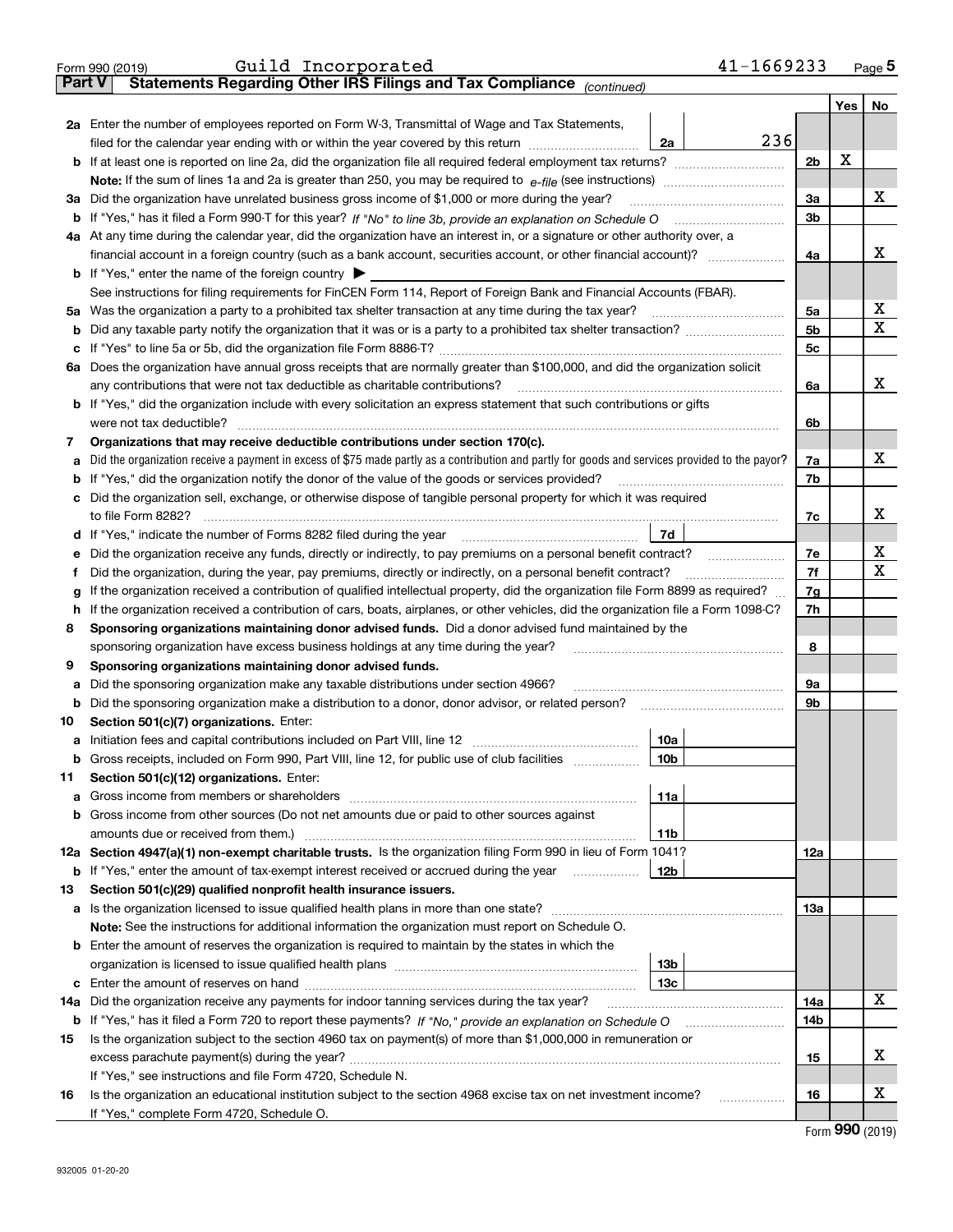|    | Guild Incorporated<br>Form 990 (2019)                                                                                                                                                                                                            |    | 41-1669233 |                 |     | Page $6$                |
|----|--------------------------------------------------------------------------------------------------------------------------------------------------------------------------------------------------------------------------------------------------|----|------------|-----------------|-----|-------------------------|
|    | <b>Part VI</b><br>Governance, Management, and Disclosure For each "Yes" response to lines 2 through 7b below, and for a "No" response                                                                                                            |    |            |                 |     |                         |
|    | to line 8a, 8b, or 10b below, describe the circumstances, processes, or changes on Schedule O. See instructions.                                                                                                                                 |    |            |                 |     |                         |
|    | Check if Schedule O contains a response or note to any line in this Part VI [11] [12] Check if Schedule O contains a response or note to any line in this Part VI                                                                                |    |            |                 |     | $\overline{\mathbf{x}}$ |
|    | <b>Section A. Governing Body and Management</b>                                                                                                                                                                                                  |    |            |                 |     |                         |
|    |                                                                                                                                                                                                                                                  |    |            |                 | Yes | No                      |
|    | <b>1a</b> Enter the number of voting members of the governing body at the end of the tax year                                                                                                                                                    | 1a | 13         |                 |     |                         |
|    | If there are material differences in voting rights among members of the governing body, or if the governing                                                                                                                                      |    |            |                 |     |                         |
|    | body delegated broad authority to an executive committee or similar committee, explain on Schedule O.                                                                                                                                            |    |            |                 |     |                         |
| b  | Enter the number of voting members included on line 1a, above, who are independent                                                                                                                                                               | 1b | 13         |                 |     |                         |
| 2  | Did any officer, director, trustee, or key employee have a family relationship or a business relationship with any other                                                                                                                         |    |            |                 |     |                         |
|    | officer, director, trustee, or key employee?                                                                                                                                                                                                     |    |            | 2               |     | X                       |
| 3  | Did the organization delegate control over management duties customarily performed by or under the direct supervision                                                                                                                            |    |            |                 |     |                         |
|    | of officers, directors, trustees, or key employees to a management company or other person?                                                                                                                                                      |    |            | 3               |     | x                       |
| 4  | Did the organization make any significant changes to its governing documents since the prior Form 990 was filed?                                                                                                                                 |    |            | $\overline{4}$  |     | $\mathbf X$             |
| 5  |                                                                                                                                                                                                                                                  |    |            | 5               |     | $\mathbf X$             |
| 6  | Did the organization have members or stockholders?                                                                                                                                                                                               |    |            | 6               |     | X                       |
| 7a | Did the organization have members, stockholders, or other persons who had the power to elect or appoint one or                                                                                                                                   |    |            |                 |     |                         |
|    | more members of the governing body?                                                                                                                                                                                                              |    |            | 7a              |     | х                       |
|    | <b>b</b> Are any governance decisions of the organization reserved to (or subject to approval by) members, stockholders, or                                                                                                                      |    |            |                 |     |                         |
|    | persons other than the governing body?                                                                                                                                                                                                           |    |            | 7b              |     | х                       |
| 8  | Did the organization contemporaneously document the meetings held or written actions undertaken during the year by the following:                                                                                                                |    |            |                 |     |                         |
| a  |                                                                                                                                                                                                                                                  |    |            | 8a              | X   |                         |
| b  | Each committee with authority to act on behalf of the governing body?                                                                                                                                                                            |    |            | 8b              |     | X                       |
| 9  | Is there any officer, director, trustee, or key employee listed in Part VII, Section A, who cannot be reached at the                                                                                                                             |    |            |                 |     |                         |
|    |                                                                                                                                                                                                                                                  |    |            | 9               |     | x                       |
|    | <b>Section B. Policies</b> (This Section B requests information about policies not required by the Internal Revenue Code.)                                                                                                                       |    |            |                 |     |                         |
|    |                                                                                                                                                                                                                                                  |    |            |                 | Yes | No                      |
|    |                                                                                                                                                                                                                                                  |    |            | 10a             |     | х                       |
|    | <b>b</b> If "Yes," did the organization have written policies and procedures governing the activities of such chapters, affiliates,                                                                                                              |    |            |                 |     |                         |
|    | and branches to ensure their operations are consistent with the organization's exempt purposes?                                                                                                                                                  |    |            | 10 <sub>b</sub> |     |                         |
|    | 11a Has the organization provided a complete copy of this Form 990 to all members of its governing body before filing the form?                                                                                                                  |    |            | 11a             | X   |                         |
|    | <b>b</b> Describe in Schedule O the process, if any, used by the organization to review this Form 990.                                                                                                                                           |    |            |                 |     |                         |
|    |                                                                                                                                                                                                                                                  |    |            | 12a             | X   |                         |
|    | <b>b</b> Were officers, directors, or trustees, and key employees required to disclose annually interests that could give rise to conflicts?                                                                                                     |    |            | 12 <sub>b</sub> | X   |                         |
|    | c Did the organization regularly and consistently monitor and enforce compliance with the policy? If "Yes," describe                                                                                                                             |    |            |                 |     |                         |
|    | in Schedule O how this was done manufactured and continuum control of the state of the state of the state of t                                                                                                                                   |    |            | 12c             | х   |                         |
| 13 |                                                                                                                                                                                                                                                  |    |            | 13              | X   |                         |
| 14 | Did the organization have a written document retention and destruction policy?                                                                                                                                                                   |    |            | 14              | Χ   |                         |
| 15 | Did the process for determining compensation of the following persons include a review and approval by independent                                                                                                                               |    |            |                 |     |                         |
|    | persons, comparability data, and contemporaneous substantiation of the deliberation and decision?                                                                                                                                                |    |            |                 | X   |                         |
| a  | The organization's CEO, Executive Director, or top management official                                                                                                                                                                           |    |            | 15a             |     | X                       |
|    | <b>b</b> Other officers or key employees of the organization                                                                                                                                                                                     |    |            | 15b             |     |                         |
|    | If "Yes" to line 15a or 15b, describe the process in Schedule O (see instructions).                                                                                                                                                              |    |            |                 |     |                         |
|    | 16a Did the organization invest in, contribute assets to, or participate in a joint venture or similar arrangement with a                                                                                                                        |    |            |                 |     | х                       |
|    | taxable entity during the year?                                                                                                                                                                                                                  |    |            | 16a             |     |                         |
|    | b If "Yes," did the organization follow a written policy or procedure requiring the organization to evaluate its participation<br>in joint venture arrangements under applicable federal tax law, and take steps to safequard the organization's |    |            |                 |     |                         |
|    |                                                                                                                                                                                                                                                  |    |            | 16b             |     |                         |
|    | exempt status with respect to such arrangements?<br><b>Section C. Disclosure</b>                                                                                                                                                                 |    |            |                 |     |                         |
| 17 | List the states with which a copy of this Form 990 is required to be filed $\blacktriangleright$ MN                                                                                                                                              |    |            |                 |     |                         |
| 18 | Section 6104 requires an organization to make its Forms 1023 (1024 or 1024-A, if applicable), 990, and 990-T (Section 501(c)(3)s only) available                                                                                                 |    |            |                 |     |                         |
|    | for public inspection. Indicate how you made these available. Check all that apply.                                                                                                                                                              |    |            |                 |     |                         |
|    | $X$ Upon request<br>Own website<br>Another's website<br>Other (explain on Schedule O)                                                                                                                                                            |    |            |                 |     |                         |
| 19 | Describe on Schedule O whether (and if so, how) the organization made its governing documents, conflict of interest policy, and financial                                                                                                        |    |            |                 |     |                         |
|    | statements available to the public during the tax year.                                                                                                                                                                                          |    |            |                 |     |                         |
| 20 | State the name, address, and telephone number of the person who possesses the organization's books and records                                                                                                                                   |    |            |                 |     |                         |
|    | The Organization - $651-925-8450$                                                                                                                                                                                                                |    |            |                 |     |                         |
|    | 130 Wabasha St S, No. 90, St Paul,<br>55107<br>ΜN                                                                                                                                                                                                |    |            |                 |     |                         |
|    |                                                                                                                                                                                                                                                  |    |            |                 |     |                         |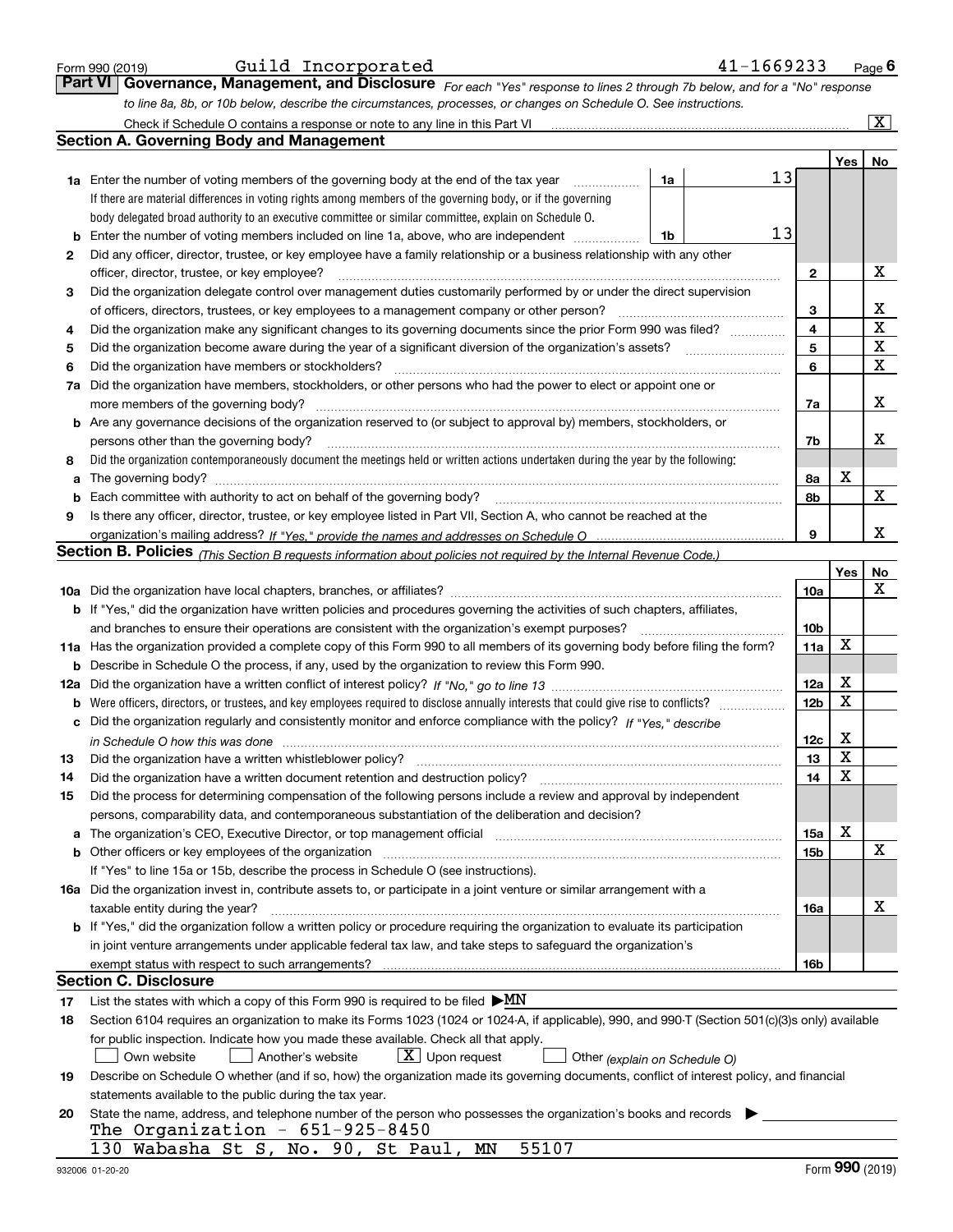| Form 990 (2019) | Guild Incorporated                                                                         | $41 - 1669233$                                                                                                                                             | Page <sup>7</sup> |
|-----------------|--------------------------------------------------------------------------------------------|------------------------------------------------------------------------------------------------------------------------------------------------------------|-------------------|
|                 | Part VII Compensation of Officers, Directors, Trustees, Key Employees, Highest Compensated |                                                                                                                                                            |                   |
|                 | <b>Employees, and Independent Contractors</b>                                              |                                                                                                                                                            |                   |
|                 | Check if Schedule O contains a response or note to any line in this Part VII               |                                                                                                                                                            |                   |
| Section A.      | Officers, Directors, Trustees, Key Employees, and Highest Compensated Employees            |                                                                                                                                                            |                   |
|                 |                                                                                            | 1a Complete this table for all persons required to be listed. Report compensation for the calendar year ending with or within the organization's tax year. |                   |

**1a •** List all of the organization's current officers, directors, trustees (whether individuals or organizations), regardless of amount of compensation. Enter -0- in columns (D), (E), and (F) if no compensation was paid.

 $\bullet$  List all of the organization's  $\,$ current key employees, if any. See instructions for definition of "key employee."

• List the organization's five current highest compensated employees (other than an officer, director, trustee, or key employee) who received report-■ List the organization's five current highest compensated employees (other than an officer, director, trustee, or key employee) who received report-<br>able compensation (Box 5 of Form W-2 and/or Box 7 of Form 1099-MISC) of

**•** List all of the organization's former officers, key employees, and highest compensated employees who received more than \$100,000 of reportable compensation from the organization and any related organizations.

**former directors or trustees**  ¥ List all of the organization's that received, in the capacity as a former director or trustee of the organization, more than \$10,000 of reportable compensation from the organization and any related organizations.

See instructions for the order in which to list the persons above.

Check this box if neither the organization nor any related organization compensated any current officer, director, or trustee.  $\mathcal{L}^{\text{max}}$ 

| (A)                              | (B)                    | (C)                                                              |                      |                       |              |                                   | (D)    | (E)                 | (F)                              |                          |
|----------------------------------|------------------------|------------------------------------------------------------------|----------------------|-----------------------|--------------|-----------------------------------|--------|---------------------|----------------------------------|--------------------------|
| Name and title                   | Average                | Position<br>(do not check more than one                          |                      | Reportable            | Reportable   | Estimated                         |        |                     |                                  |                          |
|                                  | hours per              | box, unless person is both an<br>officer and a director/trustee) |                      | compensation          | compensation | amount of                         |        |                     |                                  |                          |
|                                  | week                   |                                                                  |                      |                       |              |                                   |        | from                | from related                     | other                    |
|                                  | (list any<br>hours for |                                                                  |                      |                       |              |                                   |        | the<br>organization | organizations<br>(W-2/1099-MISC) | compensation<br>from the |
|                                  | related                |                                                                  |                      |                       |              |                                   |        | (W-2/1099-MISC)     |                                  | organization             |
|                                  | organizations          |                                                                  |                      |                       |              |                                   |        |                     |                                  | and related              |
|                                  | below                  | ndividual trustee or director                                    | nstitutional trustee |                       | Key employee |                                   |        |                     |                                  | organizations            |
|                                  | line)                  |                                                                  |                      | Officer               |              | Highest compensated<br>  employee | Former |                     |                                  |                          |
| John Vuchetich<br>(1)            | 40.00                  |                                                                  |                      |                       |              |                                   |        |                     |                                  |                          |
| Psychiatrist                     |                        |                                                                  |                      |                       |              | $\mathbf X$                       |        | 239,198.            | 0.                               | 18,002.                  |
| Julie Bluhm<br>(2)               | 40.00                  |                                                                  |                      |                       |              |                                   |        |                     |                                  |                          |
| Chief Executive Officer          |                        |                                                                  |                      | X                     |              |                                   |        | 153,582.            | 0.                               | 17,226.                  |
| George Broostin<br>(3)           | 40.00                  |                                                                  |                      |                       |              |                                   |        |                     |                                  |                          |
| Development Director             |                        |                                                                  |                      |                       |              | $\overline{\mathbf{X}}$           |        | 137,394.            | 0.                               | 10,440.                  |
| Tiffany Grandchamp<br>(4)        | 40.00                  |                                                                  |                      |                       |              |                                   |        |                     |                                  |                          |
| Chief Operating Officer          |                        |                                                                  |                      | X                     |              |                                   |        | 132,100.            | 0.                               | 10,626.                  |
| Renee Levesque<br>(5)            | 40.00                  |                                                                  |                      |                       |              |                                   |        |                     |                                  |                          |
| Chief Clinical Officer           |                        |                                                                  |                      | $\mathbf X$           |              |                                   |        | 122,869.            | 0.                               | 9,074.                   |
| (6)<br>Duane Steen               | 40.00                  |                                                                  |                      |                       |              |                                   |        |                     |                                  |                          |
| Director of Finance (as of 7/19) |                        |                                                                  |                      | $\overline{\text{X}}$ |              |                                   |        | 75,985.             | 0.                               | 5,735.                   |
| (7) Lora Jones                   | 40.00                  |                                                                  |                      |                       |              |                                   |        |                     |                                  |                          |
| Director of Finance (until 4/19) |                        |                                                                  |                      | X                     |              |                                   |        | 34,994.             | $\mathbf 0$ .                    | 716.                     |
| (8) Ross Eqgers                  | 4.00                   |                                                                  |                      |                       |              |                                   |        |                     |                                  |                          |
| Chair (as of $8/19$ )            |                        | $\mathbf X$                                                      |                      | X                     |              |                                   |        | $\mathbf 0$ .       | 0.                               | $0_{\cdot}$              |
| (9) Michael P Sampson            | 4.00                   |                                                                  |                      |                       |              |                                   |        |                     |                                  |                          |
| Chair (until $7/19$ )            |                        | $\mathbf X$                                                      |                      | $\mathbf X$           |              |                                   |        | $\mathbf 0$ .       | 0.                               | $0_{\cdot}$              |
| (10) Bill Marzolf                | 4.00                   |                                                                  |                      |                       |              |                                   |        |                     |                                  |                          |
| Vice Chair                       |                        | $\mathbf X$                                                      |                      | X                     |              |                                   |        | $0$ .               | 0.                               | $\mathbf 0$ .            |
| (11) Melissa Scanlon Duncan      | 4.00                   |                                                                  |                      |                       |              |                                   |        |                     |                                  |                          |
| Secretary                        |                        | $\mathbf X$                                                      |                      | X                     |              |                                   |        | 0.                  | $\mathbf 0$ .                    | $\mathbf 0$ .            |
| (12) Ross Owen                   | 4.00                   |                                                                  |                      |                       |              |                                   |        |                     |                                  |                          |
| Treasurer (as of 8/19)           |                        | $\mathbf X$                                                      |                      | X                     |              |                                   |        | $\mathbf 0$ .       | 0.                               | $0_{\cdot}$              |
| (13) William Bosch               | 4.00                   |                                                                  |                      |                       |              |                                   |        |                     |                                  |                          |
| Treasurer (until 7/19)           |                        | $\mathbf X$                                                      |                      | $\mathbf X$           |              |                                   |        | $\mathbf 0$ .       | 0.                               | 0.                       |
| (14) Joseph Clubb                | 4.00                   |                                                                  |                      |                       |              |                                   |        |                     |                                  |                          |
| Director                         |                        | $\mathbf X$                                                      |                      |                       |              |                                   |        | $\mathbf 0$ .       | 0.                               | 0.                       |
| (15) Will Susens                 | 4.00                   |                                                                  |                      |                       |              |                                   |        |                     |                                  |                          |
| Director                         |                        | $\mathbf x$                                                      |                      |                       |              |                                   |        | $0$ .               | 0.                               | 0.                       |
| (16) Diane Wakefield             | 4.00                   |                                                                  |                      |                       |              |                                   |        |                     |                                  |                          |
| Director                         |                        | $\mathbf X$                                                      |                      |                       |              |                                   |        | $0$ .               | 0.                               | $0_{.}$                  |
| (17) Bjorn Westgard              | 4.00                   |                                                                  |                      |                       |              |                                   |        |                     |                                  |                          |
| Director                         |                        | $\mathbf X$                                                      |                      |                       |              |                                   |        | $\mathbf 0$ .       | 0.                               | 0.                       |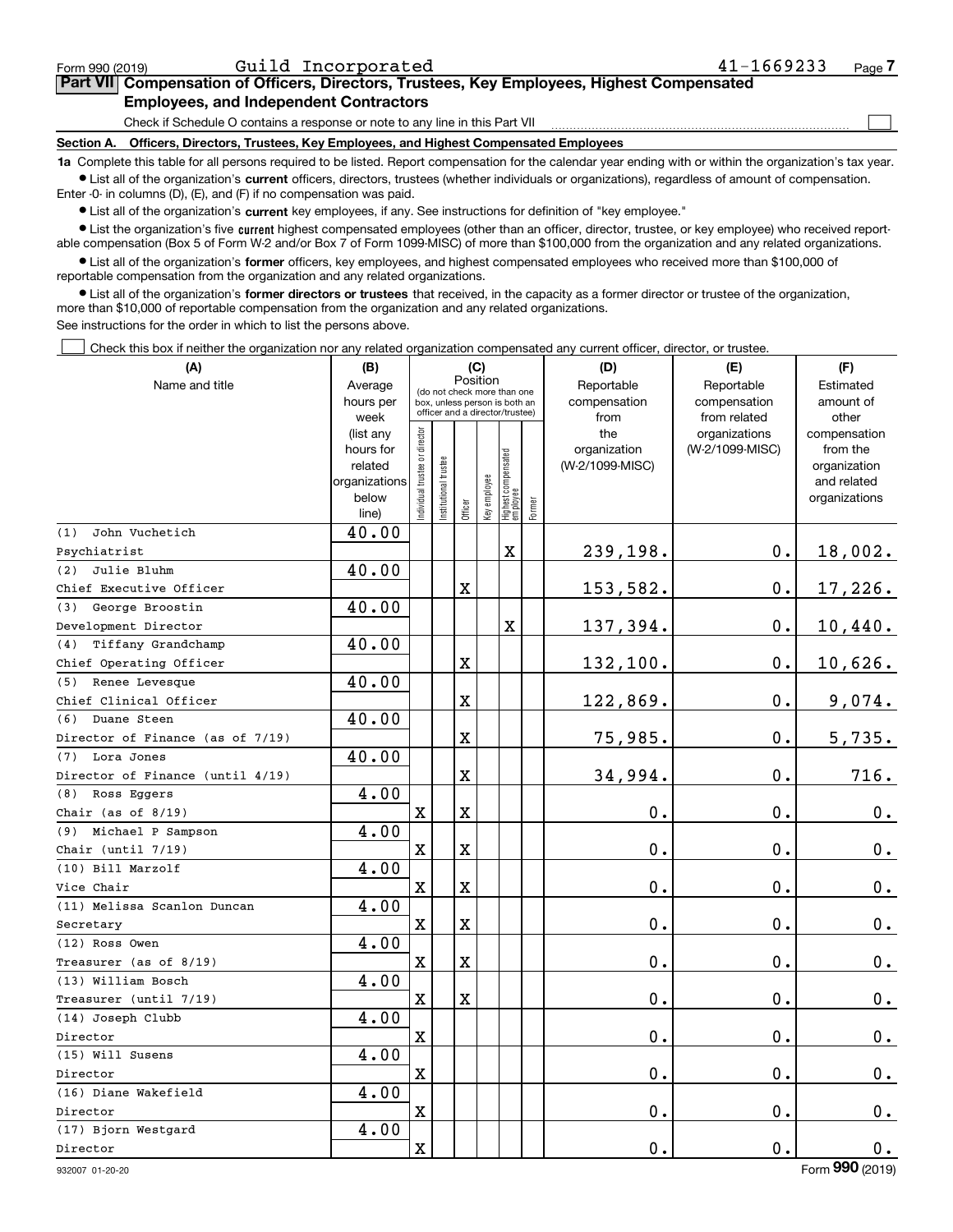| Form 990 (2019 |  |
|----------------|--|
| $D2$ rt VII    |  |

| <b>Fall VII</b> Section A. Officers, Directors, Trustees, Key Employees, and Highest Compensated Employees (continued)                       |                        |                                |                                                                  |         |              |                                   |        |                                   |                 |                  |     |                             |               |
|----------------------------------------------------------------------------------------------------------------------------------------------|------------------------|--------------------------------|------------------------------------------------------------------|---------|--------------|-----------------------------------|--------|-----------------------------------|-----------------|------------------|-----|-----------------------------|---------------|
| (A)                                                                                                                                          | (B)                    |                                |                                                                  |         | (C)          |                                   |        | (D)                               | (E)             |                  |     | (F)                         |               |
| Name and title                                                                                                                               | Average                |                                | (do not check more than one                                      |         | Position     |                                   |        | Reportable                        | Reportable      |                  |     | Estimated                   |               |
|                                                                                                                                              | hours per              |                                | box, unless person is both an<br>officer and a director/trustee) |         |              |                                   |        | compensation                      | compensation    |                  |     | amount of                   |               |
|                                                                                                                                              | week                   |                                |                                                                  |         |              |                                   |        | from                              | from related    |                  |     | other                       |               |
|                                                                                                                                              | (list any<br>hours for |                                |                                                                  |         |              |                                   |        | the                               | organizations   |                  |     | compensation                |               |
|                                                                                                                                              | related                |                                |                                                                  |         |              |                                   |        | organization                      | (W-2/1099-MISC) |                  |     | from the                    |               |
|                                                                                                                                              | organizations          |                                |                                                                  |         |              |                                   |        | (W-2/1099-MISC)                   |                 |                  |     | organization<br>and related |               |
|                                                                                                                                              | below                  |                                |                                                                  |         |              |                                   |        |                                   |                 |                  |     | organizations               |               |
|                                                                                                                                              | line)                  | Individual trustee or director | Institutional trustee                                            | Officer | Key employee | Highest compensated<br>  employee | Former |                                   |                 |                  |     |                             |               |
| (18) Desiree Wallace                                                                                                                         | 4.00                   |                                |                                                                  |         |              |                                   |        |                                   |                 |                  |     |                             |               |
| Director                                                                                                                                     |                        | $\mathbf X$                    |                                                                  |         |              |                                   |        | $\mathbf 0$ .                     |                 | 0.               |     |                             | $0$ .         |
| (19) Tom Farnham                                                                                                                             | 4.00                   |                                |                                                                  |         |              |                                   |        |                                   |                 |                  |     |                             |               |
| Director                                                                                                                                     |                        | $\mathbf X$                    |                                                                  |         |              |                                   |        | $\mathbf 0$ .                     |                 | 0.               |     |                             | $\mathbf 0$ . |
| (20) Rachel Schromen                                                                                                                         | 4.00                   |                                |                                                                  |         |              |                                   |        |                                   |                 |                  |     |                             |               |
| Director (as of 7/19)                                                                                                                        |                        | $\mathbf X$                    |                                                                  |         |              |                                   |        | $\mathbf 0$ .                     |                 | 0.               |     |                             | $0\,.$        |
| (21) Kyle Harder                                                                                                                             | 4.00                   |                                |                                                                  |         |              |                                   |        |                                   |                 |                  |     |                             |               |
| Director (as of 12/19)                                                                                                                       |                        | $\mathbf X$                    |                                                                  |         |              |                                   |        | $\mathbf 0$ .                     |                 | 0.               |     |                             | $0\,.$        |
| (22) Michele Lewkowitz                                                                                                                       | 4.00                   |                                |                                                                  |         |              |                                   |        |                                   |                 |                  |     |                             |               |
| Director (as of 12/19)                                                                                                                       |                        | $\mathbf X$                    |                                                                  |         |              |                                   |        | $\mathbf 0$ .                     |                 | 0.               |     |                             | $0\,.$        |
| (23) Tom Luing                                                                                                                               | 4.00                   |                                |                                                                  |         |              |                                   |        |                                   |                 |                  |     |                             |               |
| Director (until 7/19)                                                                                                                        |                        | $\mathbf X$                    |                                                                  |         |              |                                   |        | $\mathbf 0$ .                     |                 | 0.               |     |                             | $0\,.$        |
| (24) Mary (Khimji) Buck                                                                                                                      | 4.00                   |                                |                                                                  |         |              |                                   |        |                                   |                 |                  |     |                             |               |
| Director (until 12/19)                                                                                                                       |                        | $\mathbf X$                    |                                                                  |         |              |                                   |        | $\mathbf 0$ .                     |                 | 0.               |     |                             | 0.            |
|                                                                                                                                              |                        |                                |                                                                  |         |              |                                   |        |                                   |                 |                  |     |                             |               |
|                                                                                                                                              |                        |                                |                                                                  |         |              |                                   |        |                                   |                 |                  |     |                             |               |
|                                                                                                                                              |                        |                                |                                                                  |         |              |                                   |        |                                   |                 |                  |     |                             |               |
|                                                                                                                                              |                        |                                |                                                                  |         |              |                                   |        | 896,122.                          |                 | 0.               |     | 71,819.                     |               |
| c Total from continuation sheets to Part VII, Section A <b>manual</b> Total Total P                                                          |                        |                                |                                                                  |         |              |                                   |        | 0.                                |                 | $\overline{0}$ . |     |                             | $0$ .         |
|                                                                                                                                              |                        |                                |                                                                  |         |              |                                   |        | 896,122.                          |                 | $\overline{0}$ . |     | 71,819.                     |               |
| Total number of individuals (including but not limited to those listed above) who received more than \$100,000 of reportable<br>$\mathbf{2}$ |                        |                                |                                                                  |         |              |                                   |        |                                   |                 |                  |     |                             |               |
| compensation from the organization $\blacktriangleright$                                                                                     |                        |                                |                                                                  |         |              |                                   |        |                                   |                 |                  |     |                             | 5             |
|                                                                                                                                              |                        |                                |                                                                  |         |              |                                   |        |                                   |                 |                  |     | <b>Yes</b>                  | <b>No</b>     |
| 3<br>Did the organization list any former officer, director, trustee, key employee, or highest compensated employee on                       |                        |                                |                                                                  |         |              |                                   |        |                                   |                 |                  |     |                             |               |
| line 1a? If "Yes," complete Schedule J for such individual manufactured contained and the Ves," complete Schedule J for such individual      |                        |                                |                                                                  |         |              |                                   |        |                                   |                 |                  | 3   |                             | х             |
| For any individual listed on line 1a, is the sum of reportable compensation and other compensation from the organization<br>4                |                        |                                |                                                                  |         |              |                                   |        |                                   |                 |                  |     |                             |               |
|                                                                                                                                              |                        |                                |                                                                  |         |              |                                   |        |                                   |                 |                  | 4   | Х                           |               |
| Did any person listed on line 1a receive or accrue compensation from any unrelated organization or individual for services<br>5              |                        |                                |                                                                  |         |              |                                   |        |                                   |                 |                  |     |                             |               |
| rendered to the organization? If "Yes." complete Schedule J for such person<br><b>Section B. Independent Contractors</b>                     |                        |                                |                                                                  |         |              |                                   |        |                                   |                 |                  | 5   |                             | х             |
| Complete this table for your five highest compensated independent contractors that received more than \$100,000 of compensation from<br>1    |                        |                                |                                                                  |         |              |                                   |        |                                   |                 |                  |     |                             |               |
| the organization. Report compensation for the calendar year ending with or within the organization's tax year.                               |                        |                                |                                                                  |         |              |                                   |        |                                   |                 |                  |     |                             |               |
| (A)                                                                                                                                          |                        |                                |                                                                  |         |              |                                   |        | (B)                               |                 |                  | (C) |                             |               |
| Name and business address                                                                                                                    |                        |                                |                                                                  |         |              |                                   |        | Description of services           |                 |                  |     | Compensation                |               |
| Nataliya Ishkova-Volovets                                                                                                                    |                        |                                |                                                                  |         |              |                                   |        | Psychiatric Nurse Practitioner    |                 |                  |     |                             |               |
|                                                                                                                                              |                        |                                |                                                                  |         |              |                                   |        | Psychiatric Nurse Practiticane 1. |                 |                  |     |                             |               |
|                                                                                                                                              |                        |                                |                                                                  |         |              |                                   |        |                                   |                 |                  |     |                             |               |
|                                                                                                                                              |                        |                                |                                                                  |         |              |                                   |        |                                   |                 |                  |     |                             |               |
|                                                                                                                                              |                        |                                |                                                                  |         |              |                                   |        |                                   |                 |                  |     |                             |               |
|                                                                                                                                              |                        |                                |                                                                  |         |              |                                   |        |                                   |                 |                  |     |                             |               |
|                                                                                                                                              |                        |                                |                                                                  |         |              |                                   |        |                                   |                 |                  |     |                             |               |
|                                                                                                                                              |                        |                                |                                                                  |         |              |                                   |        |                                   |                 |                  |     |                             |               |
| dependent contractors (including but not limited to these listed shous)                                                                      |                        |                                |                                                                  |         |              |                                   |        |                                   |                 |                  |     |                             |               |

**2**Total number of independent contractors (including but not limited to those listed above) who received more than \$100,000 of compensation from the organization 1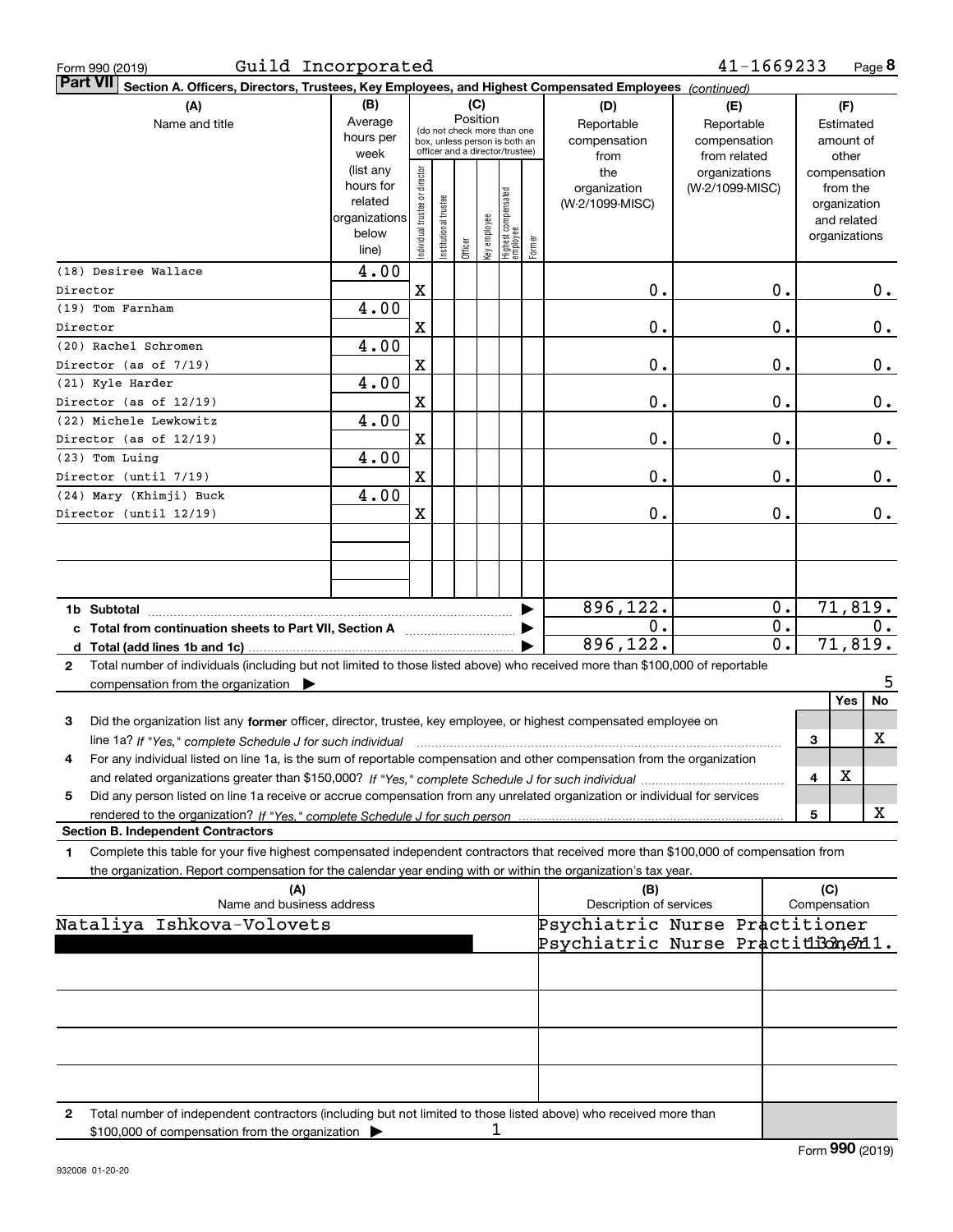|                                                           |                                 |      |                                                                                 |                          |             |                    | Check if Schedule O contains a response or note to any line in this Part VIII | (A)                      | (B)                                   | (C)                           | (D)                                                      |
|-----------------------------------------------------------|---------------------------------|------|---------------------------------------------------------------------------------|--------------------------|-------------|--------------------|-------------------------------------------------------------------------------|--------------------------|---------------------------------------|-------------------------------|----------------------------------------------------------|
|                                                           |                                 |      |                                                                                 |                          |             |                    |                                                                               | Total revenue            | Related or exempt<br>function revenue | Unrelated<br>business revenue | Revenue excluded<br>from tax under<br>sections 512 - 514 |
|                                                           |                                 |      | 1 a Federated campaigns                                                         |                          |             | 1a                 | 284,001.                                                                      |                          |                                       |                               |                                                          |
| Contributions, Gifts, Grants<br>and Other Similar Amounts |                                 |      | <b>b</b> Membership dues                                                        |                          |             | 1 <sub>b</sub>     |                                                                               |                          |                                       |                               |                                                          |
|                                                           |                                 |      | c Fundraising events                                                            |                          |             | 1 <sub>c</sub>     | 597,303.                                                                      |                          |                                       |                               |                                                          |
|                                                           |                                 |      | d Related organizations                                                         | $\overline{\phantom{a}}$ |             | 1 <sub>d</sub>     |                                                                               |                          |                                       |                               |                                                          |
|                                                           |                                 |      | e Government grants (contributions)                                             |                          |             | 1e                 |                                                                               |                          |                                       |                               |                                                          |
|                                                           |                                 |      | f All other contributions, gifts, grants, and                                   |                          |             |                    |                                                                               |                          |                                       |                               |                                                          |
|                                                           |                                 |      | similar amounts not included above                                              |                          |             | 1f                 | 1,448,620.                                                                    |                          |                                       |                               |                                                          |
|                                                           |                                 |      | g Noncash contributions included in lines 1a-1f                                 |                          |             | $1g$ $\frac{1}{3}$ | 85,589.                                                                       |                          |                                       |                               |                                                          |
|                                                           |                                 |      |                                                                                 |                          |             |                    |                                                                               | 2,329,924.               |                                       |                               |                                                          |
|                                                           |                                 |      | MN Health Care Programs                                                         |                          |             |                    | <b>Business Code</b><br>624100                                                |                          |                                       |                               |                                                          |
|                                                           |                                 | 2a   | County Service Fees                                                             |                          |             |                    | 624100                                                                        | 9,020,398.<br>1,669,754. | 9,020,398.<br>1,669,754.              |                               |                                                          |
|                                                           |                                 | b    | Grants                                                                          |                          |             |                    | 624100                                                                        | 1,537,531.               | 1,537,531.                            |                               |                                                          |
|                                                           |                                 |      | Housing Subsidies                                                               |                          |             |                    | 624100                                                                        | 1,022,330.               | 1,022,330.                            |                               |                                                          |
| Program Service<br>Revenue                                |                                 |      | e Resident Fees                                                                 |                          |             |                    | 624100                                                                        | 759,650.                 | 759,650.                              |                               |                                                          |
|                                                           |                                 |      | f All other program service revenue                                             |                          |             |                    | 624100                                                                        | 232,393.                 | 232,393.                              |                               |                                                          |
|                                                           |                                 | a    |                                                                                 |                          |             |                    |                                                                               | 14,242,056.              |                                       |                               |                                                          |
|                                                           | 3                               |      | Investment income (including dividends, interest, and                           |                          |             |                    |                                                                               |                          |                                       |                               |                                                          |
|                                                           |                                 |      |                                                                                 |                          |             |                    |                                                                               | 18,559.                  |                                       |                               | 18,559.                                                  |
|                                                           | 4                               |      | Income from investment of tax-exempt bond proceeds                              |                          |             |                    |                                                                               |                          |                                       |                               |                                                          |
|                                                           | 5                               |      |                                                                                 |                          |             |                    |                                                                               |                          |                                       |                               |                                                          |
|                                                           |                                 |      |                                                                                 |                          |             | (i) Real           | (ii) Personal                                                                 |                          |                                       |                               |                                                          |
|                                                           |                                 | 6а   | Gross rents<br>.                                                                | 6a                       |             |                    |                                                                               |                          |                                       |                               |                                                          |
|                                                           |                                 |      | <b>b</b> Less: rental expenses                                                  | 6b                       |             |                    |                                                                               |                          |                                       |                               |                                                          |
|                                                           | c Rental income or (loss)<br>6с |      |                                                                                 |                          |             |                    |                                                                               |                          |                                       |                               |                                                          |
|                                                           |                                 |      | d Net rental income or (loss)                                                   |                          |             |                    |                                                                               |                          |                                       |                               |                                                          |
|                                                           |                                 |      | 7 a Gross amount from sales of                                                  |                          |             | (i) Securities     | (ii) Other                                                                    |                          |                                       |                               |                                                          |
|                                                           |                                 |      | assets other than inventory                                                     | 7a                       |             | 167.               |                                                                               |                          |                                       |                               |                                                          |
|                                                           |                                 |      | <b>b</b> Less: cost or other basis                                              |                          |             |                    |                                                                               |                          |                                       |                               |                                                          |
|                                                           |                                 |      | and sales expenses                                                              | 7b                       |             | 167.               | 0.                                                                            |                          |                                       |                               |                                                          |
| Revenue                                                   |                                 |      | c Gain or (loss)                                                                | 7c                       |             |                    |                                                                               | 167.                     |                                       |                               | 167.                                                     |
|                                                           |                                 |      |                                                                                 |                          |             |                    |                                                                               |                          |                                       |                               |                                                          |
| Other                                                     |                                 |      | 8 a Gross income from fundraising events (not<br>including \$                   |                          |             |                    |                                                                               |                          |                                       |                               |                                                          |
|                                                           |                                 |      | contributions reported on line 1c). See                                         |                          | 597,303. of |                    |                                                                               |                          |                                       |                               |                                                          |
|                                                           |                                 |      |                                                                                 |                          |             |                    | 108,180.<br>l 8a                                                              |                          |                                       |                               |                                                          |
|                                                           |                                 |      |                                                                                 |                          |             |                    | 115,088.<br>8b                                                                |                          |                                       |                               |                                                          |
|                                                           |                                 |      |                                                                                 |                          |             |                    |                                                                               | $-6,908.$                |                                       |                               | $-6,908.$                                                |
|                                                           |                                 |      | 9 a Gross income from gaming activities. See                                    |                          |             |                    |                                                                               |                          |                                       |                               |                                                          |
|                                                           |                                 |      |                                                                                 |                          |             | 9a                 |                                                                               |                          |                                       |                               |                                                          |
|                                                           |                                 |      | <b>b</b> Less: direct expenses <b>manually</b>                                  |                          |             |                    | 9 <sub>b</sub>                                                                |                          |                                       |                               |                                                          |
|                                                           |                                 |      | c Net income or (loss) from gaming activities                                   |                          |             |                    | .                                                                             |                          |                                       |                               |                                                          |
|                                                           |                                 |      | 10 a Gross sales of inventory, less returns                                     |                          |             |                    |                                                                               |                          |                                       |                               |                                                          |
|                                                           |                                 |      |                                                                                 |                          |             |                    | 10a                                                                           |                          |                                       |                               |                                                          |
|                                                           |                                 |      | <b>b</b> Less: cost of goods sold                                               |                          |             |                    | 10ь                                                                           |                          |                                       |                               |                                                          |
|                                                           |                                 |      | c Net income or (loss) from sales of inventory                                  |                          |             |                    |                                                                               |                          |                                       |                               |                                                          |
|                                                           |                                 |      |                                                                                 |                          |             |                    | <b>Business Code</b>                                                          |                          |                                       |                               |                                                          |
| Miscellaneous                                             |                                 | 11 a | the contract of the contract of the contract of the contract of the contract of |                          |             |                    |                                                                               |                          |                                       |                               |                                                          |
|                                                           |                                 | b    |                                                                                 |                          |             |                    |                                                                               |                          |                                       |                               |                                                          |
| Revenue                                                   |                                 | с    |                                                                                 |                          |             |                    |                                                                               |                          |                                       |                               |                                                          |
|                                                           |                                 |      |                                                                                 |                          |             |                    |                                                                               |                          |                                       |                               |                                                          |
|                                                           |                                 |      |                                                                                 |                          |             |                    | ▶                                                                             |                          |                                       |                               |                                                          |
|                                                           |                                 |      |                                                                                 |                          |             |                    |                                                                               | 16,583,798.              | 14, 242, 056.                         | 0.                            | 11,818.                                                  |

Form 990 (2019) Guild Incorporated 41-1669233 Page

**9**

41-1669233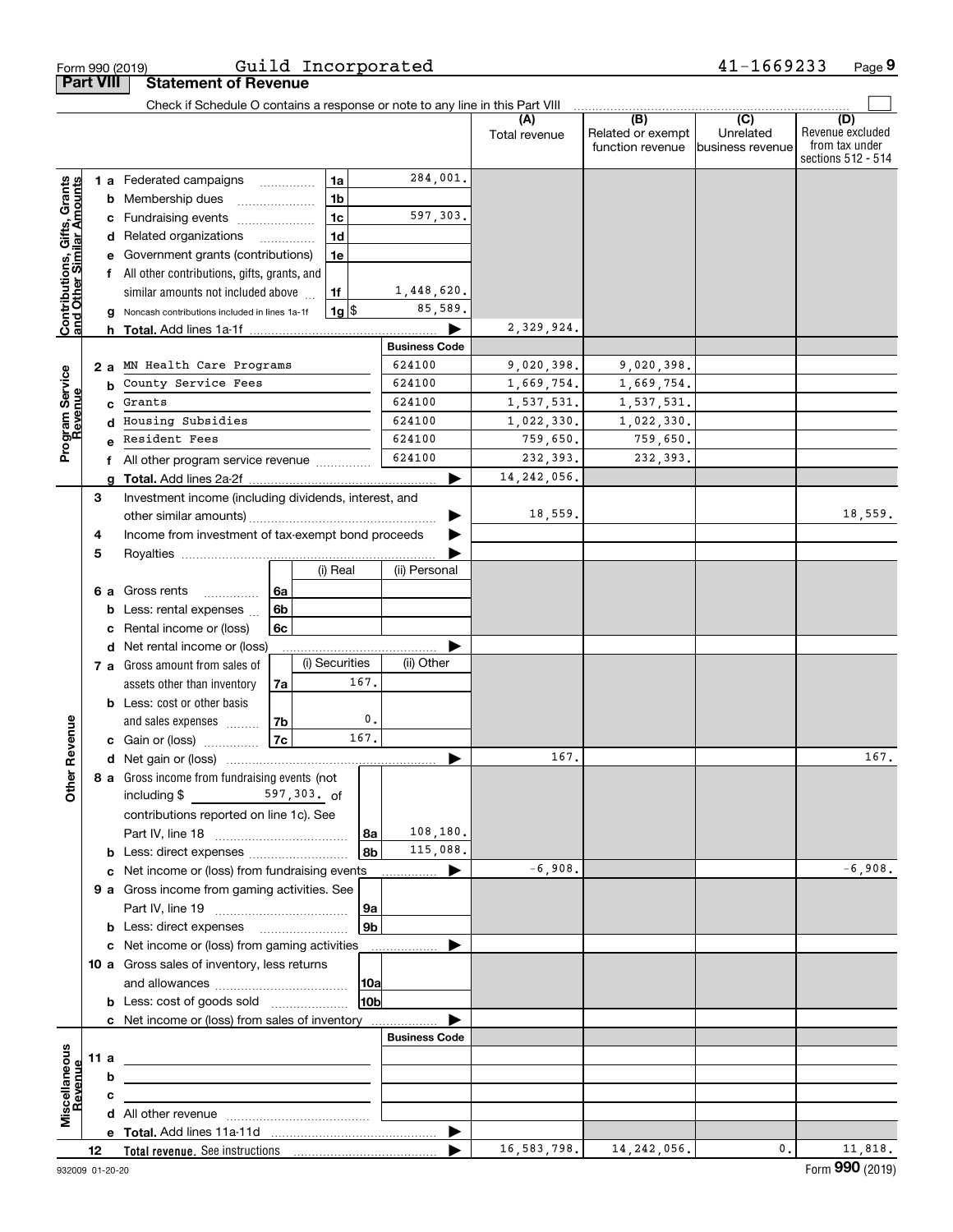*Section 501(c)(3) and 501(c)(4) organizations must complete all columns. All other organizations must complete column (A).*  $\overline{\phantom{a}}$ Check if Schedule O contain

|              | Check if Schedule O contains a response or note to any line in this Part IX                                                                              |                        |                                    |                                                      |                                           |
|--------------|----------------------------------------------------------------------------------------------------------------------------------------------------------|------------------------|------------------------------------|------------------------------------------------------|-------------------------------------------|
|              | Do not include amounts reported on lines 6b,<br>7b, 8b, 9b, and 10b of Part VIII.                                                                        | (A)<br>Total expenses  | (B)<br>Program service<br>expenses | $\overline{C}$<br>Management and<br>general expenses | (D)<br>Fundraising<br>expenses            |
| 1.           | Grants and other assistance to domestic organizations                                                                                                    |                        |                                    |                                                      |                                           |
|              | and domestic governments. See Part IV, line 21                                                                                                           |                        |                                    |                                                      |                                           |
| $\mathbf{2}$ | Grants and other assistance to domestic                                                                                                                  |                        |                                    |                                                      |                                           |
|              | individuals. See Part IV, line 22                                                                                                                        | 1,893,463.             | 1,893,463.                         |                                                      |                                           |
| 3            | Grants and other assistance to foreign                                                                                                                   |                        |                                    |                                                      |                                           |
|              | organizations, foreign governments, and foreign                                                                                                          |                        |                                    |                                                      |                                           |
|              | individuals. See Part IV, lines 15 and 16                                                                                                                |                        |                                    |                                                      |                                           |
| 4            | Benefits paid to or for members                                                                                                                          |                        |                                    |                                                      |                                           |
| 5            | Compensation of current officers, directors,                                                                                                             |                        |                                    |                                                      |                                           |
|              | trustees, and key employees                                                                                                                              | 562,907.               | 323,413.                           | 222,414.                                             | 17,080.                                   |
| 6            | Compensation not included above to disqualified                                                                                                          |                        |                                    |                                                      |                                           |
|              | persons (as defined under section 4958(f)(1)) and                                                                                                        |                        |                                    |                                                      |                                           |
|              | persons described in section $4958(c)(3)(B)$                                                                                                             |                        |                                    |                                                      |                                           |
| 7            |                                                                                                                                                          | 8,879,931.             | 7,435,839.                         | $\overline{1,221,910}$ .                             | 222,182.                                  |
| 8            | Pension plan accruals and contributions (include                                                                                                         |                        |                                    |                                                      |                                           |
|              | section 401(k) and 403(b) employer contributions)                                                                                                        | 184,650.<br>1,664,469. | $\frac{158,271}{1,395,550}$        | <u>23,115.</u><br>237,867.                           |                                           |
| 9            |                                                                                                                                                          | 705,078.               | 591, 162.                          | 100, 762.                                            | $\frac{3,264}{31,052}$<br>$\frac{31,154}$ |
| 10           |                                                                                                                                                          |                        |                                    |                                                      |                                           |
| 11           | Fees for services (nonemployees):                                                                                                                        |                        |                                    |                                                      |                                           |
| a            |                                                                                                                                                          |                        |                                    |                                                      |                                           |
| b<br>c       |                                                                                                                                                          | 52,934.                |                                    | 52,934.                                              |                                           |
| d            |                                                                                                                                                          |                        |                                    |                                                      |                                           |
|              | Professional fundraising services. See Part IV, line 17                                                                                                  |                        |                                    |                                                      |                                           |
| f            | Investment management fees                                                                                                                               |                        |                                    |                                                      |                                           |
| g            | Other. (If line 11g amount exceeds 10% of line 25,                                                                                                       |                        |                                    |                                                      |                                           |
|              | column (A) amount, list line 11g expenses on Sch O.)                                                                                                     | 533,449.               | 191,525.                           | 326,058.                                             | $15,866$ .                                |
| 12           |                                                                                                                                                          |                        |                                    |                                                      |                                           |
| 13           |                                                                                                                                                          | 179,744.               | 127,938.                           | 48,218.                                              | 3,588.                                    |
| 14           |                                                                                                                                                          | 216, 726.              | 216, 726.                          |                                                      |                                           |
| 15           |                                                                                                                                                          |                        |                                    |                                                      |                                           |
| 16           |                                                                                                                                                          | 599, 205.              | 460,071.                           | 139,134.                                             |                                           |
| 17           | Travel                                                                                                                                                   | 358,816.               | 336,001.                           | 15,051.                                              | 7,764.                                    |
| 18           | Payments of travel or entertainment expenses                                                                                                             |                        |                                    |                                                      |                                           |
|              | for any federal, state, or local public officials                                                                                                        |                        |                                    |                                                      |                                           |
| 19           | Conferences, conventions, and meetings                                                                                                                   |                        |                                    |                                                      |                                           |
| 20           | Interest                                                                                                                                                 | 2,269.                 | 1,455.                             | 814.                                                 |                                           |
| 21           |                                                                                                                                                          |                        |                                    |                                                      |                                           |
| 22           | Depreciation, depletion, and amortization                                                                                                                | 152,905.               | 139,555.                           | 12,140.                                              | 1,210.                                    |
| 23           | Insurance                                                                                                                                                | 116, 108.              | 96,908.                            | 19,200.                                              |                                           |
| 24           | Other expenses. Itemize expenses not covered<br>above (List miscellaneous expenses on line 24e. If<br>line 24e amount exceeds 10% of line 25, column (A) |                        |                                    |                                                      |                                           |
|              | amount, list line 24e expenses on Schedule O.)                                                                                                           |                        |                                    |                                                      |                                           |
| a            | Bad Debt                                                                                                                                                 | 145,287.               | 76,843.                            | 1,388.                                               | 67,056.<br>23,577.                        |
|              | Program and Development<br>Food                                                                                                                          | 64,288.<br>60,264.     | 10, 143.<br>55,882.                | 30,568.<br>4,382.                                    |                                           |
| C            |                                                                                                                                                          |                        |                                    |                                                      |                                           |
| d            | e All other expenses                                                                                                                                     | 24,519.                | 13,317.                            | 1,302.                                               | 9,900.                                    |
| 25           | Total functional expenses. Add lines 1 through 24e                                                                                                       | 16,397,012.            | 13,524,062.                        | 2,457,257.                                           | 415,693.                                  |
| 26           | Joint costs. Complete this line only if the organization                                                                                                 |                        |                                    |                                                      |                                           |
|              | reported in column (B) joint costs from a combined                                                                                                       |                        |                                    |                                                      |                                           |
|              | educational campaign and fundraising solicitation.                                                                                                       |                        |                                    |                                                      |                                           |
|              | Check here $\blacktriangleright$<br>if following SOP 98-2 (ASC 958-720)                                                                                  |                        |                                    |                                                      |                                           |

 $\overline{\phantom{1}}$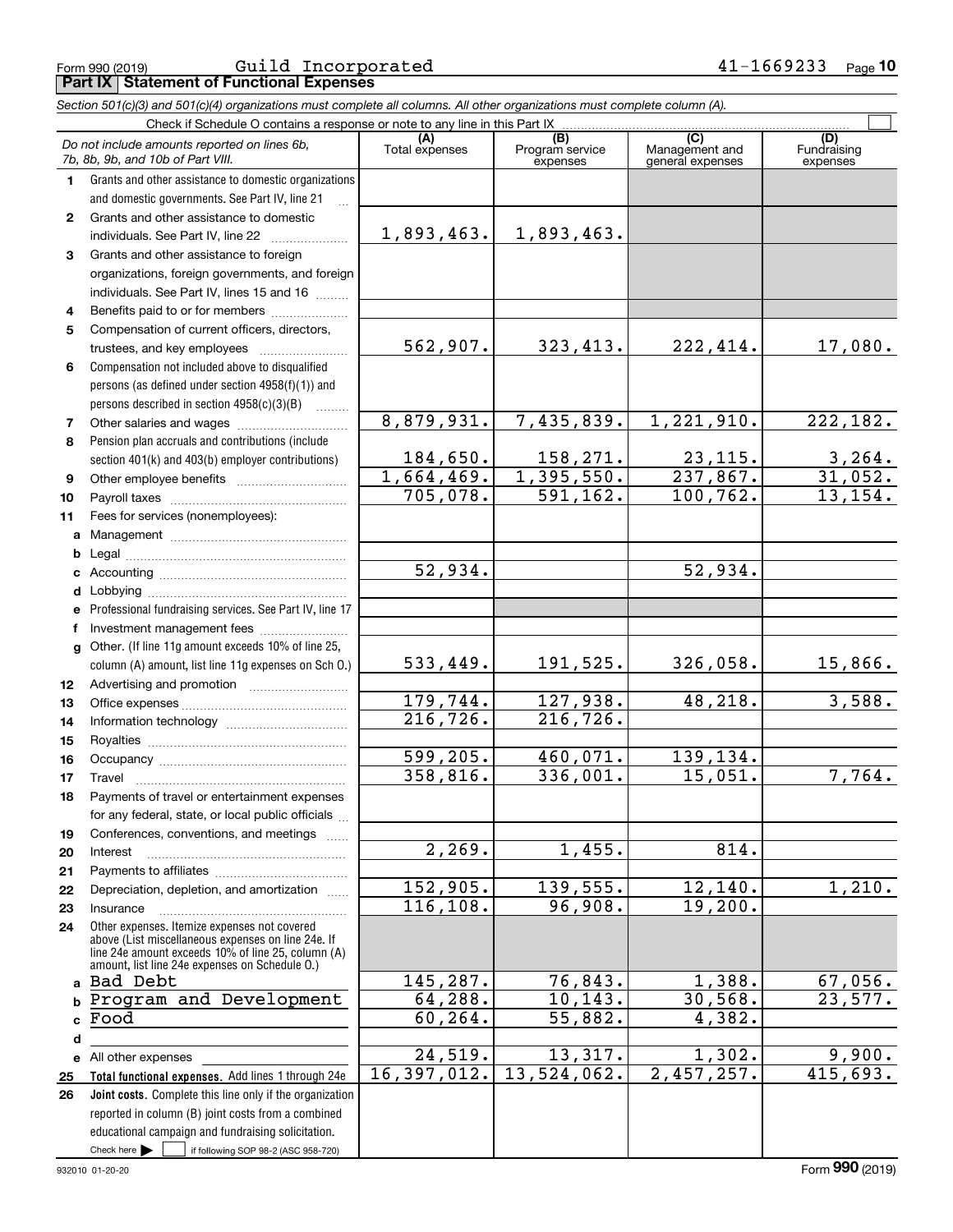|                         | Guild Incorporated<br>90 (2019)                                               |                          |              | 41-1669233<br>$P\epsilon$ |
|-------------------------|-------------------------------------------------------------------------------|--------------------------|--------------|---------------------------|
| $\overline{\mathsf{x}}$ | <b>Balance Sheet</b>                                                          |                          |              |                           |
|                         | Check if Schedule O contains a response or note to any line in this Part X    |                          |              |                           |
|                         |                                                                               | (A)<br>Beginning of year |              | (B)<br>End of year        |
| 1.                      | Cash - non-interest-bearing                                                   | 1,600.                   | 1.           | 1,4                       |
| $\mathbf{2}$            |                                                                               | 1,937,469.               | $\mathbf{2}$ | 2,595,1                   |
| 3                       |                                                                               | 921,472.                 | 3            | 867,7                     |
| 4                       | Accounts receivable, net                                                      | 1,222,367.               | 4            | 1,222,8                   |
| 5                       | Loans and other receivables from any current or former officer, director,     |                          |              |                           |
|                         | trustee, key employee, creator or founder, substantial contributor, or 35%    |                          |              |                           |
|                         | controlled entity or family member of any of these persons                    |                          | 5            |                           |
| 6                       | Loans and other receivables from other disqualified persons (as defined       |                          |              |                           |
|                         | under section $4958(f)(1)$ , and persons described in section $4958(c)(3)(B)$ |                          | 6            |                           |
| 7                       |                                                                               |                          | 7            |                           |
| 8                       | Inventories for sale or use                                                   |                          | 8            |                           |

3,367,002.

 $\mathcal{L}^{\text{max}}$ 

1,600. 1,400.

1,222,367. 1,222,883. 867,783.

883,183.

595,101.

**9**

 $178, 138.$  9  $169, 073.$ 

 $864,093.$  15 960,666.  $\frac{6,589,408.}{720,347.}$   $\frac{16}{17}$   $\frac{7,135,489.}{883,183.}$ 

10,819. 19 120,897.

 $44,237.$  |  $23$  |  $0.$ 

 $775,403.$  26 1,004,080.

2,048,419. 1,464,269. 1,318,583.

**222324**

**2526**

**2728**

 $\frac{3,778,454.$  27  $\boxed{4,006,442.}$ <br>2,035,551. 28  $\boxed{2,124,967.}$ 

5,814,005. 32 6,131,409.<br>6,589,408. 33 7,135,489.

Form (2019) **990**6,589,408. 7,135,489.

2,124,967.

Form 990 (2019) **Part X Balance** 

**789**

**Assets**

**232425**

**Liabilities**

iabilities

**26**

**2728**

**Net Assets or Fund Balances**

ğ

Assets or Fund Balances

**10a**Land, buildings, and equipment: cost or other

**Total liabilities.** 

**and complete lines 27, 28, 32, and 33.**

**and complete lines 29 through 33.**

Total liabilities and net assets/fund balances ...

**Organizations that follow FASB ASC 958, check here** Add lines 17 through 25 | X

Net assets without donor restrictions ~~~~~~~~~~~~~~~~~~~~ Net assets with donor restrictions ~~~~~~~~~~~~~~~~~~~~~~

Capital stock or trust principal, or current funds ~~~~~~~~~~~~~~~Paid-in or capital surplus, or land, building, or equipment fund Retained earnings, endowment, accumulated income, or other funds www.com Total net assets or fund balances ~~~~~~~~~~~~~~~~~~~~~~

Prepaid expenses and deferred charges ~~~~~~~~~~~~~~~~~~

Investments - publicly traded securities ~~~~~~~~~~~~~~~~~~~ Investments - other securities. See Part IV, line 11 ~~~~~~~~~~~~~~ Investments - program-related. See Part IV, line 11 ~~~~~~~~~~~~~Intangible assets …………………………………………………………………………………… Other assets. See Part IV, line 11 ~~~~~~~~~~~~~~~~~~~~~~ Add lines 1 through 15 (must equal line 33) Accounts payable and accrued expenses ~~~~~~~~~~~~~~~~~~ Grants payable ~~~~~~~~~~~~~~~~~~~~~~~~~~~~~~~ Deferred revenue ~~~~~~~~~~~~~~~~~~~~~~~~~~~~~~ Tax-exempt bond liabilities …………………………………………………………… Escrow or custodial account liability. Complete Part IV of Schedule D

**Organizations that do not follow FASB ASC 958, check here** |

**b** Less: accumulated depreciation  $\ldots$  **10b** basis. Complete Part VI of Schedule D will aller

**Total assets.** Add lines 1 through 15 (must equal line 33)

Loans and other payables to any current or former officer, director, trustee, key employee, creator or founder, substantial contributor, or 35% controlled entity or family member of any of these persons ~~~~~~~~~Secured mortgages and notes payable to unrelated third parties  $\ldots$ Unsecured notes and loans payable to unrelated third parties  $\ldots$ Other liabilities (including federal income tax, payables to related third parties, and other liabilities not included on lines 17-24). Complete Part X of Schedule D ~~~~~~~~~~~~~~~~~~~~~~~~~~~~~~~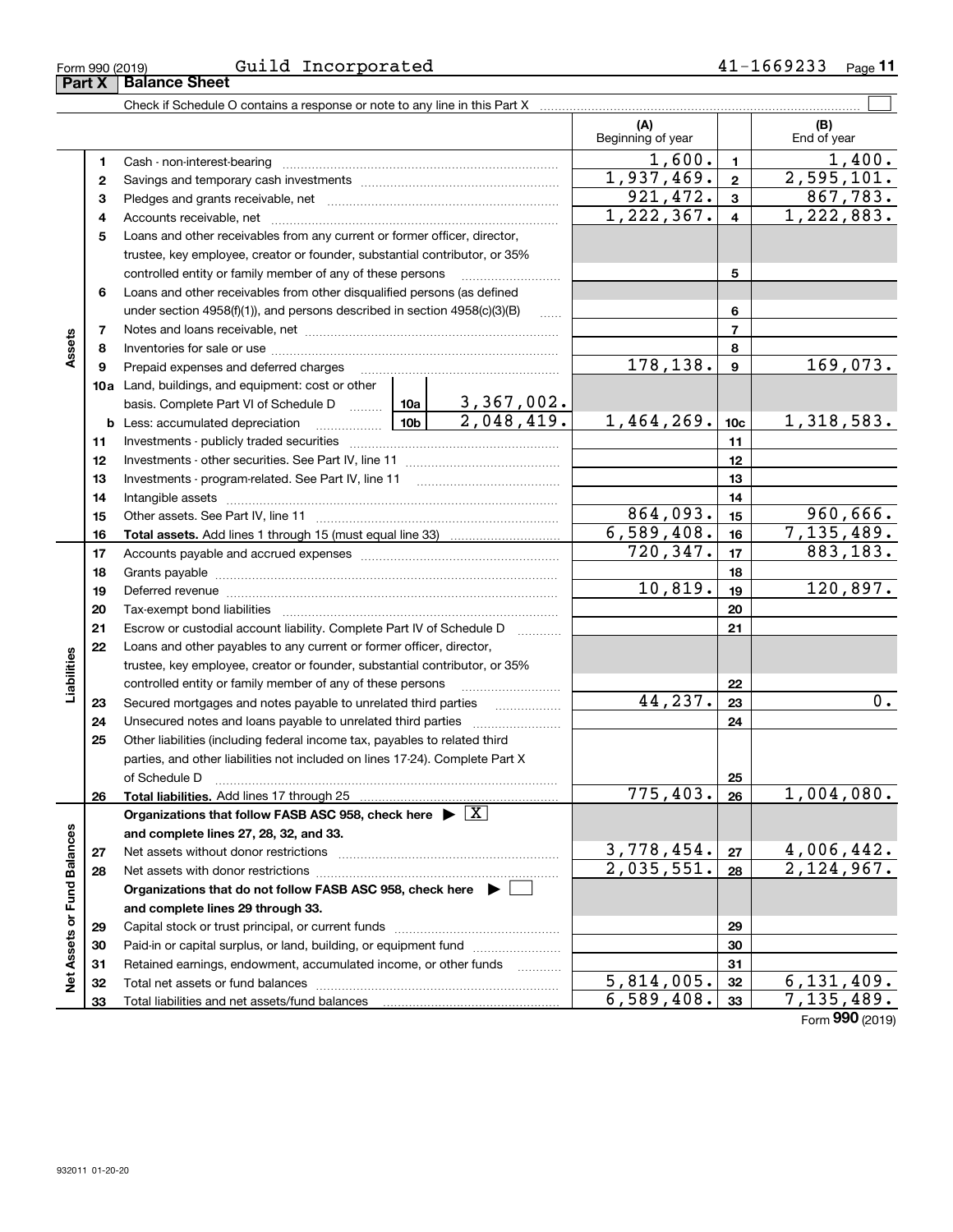|    | Guild Incorporated<br>Form 990 (2019)                                                                                                                                                                                          |                         | 41-1669233     |            | Page $12$               |
|----|--------------------------------------------------------------------------------------------------------------------------------------------------------------------------------------------------------------------------------|-------------------------|----------------|------------|-------------------------|
|    | Part XI<br><b>Reconciliation of Net Assets</b>                                                                                                                                                                                 |                         |                |            |                         |
|    |                                                                                                                                                                                                                                |                         |                |            | $\overline{\mathbf{x}}$ |
|    |                                                                                                                                                                                                                                |                         |                |            |                         |
| 1  |                                                                                                                                                                                                                                | 1                       | 16,583,798.    |            |                         |
| 2  | Total expenses (must equal Part IX, column (A), line 25)                                                                                                                                                                       | $\mathbf{2}$            | 16,397,012.    |            |                         |
| З  | Revenue less expenses. Subtract line 2 from line 1                                                                                                                                                                             | 3                       |                |            | 186,786.                |
| 4  |                                                                                                                                                                                                                                | $\overline{\mathbf{4}}$ | 5,814,005.     |            |                         |
| 5  |                                                                                                                                                                                                                                | 5                       |                |            |                         |
| 6  | Donated services and use of facilities [111] matter contracts and the service of facilities [11] matter contracts and use of facilities [11] matter contracts and the service of facilities [11] matter contracts and the serv | 6                       |                |            |                         |
| 7  | Investment expenses www.communication.com/www.communication.com/www.communication.com/www.com                                                                                                                                  | $\overline{7}$          |                |            |                         |
| 8  | Prior period adjustments material contents and content of the content of the content of the content of the content of the content of the content of the content of the content of the content of the content of the content of | 8                       |                |            |                         |
| 9  | Other changes in net assets or fund balances (explain on Schedule O)                                                                                                                                                           | 9                       |                |            | 130,618.                |
| 10 | Net assets or fund balances at end of year. Combine lines 3 through 9 (must equal Part X, line 32,                                                                                                                             |                         |                |            |                         |
|    |                                                                                                                                                                                                                                | 10                      | 6, 131, 409.   |            |                         |
|    | Part XII Financial Statements and Reporting                                                                                                                                                                                    |                         |                |            |                         |
|    |                                                                                                                                                                                                                                |                         |                |            |                         |
|    |                                                                                                                                                                                                                                |                         |                | <b>Yes</b> | No                      |
| 1  | $\boxed{\mathbf{X}}$ Accrual<br>Accounting method used to prepare the Form 990: <u>June</u> Cash<br>Other                                                                                                                      |                         |                |            |                         |
|    | If the organization changed its method of accounting from a prior year or checked "Other," explain in Schedule O.                                                                                                              |                         |                |            |                         |
|    | 2a Were the organization's financial statements compiled or reviewed by an independent accountant?                                                                                                                             |                         | 2a             |            | x                       |
|    | If "Yes," check a box below to indicate whether the financial statements for the year were compiled or reviewed on a                                                                                                           |                         |                |            |                         |
|    | separate basis, consolidated basis, or both:                                                                                                                                                                                   |                         |                |            |                         |
|    | Separate basis<br>Both consolidated and separate basis<br>Consolidated basis                                                                                                                                                   |                         |                |            |                         |
|    | <b>b</b> Were the organization's financial statements audited by an independent accountant?                                                                                                                                    |                         | 2 <sub>b</sub> | х          |                         |
|    | If "Yes," check a box below to indicate whether the financial statements for the year were audited on a separate basis,                                                                                                        |                         |                |            |                         |
|    | consolidated basis, or both:                                                                                                                                                                                                   |                         |                |            |                         |
|    | $X$ Separate basis<br><b>Consolidated basis</b><br>Both consolidated and separate basis                                                                                                                                        |                         |                |            |                         |
|    | c If "Yes" to line 2a or 2b, does the organization have a committee that assumes responsibility for oversight of the audit,                                                                                                    |                         |                |            |                         |
|    |                                                                                                                                                                                                                                |                         | 2c             | х          |                         |
|    | If the organization changed either its oversight process or selection process during the tax year, explain on Schedule O.                                                                                                      |                         |                |            |                         |
|    | 3a As a result of a federal award, was the organization required to undergo an audit or audits as set forth in the Single Audit                                                                                                |                         |                |            |                         |
|    |                                                                                                                                                                                                                                |                         | За             |            | х                       |
|    | b If "Yes," did the organization undergo the required audit or audits? If the organization did not undergo the required audit                                                                                                  |                         |                |            |                         |
|    |                                                                                                                                                                                                                                |                         | 3 <sub>b</sub> |            |                         |

Form (2019) **990**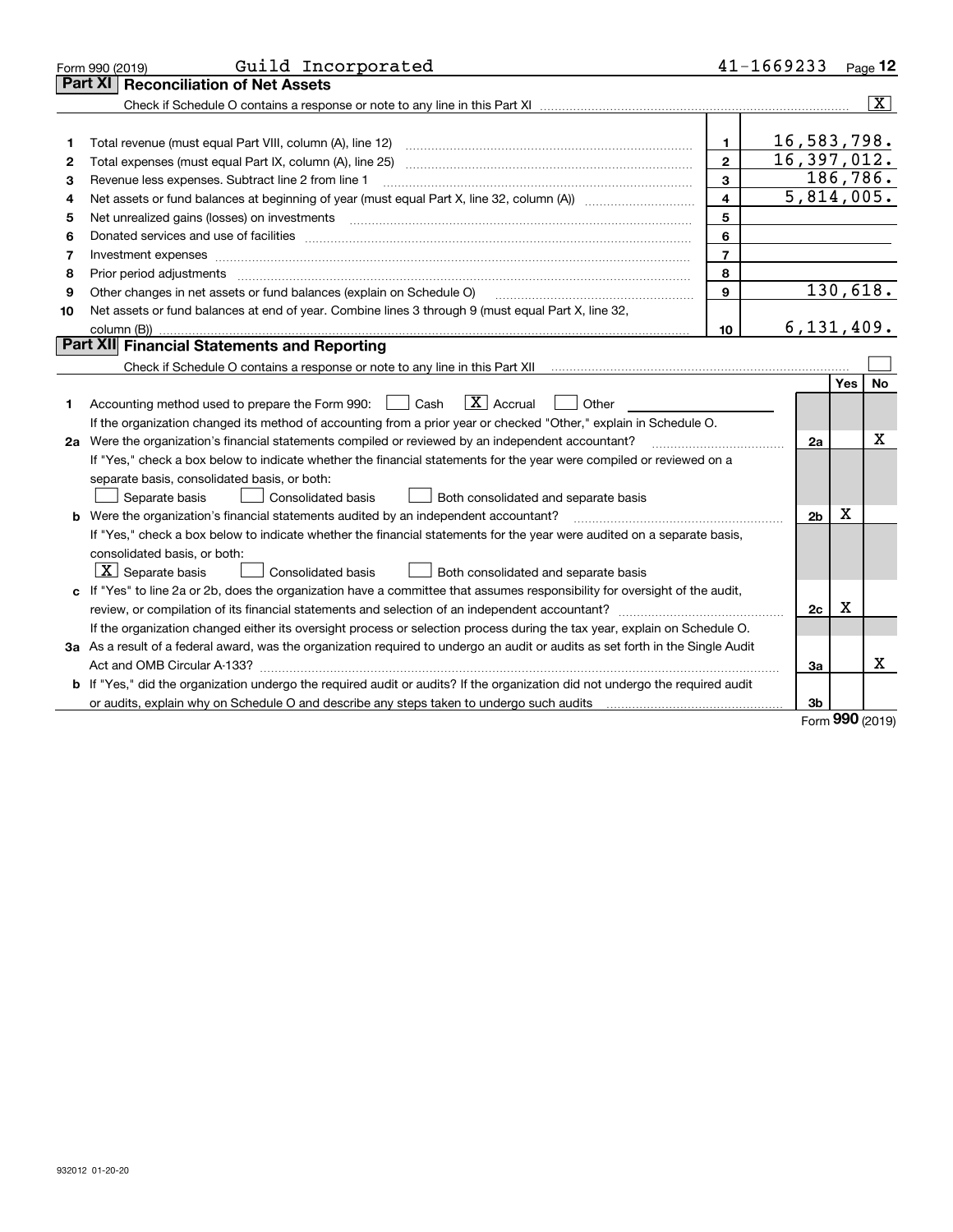| <b>SCHEDULE A</b> |
|-------------------|
|-------------------|

**(Form 990 or 990-EZ)**

# **Public Charity Status and Public Support**

**Complete if the organization is a section 501(c)(3) organization or a section 4947(a)(1) nonexempt charitable trust. | Attach to Form 990 or Form 990-EZ.** 

| $\blacksquare$                                                           |
|--------------------------------------------------------------------------|
| ▶ Go to www.irs.gov/Form990 for instructions and the latest information. |
|                                                                          |

| 2019                                |  |
|-------------------------------------|--|
| <b>Open to Public</b><br>Inspection |  |

OMB No. 1545-0047

Department of the Treasury Internal Revenue Service

|       |            | Name of the organization                                                                                                                      |                    |                                                        |                             |                                 |                            | <b>Employer identification number</b> |
|-------|------------|-----------------------------------------------------------------------------------------------------------------------------------------------|--------------------|--------------------------------------------------------|-----------------------------|---------------------------------|----------------------------|---------------------------------------|
|       |            |                                                                                                                                               | Guild Incorporated |                                                        |                             |                                 |                            | 41-1669233                            |
|       | Part I     | Reason for Public Charity Status (All organizations must complete this part.) See instructions.                                               |                    |                                                        |                             |                                 |                            |                                       |
|       |            | The organization is not a private foundation because it is: (For lines 1 through 12, check only one box.)                                     |                    |                                                        |                             |                                 |                            |                                       |
| 1     |            | A church, convention of churches, or association of churches described in section 170(b)(1)(A)(i).                                            |                    |                                                        |                             |                                 |                            |                                       |
| 2     |            | A school described in section 170(b)(1)(A)(ii). (Attach Schedule E (Form 990 or 990-EZ).)                                                     |                    |                                                        |                             |                                 |                            |                                       |
| 3     |            | A hospital or a cooperative hospital service organization described in section 170(b)(1)(A)(iii).                                             |                    |                                                        |                             |                                 |                            |                                       |
| 4     |            | A medical research organization operated in conjunction with a hospital described in section 170(b)(1)(A)(iii). Enter the hospital's name,    |                    |                                                        |                             |                                 |                            |                                       |
|       |            | city, and state:                                                                                                                              |                    |                                                        |                             |                                 |                            |                                       |
| 5     |            | An organization operated for the benefit of a college or university owned or operated by a governmental unit described in                     |                    |                                                        |                             |                                 |                            |                                       |
|       |            | section 170(b)(1)(A)(iv). (Complete Part II.)                                                                                                 |                    |                                                        |                             |                                 |                            |                                       |
| 6     |            | A federal, state, or local government or governmental unit described in section 170(b)(1)(A)(v).                                              |                    |                                                        |                             |                                 |                            |                                       |
|       | $7 \times$ | An organization that normally receives a substantial part of its support from a governmental unit or from the general public described in     |                    |                                                        |                             |                                 |                            |                                       |
|       |            | section 170(b)(1)(A)(vi). (Complete Part II.)                                                                                                 |                    |                                                        |                             |                                 |                            |                                       |
| 8     |            | A community trust described in section 170(b)(1)(A)(vi). (Complete Part II.)                                                                  |                    |                                                        |                             |                                 |                            |                                       |
| 9     |            | An agricultural research organization described in section 170(b)(1)(A)(ix) operated in conjunction with a land-grant college                 |                    |                                                        |                             |                                 |                            |                                       |
|       |            | or university or a non-land-grant college of agriculture (see instructions). Enter the name, city, and state of the college or                |                    |                                                        |                             |                                 |                            |                                       |
|       |            | university:                                                                                                                                   |                    |                                                        |                             |                                 |                            |                                       |
| 10    |            | An organization that normally receives: (1) more than 33 1/3% of its support from contributions, membership fees, and gross receipts from     |                    |                                                        |                             |                                 |                            |                                       |
|       |            | activities related to its exempt functions - subject to certain exceptions, and (2) no more than 33 1/3% of its support from gross investment |                    |                                                        |                             |                                 |                            |                                       |
|       |            | income and unrelated business taxable income (less section 511 tax) from businesses acquired by the organization after June 30, 1975.         |                    |                                                        |                             |                                 |                            |                                       |
|       |            | See section 509(a)(2). (Complete Part III.)                                                                                                   |                    |                                                        |                             |                                 |                            |                                       |
| 11    |            | An organization organized and operated exclusively to test for public safety. See section 509(a)(4).                                          |                    |                                                        |                             |                                 |                            |                                       |
| 12    |            | An organization organized and operated exclusively for the benefit of, to perform the functions of, or to carry out the purposes of one or    |                    |                                                        |                             |                                 |                            |                                       |
|       |            | more publicly supported organizations described in section 509(a)(1) or section 509(a)(2). See section 509(a)(3). Check the box in            |                    |                                                        |                             |                                 |                            |                                       |
|       |            | lines 12a through 12d that describes the type of supporting organization and complete lines 12e, 12f, and 12g.                                |                    |                                                        |                             |                                 |                            |                                       |
| а     |            | Type I. A supporting organization operated, supervised, or controlled by its supported organization(s), typically by giving                   |                    |                                                        |                             |                                 |                            |                                       |
|       |            | the supported organization(s) the power to regularly appoint or elect a majority of the directors or trustees of the supporting               |                    |                                                        |                             |                                 |                            |                                       |
|       |            | organization. You must complete Part IV, Sections A and B.                                                                                    |                    |                                                        |                             |                                 |                            |                                       |
| b     |            | Type II. A supporting organization supervised or controlled in connection with its supported organization(s), by having                       |                    |                                                        |                             |                                 |                            |                                       |
|       |            | control or management of the supporting organization vested in the same persons that control or manage the supported                          |                    |                                                        |                             |                                 |                            |                                       |
|       |            | organization(s). You must complete Part IV, Sections A and C.                                                                                 |                    |                                                        |                             |                                 |                            |                                       |
| с     |            | Type III functionally integrated. A supporting organization operated in connection with, and functionally integrated with,                    |                    |                                                        |                             |                                 |                            |                                       |
|       |            | its supported organization(s) (see instructions). You must complete Part IV, Sections A, D, and E.                                            |                    |                                                        |                             |                                 |                            |                                       |
| d     |            | Type III non-functionally integrated. A supporting organization operated in connection with its supported organization(s)                     |                    |                                                        |                             |                                 |                            |                                       |
|       |            | that is not functionally integrated. The organization generally must satisfy a distribution requirement and an attentiveness                  |                    |                                                        |                             |                                 |                            |                                       |
|       |            | requirement (see instructions). You must complete Part IV, Sections A and D, and Part V.                                                      |                    |                                                        |                             |                                 |                            |                                       |
|       |            | Check this box if the organization received a written determination from the IRS that it is a Type I, Type II, Type III                       |                    |                                                        |                             |                                 |                            |                                       |
|       |            | functionally integrated, or Type III non-functionally integrated supporting organization.                                                     |                    |                                                        |                             |                                 |                            |                                       |
|       |            | <b>f</b> Enter the number of supported organizations                                                                                          |                    |                                                        |                             |                                 |                            |                                       |
|       |            | g Provide the following information about the supported organization(s).                                                                      |                    |                                                        |                             |                                 |                            |                                       |
|       |            | (i) Name of supported                                                                                                                         | (ii) EIN           | (iii) Type of organization<br>(described on lines 1-10 | in your governing document? | (iv) Is the organization listed | (v) Amount of monetary     | (vi) Amount of other                  |
|       |            | organization                                                                                                                                  |                    | above (see instructions))                              | Yes                         | No                              | support (see instructions) | support (see instructions)            |
|       |            |                                                                                                                                               |                    |                                                        |                             |                                 |                            |                                       |
|       |            |                                                                                                                                               |                    |                                                        |                             |                                 |                            |                                       |
|       |            |                                                                                                                                               |                    |                                                        |                             |                                 |                            |                                       |
|       |            |                                                                                                                                               |                    |                                                        |                             |                                 |                            |                                       |
|       |            |                                                                                                                                               |                    |                                                        |                             |                                 |                            |                                       |
|       |            |                                                                                                                                               |                    |                                                        |                             |                                 |                            |                                       |
|       |            |                                                                                                                                               |                    |                                                        |                             |                                 |                            |                                       |
|       |            |                                                                                                                                               |                    |                                                        |                             |                                 |                            |                                       |
|       |            |                                                                                                                                               |                    |                                                        |                             |                                 |                            |                                       |
|       |            |                                                                                                                                               |                    |                                                        |                             |                                 |                            |                                       |
| Total |            |                                                                                                                                               |                    |                                                        |                             |                                 |                            |                                       |
|       |            | LHA For Paperwork Reduction Act Notice, see the Instructions for Form 990 or 990-EZ. 932021 09-25-19                                          |                    |                                                        |                             |                                 |                            | Schedule A (Form 990 or 990-EZ) 2019  |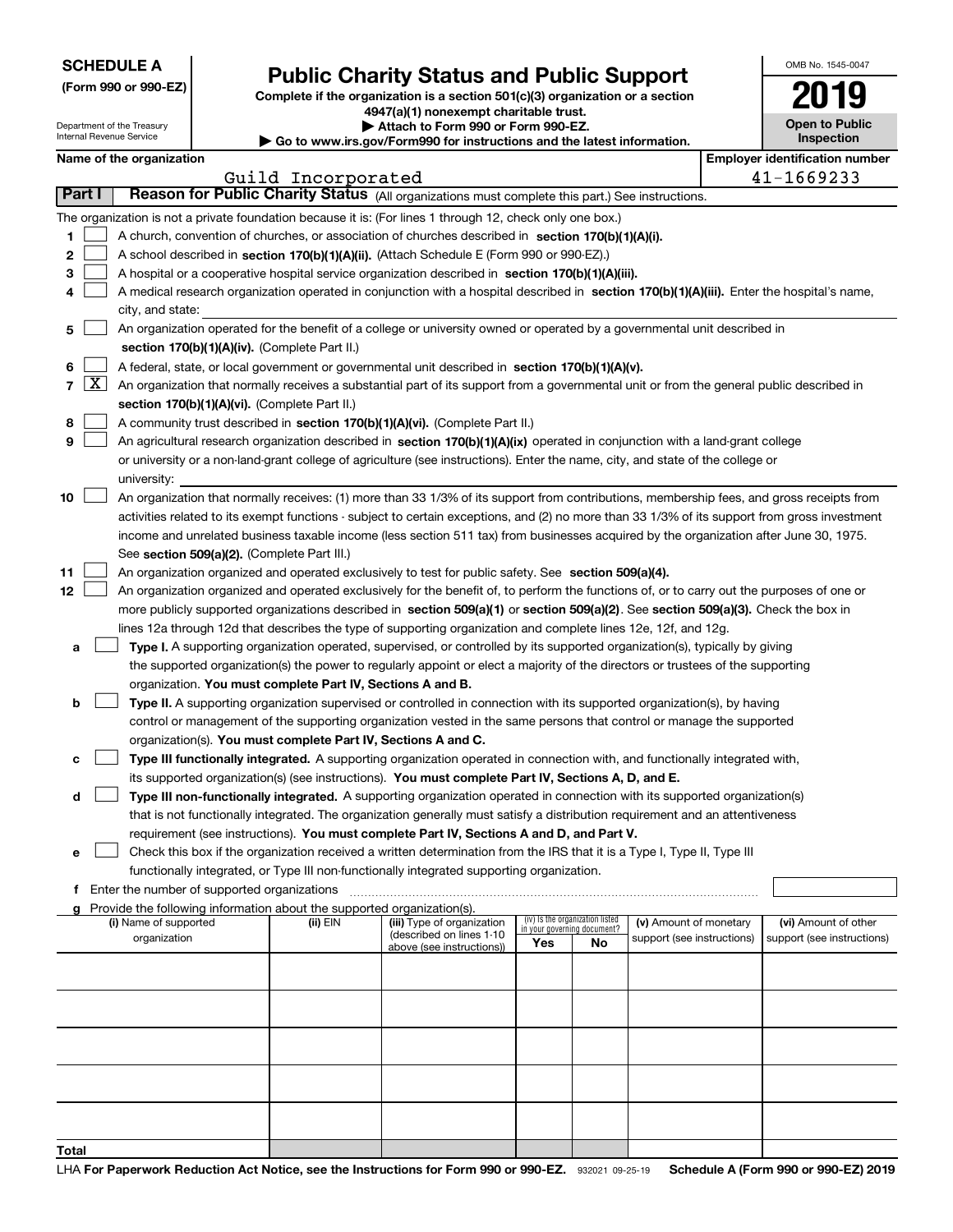#### Schedule A (Form 990 or 990-EZ) 2019  ${\color{red}{\rm Guild}}$  . Incorporated  ${\color{red}{\rm Quilb}}$  and  ${\color{red}{\rm Quilb}}$  and  ${\color{red}{\rm Quilb}}$  and  ${\color{red}{\rm Quilb}}$

**2**

(Complete only if you checked the box on line 5, 7, or 8 of Part I or if the organization failed to qualify under Part III. If the organization fails to qualify under the tests listed below, please complete Part III.) **Part II Comport Schedule for Organizations Described in Sections 170(b)(1)(A)(iv) and 170(b)(1)(A)(vi)** 

| <b>Section A. Public Support</b>                                                                                                           |          |          |            |            |                                             |                                         |
|--------------------------------------------------------------------------------------------------------------------------------------------|----------|----------|------------|------------|---------------------------------------------|-----------------------------------------|
| Calendar year (or fiscal year beginning in)                                                                                                | (a) 2015 | (b) 2016 | $(c)$ 2017 | $(d)$ 2018 | (e) 2019                                    | (f) Total                               |
| 1 Gifts, grants, contributions, and                                                                                                        |          |          |            |            |                                             |                                         |
| membership fees received. (Do not                                                                                                          |          |          |            |            |                                             |                                         |
| include any "unusual grants.")                                                                                                             | 1711689. | 1647262. | 1861913.   | 2202417.   | 2329924.                                    | 9753205.                                |
| 2 Tax revenues levied for the organ-                                                                                                       |          |          |            |            |                                             |                                         |
| ization's benefit and either paid to                                                                                                       |          |          |            |            |                                             |                                         |
| or expended on its behalf                                                                                                                  |          |          |            |            |                                             |                                         |
| 3 The value of services or facilities                                                                                                      |          |          |            |            |                                             |                                         |
| furnished by a governmental unit to                                                                                                        |          |          |            |            |                                             |                                         |
| the organization without charge                                                                                                            |          |          |            |            |                                             |                                         |
| 4 Total. Add lines 1 through 3                                                                                                             | 1711689. | 1647262. | 1861913.   | 2202417.   | 2329924.                                    | 9753205.                                |
| 5 The portion of total contributions                                                                                                       |          |          |            |            |                                             |                                         |
| by each person (other than a                                                                                                               |          |          |            |            |                                             |                                         |
| governmental unit or publicly                                                                                                              |          |          |            |            |                                             |                                         |
| supported organization) included                                                                                                           |          |          |            |            |                                             |                                         |
| on line 1 that exceeds 2% of the                                                                                                           |          |          |            |            |                                             |                                         |
| amount shown on line 11,                                                                                                                   |          |          |            |            |                                             |                                         |
| column (f)                                                                                                                                 |          |          |            |            |                                             | 593,256.                                |
| 6 Public support. Subtract line 5 from line 4.                                                                                             |          |          |            |            |                                             | 9159949.                                |
| <b>Section B. Total Support</b>                                                                                                            |          |          |            |            |                                             |                                         |
| Calendar year (or fiscal year beginning in)                                                                                                | (a) 2015 | (b) 2016 | $(c)$ 2017 | $(d)$ 2018 | (e) 2019                                    | (f) Total                               |
| <b>7</b> Amounts from line 4                                                                                                               | 1711689. | 1647262. | 1861913.   | 2202417.   | 2329924.                                    | 9753205.                                |
| 8 Gross income from interest,                                                                                                              |          |          |            |            |                                             |                                         |
| dividends, payments received on                                                                                                            |          |          |            |            |                                             |                                         |
| securities loans, rents, royalties,                                                                                                        |          |          |            |            |                                             |                                         |
| and income from similar sources                                                                                                            | 398.     | 1,195.   | 1,364.     | 5,421.     | 18,559.                                     | 26,937.                                 |
| 9 Net income from unrelated business                                                                                                       |          |          |            |            |                                             |                                         |
| activities, whether or not the                                                                                                             |          |          |            |            |                                             |                                         |
| business is regularly carried on                                                                                                           |          |          |            |            |                                             |                                         |
| 10 Other income. Do not include gain                                                                                                       |          |          |            |            |                                             |                                         |
| or loss from the sale of capital                                                                                                           |          |          |            |            |                                             |                                         |
| assets (Explain in Part VI.)                                                                                                               | 124,131. | 77,444.  | 71,346.    |            |                                             | 272,921.                                |
| 11 Total support. Add lines 7 through 10                                                                                                   |          |          |            |            |                                             | 10053063.                               |
| 12 Gross receipts from related activities, etc. (see instructions)                                                                         |          |          |            |            | 12                                          | 67, 152, 988.                           |
| 13 First five years. If the Form 990 is for the organization's first, second, third, fourth, or fifth tax year as a section 501(c)(3)      |          |          |            |            |                                             |                                         |
| organization, check this box and stop here                                                                                                 |          |          |            |            |                                             |                                         |
| <b>Section C. Computation of Public Support Percentage</b>                                                                                 |          |          |            |            |                                             |                                         |
| 14 Public support percentage for 2019 (line 6, column (f) divided by line 11, column (f) <i>manumanomeron</i>                              |          |          |            |            | 14                                          | 91.12<br>%                              |
|                                                                                                                                            |          |          |            |            | 15                                          | 92.09<br>$\%$                           |
| 16a 33 1/3% support test - 2019. If the organization did not check the box on line 13, and line 14 is 33 1/3% or more, check this box and  |          |          |            |            |                                             |                                         |
| stop here. The organization qualifies as a publicly supported organization                                                                 |          |          |            |            |                                             | $\blacktriangleright$ $\vert$ X $\vert$ |
| b 33 1/3% support test - 2018. If the organization did not check a box on line 13 or 16a, and line 15 is 33 1/3% or more, check this box   |          |          |            |            |                                             |                                         |
| and stop here. The organization qualifies as a publicly supported organization                                                             |          |          |            |            |                                             |                                         |
| 17a 10% -facts-and-circumstances test - 2019. If the organization did not check a box on line 13, 16a, or 16b, and line 14 is 10% or more, |          |          |            |            |                                             |                                         |
| and if the organization meets the "facts-and-circumstances" test, check this box and stop here. Explain in Part VI how the organization    |          |          |            |            |                                             |                                         |
| meets the "facts-and-circumstances" test. The organization qualifies as a publicly supported organization <i>manumumumumumum</i>           |          |          |            |            |                                             |                                         |
| b 10% -facts-and-circumstances test - 2018. If the organization did not check a box on line 13, 16a, 16b, or 17a, and line 15 is 10% or    |          |          |            |            |                                             |                                         |
| more, and if the organization meets the "facts-and-circumstances" test, check this box and stop here. Explain in Part VI how the           |          |          |            |            |                                             |                                         |
| organization meets the "facts-and-circumstances" test. The organization qualifies as a publicly supported organization                     |          |          |            |            |                                             |                                         |
| 18 Private foundation. If the organization did not check a box on line 13, 16a, 16b, 17a, or 17b, check this box and see instructions      |          |          |            |            |                                             |                                         |
|                                                                                                                                            |          |          |            |            | <b>Cohodulo A (Form 000 or 000 EZ) 2010</b> |                                         |

**Schedule A (Form 990 or 990-EZ) 2019**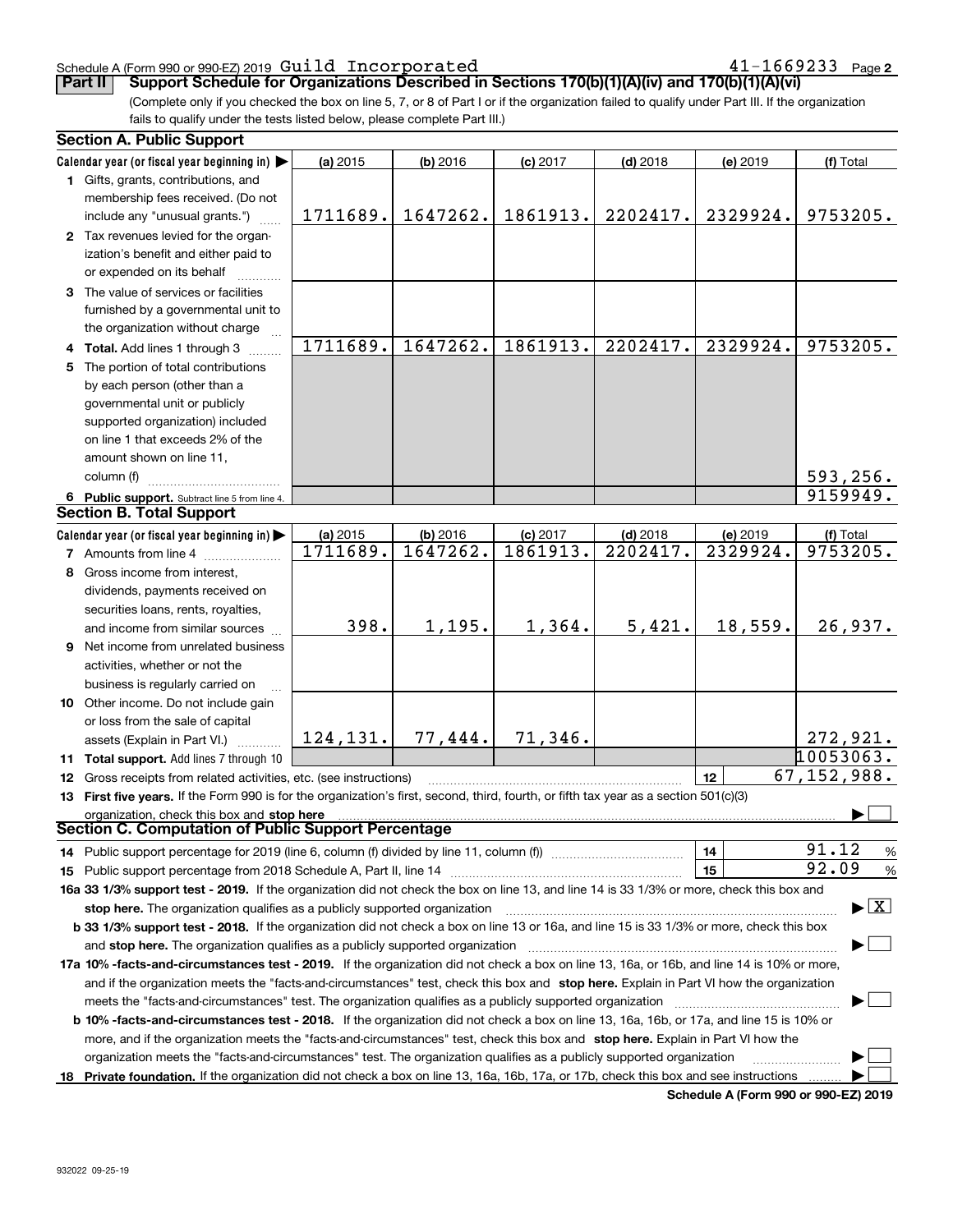#### Schedule A (Form 990 or 990-EZ) 2019  ${\color{red}{\rm Guild}}$  . Incorporated  ${\color{red}{\rm Quilb}}$  and  ${\color{red}{\rm Quilb}}$  and  ${\color{red}{\rm Quilb}}$  and  ${\color{red}{\rm Quilb}}$

#### **Part III** | Support Schedule for Organizations Described in Section 509(a)(2)

**3**

(Complete only if you checked the box on line 10 of Part I or if the organization failed to qualify under Part II. If the organization fails to qualify under the tests listed below, please complete Part II.)

|    | <b>Section A. Public Support</b>                                                                                                                                                                                                                            |            |          |            |            |    |          |                                      |        |
|----|-------------------------------------------------------------------------------------------------------------------------------------------------------------------------------------------------------------------------------------------------------------|------------|----------|------------|------------|----|----------|--------------------------------------|--------|
|    | Calendar year (or fiscal year beginning in) $\blacktriangleright$                                                                                                                                                                                           | (a) 2015   | (b) 2016 | $(c)$ 2017 | $(d)$ 2018 |    | (e) 2019 | (f) Total                            |        |
|    | 1 Gifts, grants, contributions, and                                                                                                                                                                                                                         |            |          |            |            |    |          |                                      |        |
|    | membership fees received. (Do not                                                                                                                                                                                                                           |            |          |            |            |    |          |                                      |        |
|    | include any "unusual grants.")                                                                                                                                                                                                                              |            |          |            |            |    |          |                                      |        |
|    | <b>2</b> Gross receipts from admissions,<br>merchandise sold or services per-<br>formed, or facilities furnished in<br>any activity that is related to the<br>organization's tax-exempt purpose                                                             |            |          |            |            |    |          |                                      |        |
|    | 3 Gross receipts from activities that<br>are not an unrelated trade or bus-                                                                                                                                                                                 |            |          |            |            |    |          |                                      |        |
|    | iness under section 513<br>4 Tax revenues levied for the organ-<br>ization's benefit and either paid to                                                                                                                                                     |            |          |            |            |    |          |                                      |        |
|    | or expended on its behalf<br>.                                                                                                                                                                                                                              |            |          |            |            |    |          |                                      |        |
|    | 5 The value of services or facilities<br>furnished by a governmental unit to<br>the organization without charge                                                                                                                                             |            |          |            |            |    |          |                                      |        |
|    | <b>6 Total.</b> Add lines 1 through 5                                                                                                                                                                                                                       |            |          |            |            |    |          |                                      |        |
|    | 7a Amounts included on lines 1, 2, and                                                                                                                                                                                                                      |            |          |            |            |    |          |                                      |        |
|    | 3 received from disqualified persons                                                                                                                                                                                                                        |            |          |            |            |    |          |                                      |        |
|    | <b>b</b> Amounts included on lines 2 and 3 received<br>from other than disqualified persons that<br>exceed the greater of \$5,000 or 1% of the<br>amount on line 13 for the year                                                                            |            |          |            |            |    |          |                                      |        |
|    | c Add lines 7a and 7b                                                                                                                                                                                                                                       |            |          |            |            |    |          |                                      |        |
|    | 8 Public support. (Subtract line 7c from line 6.)                                                                                                                                                                                                           |            |          |            |            |    |          |                                      |        |
|    | <b>Section B. Total Support</b>                                                                                                                                                                                                                             |            |          |            |            |    |          |                                      |        |
|    | Calendar year (or fiscal year beginning in) $\blacktriangleright$                                                                                                                                                                                           | (a) $2015$ | (b) 2016 | $(c)$ 2017 | $(d)$ 2018 |    | (e) 2019 | (f) Total                            |        |
|    | 9 Amounts from line 6                                                                                                                                                                                                                                       |            |          |            |            |    |          |                                      |        |
|    | <b>10a</b> Gross income from interest,<br>dividends, payments received on<br>securities loans, rents, royalties,<br>and income from similar sources                                                                                                         |            |          |            |            |    |          |                                      |        |
|    | <b>b</b> Unrelated business taxable income                                                                                                                                                                                                                  |            |          |            |            |    |          |                                      |        |
|    | (less section 511 taxes) from businesses<br>acquired after June 30, 1975                                                                                                                                                                                    |            |          |            |            |    |          |                                      |        |
|    | c Add lines 10a and 10b<br>11 Net income from unrelated business<br>activities not included in line 10b,<br>whether or not the business is<br>regularly carried on                                                                                          |            |          |            |            |    |          |                                      |        |
|    | <b>12</b> Other income. Do not include gain<br>or loss from the sale of capital<br>assets (Explain in Part VI.)                                                                                                                                             |            |          |            |            |    |          |                                      |        |
|    | 13 Total support. (Add lines 9, 10c, 11, and 12.)                                                                                                                                                                                                           |            |          |            |            |    |          |                                      |        |
|    | 14 First five years. If the Form 990 is for the organization's first, second, third, fourth, or fifth tax year as a section 501(c)(3) organization,                                                                                                         |            |          |            |            |    |          |                                      |        |
|    | check this box and stop here <b>with the contract of the contract of the state of the state of state and stop here</b>                                                                                                                                      |            |          |            |            |    |          |                                      |        |
|    | <b>Section C. Computation of Public Support Percentage</b>                                                                                                                                                                                                  |            |          |            |            |    |          |                                      |        |
|    | 15 Public support percentage for 2019 (line 8, column (f), divided by line 13, column (f))                                                                                                                                                                  |            |          |            |            | 15 |          |                                      | %      |
| 16 | Public support percentage from 2018 Schedule A, Part III, line 15<br>Section D. Computation of Investment Income Percentage                                                                                                                                 |            |          |            |            | 16 |          |                                      | %      |
|    |                                                                                                                                                                                                                                                             |            |          |            |            |    |          |                                      |        |
|    | 17 Investment income percentage for 2019 (line 10c, column (f), divided by line 13, column (f))                                                                                                                                                             |            |          |            |            | 17 |          |                                      | %      |
|    | 18 Investment income percentage from 2018 Schedule A, Part III, line 17                                                                                                                                                                                     |            |          |            |            | 18 |          |                                      | %      |
|    | 19a 33 1/3% support tests - 2019. If the organization did not check the box on line 14, and line 15 is more than 33 1/3%, and line 17 is not                                                                                                                |            |          |            |            |    |          |                                      | $\sim$ |
|    | more than 33 1/3%, check this box and stop here. The organization qualifies as a publicly supported organization                                                                                                                                            |            |          |            |            |    |          | ▶                                    |        |
|    | b 33 1/3% support tests - 2018. If the organization did not check a box on line 14 or line 19a, and line 16 is more than 33 1/3%, and                                                                                                                       |            |          |            |            |    |          |                                      |        |
| 20 | line 18 is not more than 33 1/3%, check this box and stop here. The organization qualifies as a publicly supported organization<br>Private foundation. If the organization did not check a box on line 14, 19a, or 19b, check this box and see instructions |            |          |            |            |    |          |                                      |        |
|    | 932023 09-25-19                                                                                                                                                                                                                                             |            |          |            |            |    |          | Schedule A (Form 990 or 990-EZ) 2019 |        |
|    |                                                                                                                                                                                                                                                             |            |          |            |            |    |          |                                      |        |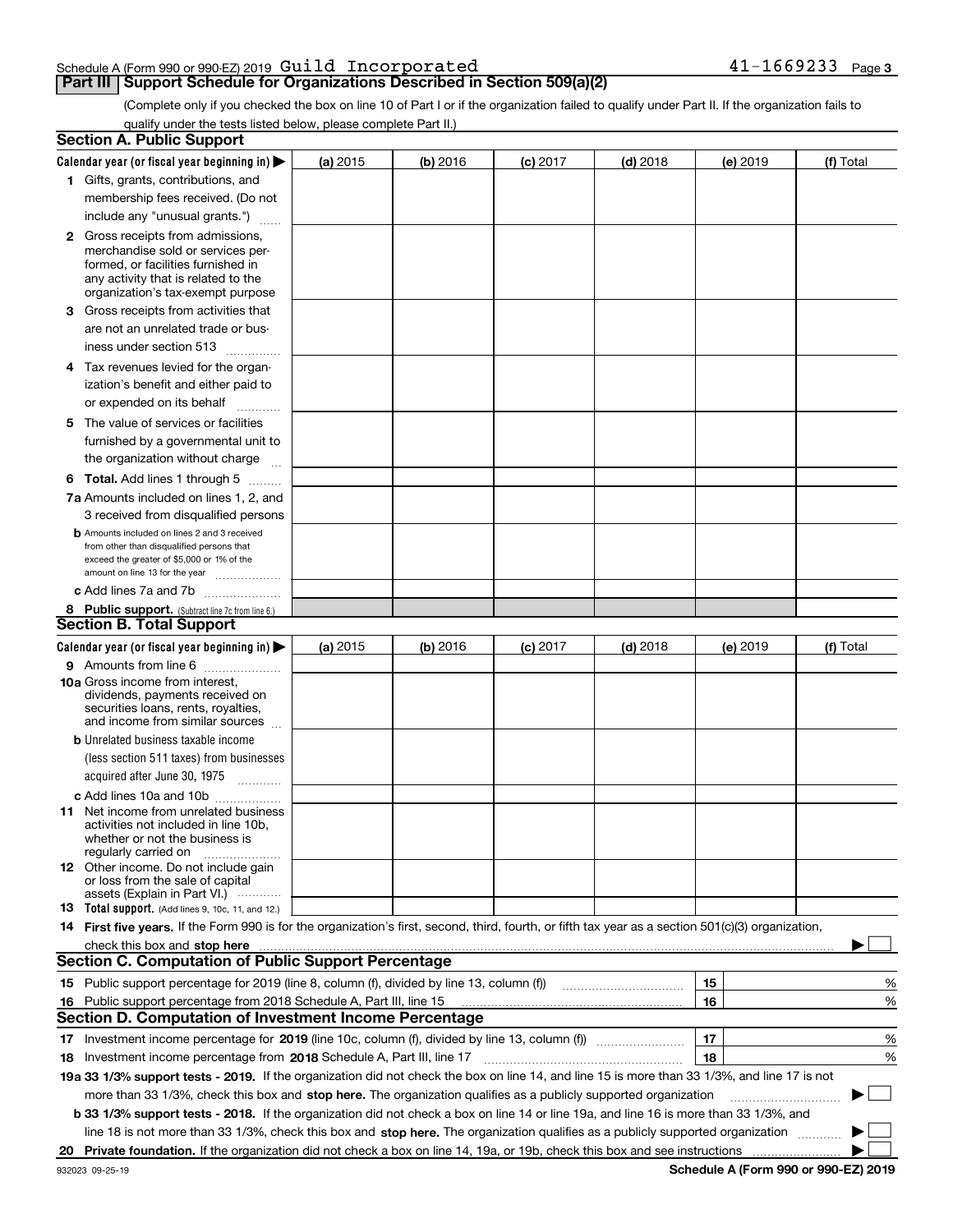**1**

**2**

**3a**

**3b**

**3c**

**4a**

**4b**

**Yes No**

### **Part IV Supporting Organizations**

(Complete only if you checked a box in line 12 on Part I. If you checked 12a of Part I, complete Sections A and B. If you checked 12b of Part I, complete Sections A and C. If you checked 12c of Part I, complete Sections A, D, and E. If you checked 12d of Part I, complete Sections A and D, and complete Part V.)

#### **Section A. All Supporting Organizations**

- **1** Are all of the organization's supported organizations listed by name in the organization's governing documents? If "No," describe in **Part VI** how the supported organizations are designated. If designated by *class or purpose, describe the designation. If historic and continuing relationship, explain.*
- **2** Did the organization have any supported organization that does not have an IRS determination of status under section 509(a)(1) or (2)? If "Yes," explain in Part VI how the organization determined that the supported *organization was described in section 509(a)(1) or (2).*
- **3a** Did the organization have a supported organization described in section 501(c)(4), (5), or (6)? If "Yes," answer *(b) and (c) below.*
- **b** Did the organization confirm that each supported organization qualified under section 501(c)(4), (5), or (6) and satisfied the public support tests under section 509(a)(2)? If "Yes," describe in **Part VI** when and how the *organization made the determination.*
- **c**Did the organization ensure that all support to such organizations was used exclusively for section 170(c)(2)(B) purposes? If "Yes," explain in **Part VI** what controls the organization put in place to ensure such use.
- **4a***If* Was any supported organization not organized in the United States ("foreign supported organization")? *"Yes," and if you checked 12a or 12b in Part I, answer (b) and (c) below.*
- **b** Did the organization have ultimate control and discretion in deciding whether to make grants to the foreign supported organization? If "Yes," describe in **Part VI** how the organization had such control and discretion *despite being controlled or supervised by or in connection with its supported organizations.*
- **c** Did the organization support any foreign supported organization that does not have an IRS determination under sections 501(c)(3) and 509(a)(1) or (2)? If "Yes," explain in **Part VI** what controls the organization used *to ensure that all support to the foreign supported organization was used exclusively for section 170(c)(2)(B) purposes.*
- **5a***If "Yes,"* Did the organization add, substitute, or remove any supported organizations during the tax year? answer (b) and (c) below (if applicable). Also, provide detail in **Part VI,** including (i) the names and EIN *numbers of the supported organizations added, substituted, or removed; (ii) the reasons for each such action; (iii) the authority under the organization's organizing document authorizing such action; and (iv) how the action was accomplished (such as by amendment to the organizing document).*
- **b** Type I or Type II only. Was any added or substituted supported organization part of a class already designated in the organization's organizing document?
- **cSubstitutions only.**  Was the substitution the result of an event beyond the organization's control?
- **6** Did the organization provide support (whether in the form of grants or the provision of services or facilities) to **Part VI.** *If "Yes," provide detail in* support or benefit one or more of the filing organization's supported organizations? anyone other than (i) its supported organizations, (ii) individuals that are part of the charitable class benefited by one or more of its supported organizations, or (iii) other supporting organizations that also
- **7**Did the organization provide a grant, loan, compensation, or other similar payment to a substantial contributor *If "Yes," complete Part I of Schedule L (Form 990 or 990-EZ).* regard to a substantial contributor? (as defined in section 4958(c)(3)(C)), a family member of a substantial contributor, or a 35% controlled entity with
- **8** Did the organization make a loan to a disqualified person (as defined in section 4958) not described in line 7? *If "Yes," complete Part I of Schedule L (Form 990 or 990-EZ).*
- **9a** Was the organization controlled directly or indirectly at any time during the tax year by one or more in section 509(a)(1) or (2))? If "Yes," *provide detail in* <code>Part VI.</code> disqualified persons as defined in section 4946 (other than foundation managers and organizations described
- **b** Did one or more disqualified persons (as defined in line 9a) hold a controlling interest in any entity in which the supporting organization had an interest? If "Yes," provide detail in P**art VI**.
- **c**Did a disqualified person (as defined in line 9a) have an ownership interest in, or derive any personal benefit from, assets in which the supporting organization also had an interest? If "Yes," provide detail in P**art VI.**
- **10a** Was the organization subject to the excess business holdings rules of section 4943 because of section supporting organizations)? If "Yes," answer 10b below. 4943(f) (regarding certain Type II supporting organizations, and all Type III non-functionally integrated
- **b** Did the organization have any excess business holdings in the tax year? (Use Schedule C, Form 4720, to *determine whether the organization had excess business holdings.)*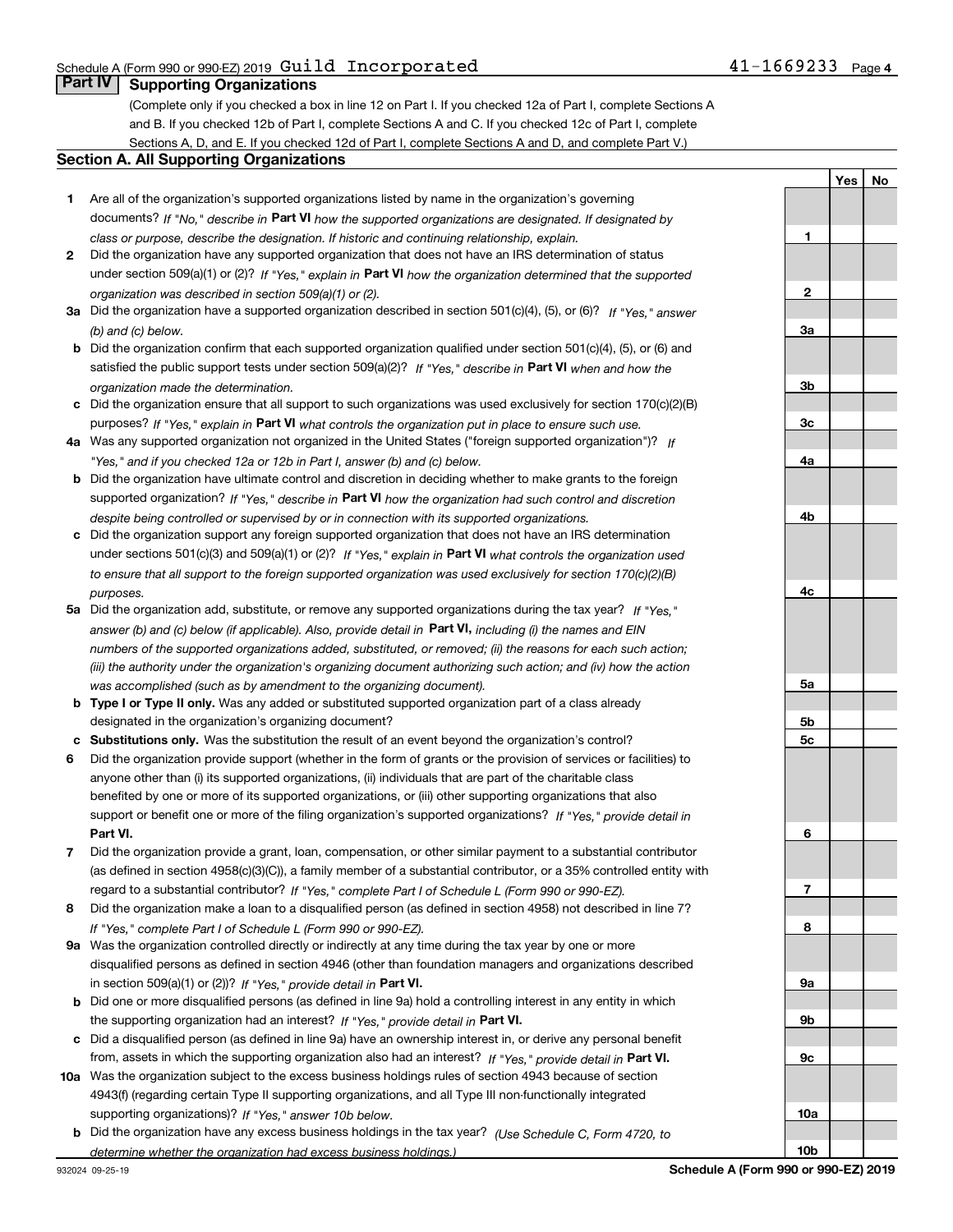**Part IV Supporting Organizations** *(continued)*

|    |                                                                                                                                                                                                        |                 | Yes        | No |
|----|--------------------------------------------------------------------------------------------------------------------------------------------------------------------------------------------------------|-----------------|------------|----|
| 11 | Has the organization accepted a gift or contribution from any of the following persons?                                                                                                                |                 |            |    |
|    | a A person who directly or indirectly controls, either alone or together with persons described in (b) and (c)                                                                                         |                 |            |    |
|    | below, the governing body of a supported organization?                                                                                                                                                 | 11a             |            |    |
|    | <b>b</b> A family member of a person described in (a) above?                                                                                                                                           | 11 <sub>b</sub> |            |    |
|    | c A 35% controlled entity of a person described in (a) or (b) above? If "Yes" to a, b, or c, provide detail in Part VI.                                                                                | 11c             |            |    |
|    | <b>Section B. Type I Supporting Organizations</b>                                                                                                                                                      |                 |            |    |
|    |                                                                                                                                                                                                        |                 | Yes        | No |
| 1  | Did the directors, trustees, or membership of one or more supported organizations have the power to                                                                                                    |                 |            |    |
|    | regularly appoint or elect at least a majority of the organization's directors or trustees at all times during the                                                                                     |                 |            |    |
|    | tax year? If "No," describe in Part VI how the supported organization(s) effectively operated, supervised, or                                                                                          |                 |            |    |
|    | controlled the organization's activities. If the organization had more than one supported organization,                                                                                                |                 |            |    |
|    | describe how the powers to appoint and/or remove directors or trustees were allocated among the supported                                                                                              |                 |            |    |
|    | organizations and what conditions or restrictions, if any, applied to such powers during the tax year.                                                                                                 | 1               |            |    |
| 2  | Did the organization operate for the benefit of any supported organization other than the supported                                                                                                    |                 |            |    |
|    | organization(s) that operated, supervised, or controlled the supporting organization? If "Yes," explain in                                                                                             |                 |            |    |
|    |                                                                                                                                                                                                        |                 |            |    |
|    | Part VI how providing such benefit carried out the purposes of the supported organization(s) that operated,                                                                                            | 2               |            |    |
|    | supervised, or controlled the supporting organization.<br><b>Section C. Type II Supporting Organizations</b>                                                                                           |                 |            |    |
|    |                                                                                                                                                                                                        |                 |            |    |
|    |                                                                                                                                                                                                        |                 | <b>Yes</b> | No |
| 1. | Were a majority of the organization's directors or trustees during the tax year also a majority of the directors                                                                                       |                 |            |    |
|    | or trustees of each of the organization's supported organization(s)? If "No," describe in Part VI how control                                                                                          |                 |            |    |
|    | or management of the supporting organization was vested in the same persons that controlled or managed                                                                                                 |                 |            |    |
|    | the supported organization(s).                                                                                                                                                                         | 1               |            |    |
|    | Section D. All Type III Supporting Organizations                                                                                                                                                       |                 |            |    |
|    |                                                                                                                                                                                                        |                 | Yes        | No |
| 1  | Did the organization provide to each of its supported organizations, by the last day of the fifth month of the                                                                                         |                 |            |    |
|    | organization's tax year, (i) a written notice describing the type and amount of support provided during the prior tax                                                                                  |                 |            |    |
|    | year, (ii) a copy of the Form 990 that was most recently filed as of the date of notification, and (iii) copies of the                                                                                 |                 |            |    |
|    | organization's governing documents in effect on the date of notification, to the extent not previously provided?                                                                                       | 1               |            |    |
| 2  | Were any of the organization's officers, directors, or trustees either (i) appointed or elected by the supported                                                                                       |                 |            |    |
|    | organization(s) or (ii) serving on the governing body of a supported organization? If "No," explain in Part VI how                                                                                     |                 |            |    |
|    | the organization maintained a close and continuous working relationship with the supported organization(s).                                                                                            | 2               |            |    |
| 3  | By reason of the relationship described in (2), did the organization's supported organizations have a                                                                                                  |                 |            |    |
|    | significant voice in the organization's investment policies and in directing the use of the organization's                                                                                             |                 |            |    |
|    | income or assets at all times during the tax year? If "Yes," describe in Part VI the role the organization's                                                                                           |                 |            |    |
|    | supported organizations played in this regard.                                                                                                                                                         | З               |            |    |
|    | Section E. Type III Functionally Integrated Supporting Organizations                                                                                                                                   |                 |            |    |
| 1  | Check the box next to the method that the organization used to satisfy the Integral Part Test during the year (see instructions).                                                                      |                 |            |    |
| a  | The organization satisfied the Activities Test. Complete line 2 below.                                                                                                                                 |                 |            |    |
| b  | The organization is the parent of each of its supported organizations. Complete line 3 below.                                                                                                          |                 |            |    |
| с  | The organization supported a governmental entity. Describe in Part VI how you supported a government entity (see instructions),                                                                        |                 |            |    |
| 2  | Activities Test. Answer (a) and (b) below.                                                                                                                                                             |                 | Yes        | No |
| а  | Did substantially all of the organization's activities during the tax year directly further the exempt purposes of                                                                                     |                 |            |    |
|    | the supported organization(s) to which the organization was responsive? If "Yes," then in Part VI identify                                                                                             |                 |            |    |
|    | those supported organizations and explain how these activities directly furthered their exempt purposes,                                                                                               |                 |            |    |
|    |                                                                                                                                                                                                        |                 |            |    |
|    | how the organization was responsive to those supported organizations, and how the organization determined                                                                                              | 2a              |            |    |
|    | that these activities constituted substantially all of its activities.<br><b>b</b> Did the activities described in (a) constitute activities that, but for the organization's involvement, one or more |                 |            |    |
|    |                                                                                                                                                                                                        |                 |            |    |
|    | of the organization's supported organization(s) would have been engaged in? If "Yes," explain in Part VI the                                                                                           |                 |            |    |
|    | reasons for the organization's position that its supported organization(s) would have engaged in these                                                                                                 |                 |            |    |
|    | activities but for the organization's involvement.                                                                                                                                                     | 2b              |            |    |
| З  | Parent of Supported Organizations. Answer (a) and (b) below.                                                                                                                                           |                 |            |    |
|    | a Did the organization have the power to regularly appoint or elect a majority of the officers, directors, or                                                                                          |                 |            |    |
|    | trustees of each of the supported organizations? Provide details in Part VI.                                                                                                                           | За              |            |    |
|    | <b>b</b> Did the organization exercise a substantial degree of direction over the policies, programs, and activities of each                                                                           |                 |            |    |
|    | of its supported organizations? If "Yes." describe in Part VI the role played by the organization in this regard.                                                                                      | Зb              |            |    |

**Schedule A (Form 990 or 990-EZ) 2019**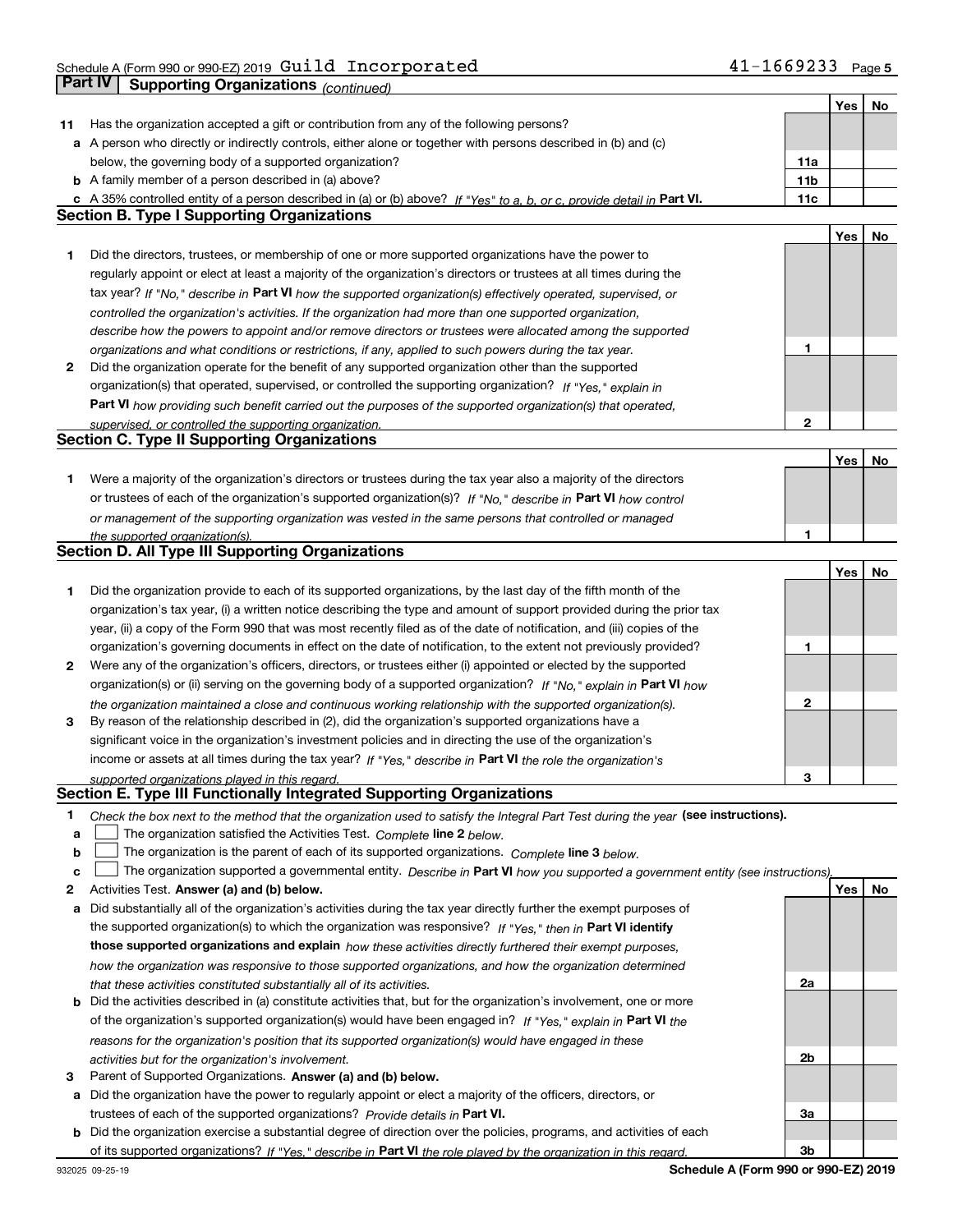#### Schedule A (Form 990 or 990-EZ) 2019  ${\color{red}{\rm Guild}}$  . Incorporated  ${\color{red}{\rm Quilb}}$  and  ${\color{red}{\rm Quilb}}$  and  ${\color{red}{\rm Quilb}}$  and  ${\color{red}{\rm Quilb}}$

**1**

1 Check here if the organization satisfied the Integral Part Test as a qualifying trust on Nov. 20, 1970 (explain in Part VI). See instructions. All other Type III non-functionally integrated supporting organizations must complete Sections A through E. **Part V** Type III Non-Functionally Integrated 509(a)(3) Supporting Organizations

|                                         | Section A - Adjusted Net Income                                              | (A) Prior Year | (B) Current Year<br>(optional) |                                |
|-----------------------------------------|------------------------------------------------------------------------------|----------------|--------------------------------|--------------------------------|
| 1                                       | Net short-term capital gain                                                  | 1              |                                |                                |
| $\mathbf{2}$                            | Recoveries of prior-year distributions                                       | $\overline{2}$ |                                |                                |
| 3                                       | Other gross income (see instructions)                                        | 3              |                                |                                |
| 4                                       | Add lines 1 through 3.                                                       | 4              |                                |                                |
| 5                                       | Depreciation and depletion                                                   | 5              |                                |                                |
| 6                                       | Portion of operating expenses paid or incurred for production or             |                |                                |                                |
|                                         | collection of gross income or for management, conservation, or               |                |                                |                                |
|                                         | maintenance of property held for production of income (see instructions)     | 6              |                                |                                |
| 7                                       | Other expenses (see instructions)                                            | $\overline{7}$ |                                |                                |
| 8                                       | <b>Adjusted Net Income</b> (subtract lines 5, 6, and 7 from line 4)          | 8              |                                |                                |
|                                         | <b>Section B - Minimum Asset Amount</b>                                      |                | (A) Prior Year                 | (B) Current Year<br>(optional) |
| 1                                       | Aggregate fair market value of all non-exempt-use assets (see                |                |                                |                                |
|                                         | instructions for short tax year or assets held for part of year):            |                |                                |                                |
|                                         | <b>a</b> Average monthly value of securities                                 | 1a             |                                |                                |
|                                         | <b>b</b> Average monthly cash balances                                       | 1b             |                                |                                |
|                                         | <b>c</b> Fair market value of other non-exempt-use assets                    | 1c             |                                |                                |
|                                         | d Total (add lines 1a, 1b, and 1c)                                           | 1d             |                                |                                |
|                                         | <b>e</b> Discount claimed for blockage or other                              |                |                                |                                |
|                                         | factors (explain in detail in Part VI):                                      |                |                                |                                |
| $\mathbf{2}$                            | Acquisition indebtedness applicable to non-exempt-use assets                 | $\mathbf{2}$   |                                |                                |
| 3                                       | Subtract line 2 from line 1d.                                                | 3              |                                |                                |
| 4                                       | Cash deemed held for exempt use. Enter 1-1/2% of line 3 (for greater amount, |                |                                |                                |
|                                         | see instructions)                                                            | 4              |                                |                                |
| 5                                       | Net value of non-exempt-use assets (subtract line 4 from line 3)             | 5              |                                |                                |
| 6                                       | Multiply line 5 by .035.                                                     | 6              |                                |                                |
| 7                                       | Recoveries of prior-year distributions                                       | 7              |                                |                                |
| 8                                       | <b>Minimum Asset Amount</b> (add line 7 to line 6)                           | 8              |                                |                                |
| <b>Section C - Distributable Amount</b> |                                                                              |                |                                | <b>Current Year</b>            |
| 1                                       | Adjusted net income for prior year (from Section A, line 8, Column A)        | 1              |                                |                                |
| $\mathbf{2}$                            | Enter 85% of line 1                                                          | $\overline{2}$ |                                |                                |
| 3                                       | Minimum asset amount for prior year (from Section B, line 8, Column A)       | 3              |                                |                                |
| 4                                       | Enter greater of line 2 or line 3.                                           | 4              |                                |                                |
| 5                                       | Income tax imposed in prior year                                             | 5              |                                |                                |
| 6                                       | Distributable Amount. Subtract line 5 from line 4, unless subject to         |                |                                |                                |
|                                         | emergency temporary reduction (see instructions).                            | 6              |                                |                                |
|                                         |                                                                              |                |                                |                                |

**7**Check here if the current year is the organization's first as a non-functionally integrated Type III supporting organization (see instructions).

**Schedule A (Form 990 or 990-EZ) 2019**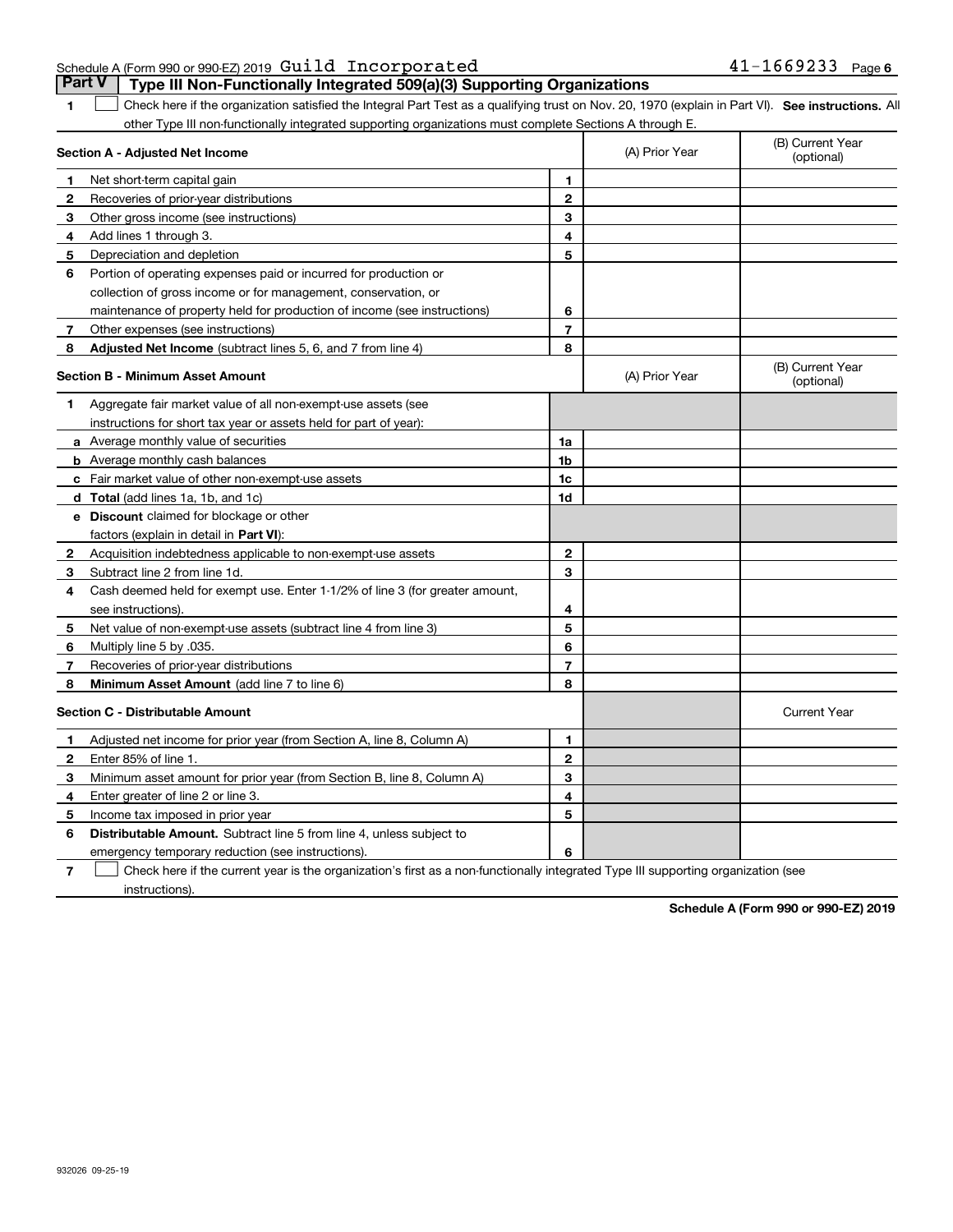| <b>Part V</b> | Type III Non-Functionally Integrated 509(a)(3) Supporting Organizations                    |                                    | (continued)                                    |                                                  |  |  |
|---------------|--------------------------------------------------------------------------------------------|------------------------------------|------------------------------------------------|--------------------------------------------------|--|--|
|               | <b>Section D - Distributions</b>                                                           |                                    |                                                | <b>Current Year</b>                              |  |  |
| 1             | Amounts paid to supported organizations to accomplish exempt purposes                      |                                    |                                                |                                                  |  |  |
| 2             | Amounts paid to perform activity that directly furthers exempt purposes of supported       |                                    |                                                |                                                  |  |  |
|               | organizations, in excess of income from activity                                           |                                    |                                                |                                                  |  |  |
| з             | Administrative expenses paid to accomplish exempt purposes of supported organizations      |                                    |                                                |                                                  |  |  |
| 4             | Amounts paid to acquire exempt-use assets                                                  |                                    |                                                |                                                  |  |  |
| 5             | Qualified set-aside amounts (prior IRS approval required)                                  |                                    |                                                |                                                  |  |  |
| 6             | Other distributions (describe in Part VI). See instructions.                               |                                    |                                                |                                                  |  |  |
| 7             | Total annual distributions. Add lines 1 through 6.                                         |                                    |                                                |                                                  |  |  |
| 8             | Distributions to attentive supported organizations to which the organization is responsive |                                    |                                                |                                                  |  |  |
|               | (provide details in Part VI). See instructions.                                            |                                    |                                                |                                                  |  |  |
| 9             | Distributable amount for 2019 from Section C, line 6                                       |                                    |                                                |                                                  |  |  |
| 10            | Line 8 amount divided by line 9 amount                                                     |                                    |                                                |                                                  |  |  |
|               | <b>Section E - Distribution Allocations</b> (see instructions)                             | (i)<br><b>Excess Distributions</b> | (iii)<br><b>Underdistributions</b><br>Pre-2019 | (iii)<br><b>Distributable</b><br>Amount for 2019 |  |  |
| 1             | Distributable amount for 2019 from Section C, line 6                                       |                                    |                                                |                                                  |  |  |
| 2             | Underdistributions, if any, for years prior to 2019 (reason-                               |                                    |                                                |                                                  |  |  |
|               | able cause required- explain in Part VI). See instructions.                                |                                    |                                                |                                                  |  |  |
| з             | Excess distributions carryover, if any, to 2019                                            |                                    |                                                |                                                  |  |  |
|               | <b>a</b> From 2014                                                                         |                                    |                                                |                                                  |  |  |
|               | <b>b</b> From $2015$                                                                       |                                    |                                                |                                                  |  |  |
|               | $c$ From 2016                                                                              |                                    |                                                |                                                  |  |  |
|               | <b>d</b> From 2017                                                                         |                                    |                                                |                                                  |  |  |
|               | e From 2018                                                                                |                                    |                                                |                                                  |  |  |
|               | Total of lines 3a through e                                                                |                                    |                                                |                                                  |  |  |
|               | <b>g</b> Applied to underdistributions of prior years                                      |                                    |                                                |                                                  |  |  |
|               | <b>h</b> Applied to 2019 distributable amount                                              |                                    |                                                |                                                  |  |  |
|               | Carryover from 2014 not applied (see instructions)                                         |                                    |                                                |                                                  |  |  |
|               | Remainder. Subtract lines 3g, 3h, and 3i from 3f.                                          |                                    |                                                |                                                  |  |  |
| 4             | Distributions for 2019 from Section D,                                                     |                                    |                                                |                                                  |  |  |
|               | line $7:$                                                                                  |                                    |                                                |                                                  |  |  |
|               | <b>a</b> Applied to underdistributions of prior years                                      |                                    |                                                |                                                  |  |  |
|               | <b>b</b> Applied to 2019 distributable amount                                              |                                    |                                                |                                                  |  |  |
| c             | Remainder. Subtract lines 4a and 4b from 4.                                                |                                    |                                                |                                                  |  |  |
| 5             | Remaining underdistributions for years prior to 2019, if                                   |                                    |                                                |                                                  |  |  |
|               | any. Subtract lines 3g and 4a from line 2. For result greater                              |                                    |                                                |                                                  |  |  |
|               | than zero, explain in Part VI. See instructions.                                           |                                    |                                                |                                                  |  |  |
| 6             | Remaining underdistributions for 2019. Subtract lines 3h                                   |                                    |                                                |                                                  |  |  |
|               | and 4b from line 1. For result greater than zero, explain in                               |                                    |                                                |                                                  |  |  |
|               | Part VI. See instructions.                                                                 |                                    |                                                |                                                  |  |  |
| 7             | Excess distributions carryover to 2020. Add lines 3j                                       |                                    |                                                |                                                  |  |  |
|               | and 4c.                                                                                    |                                    |                                                |                                                  |  |  |
| 8             | Breakdown of line 7:                                                                       |                                    |                                                |                                                  |  |  |
|               | a Excess from 2015                                                                         |                                    |                                                |                                                  |  |  |
|               | <b>b</b> Excess from 2016                                                                  |                                    |                                                |                                                  |  |  |
|               | c Excess from 2017                                                                         |                                    |                                                |                                                  |  |  |
|               | d Excess from 2018                                                                         |                                    |                                                |                                                  |  |  |
|               | e Excess from 2019                                                                         |                                    |                                                |                                                  |  |  |

**Schedule A (Form 990 or 990-EZ) 2019**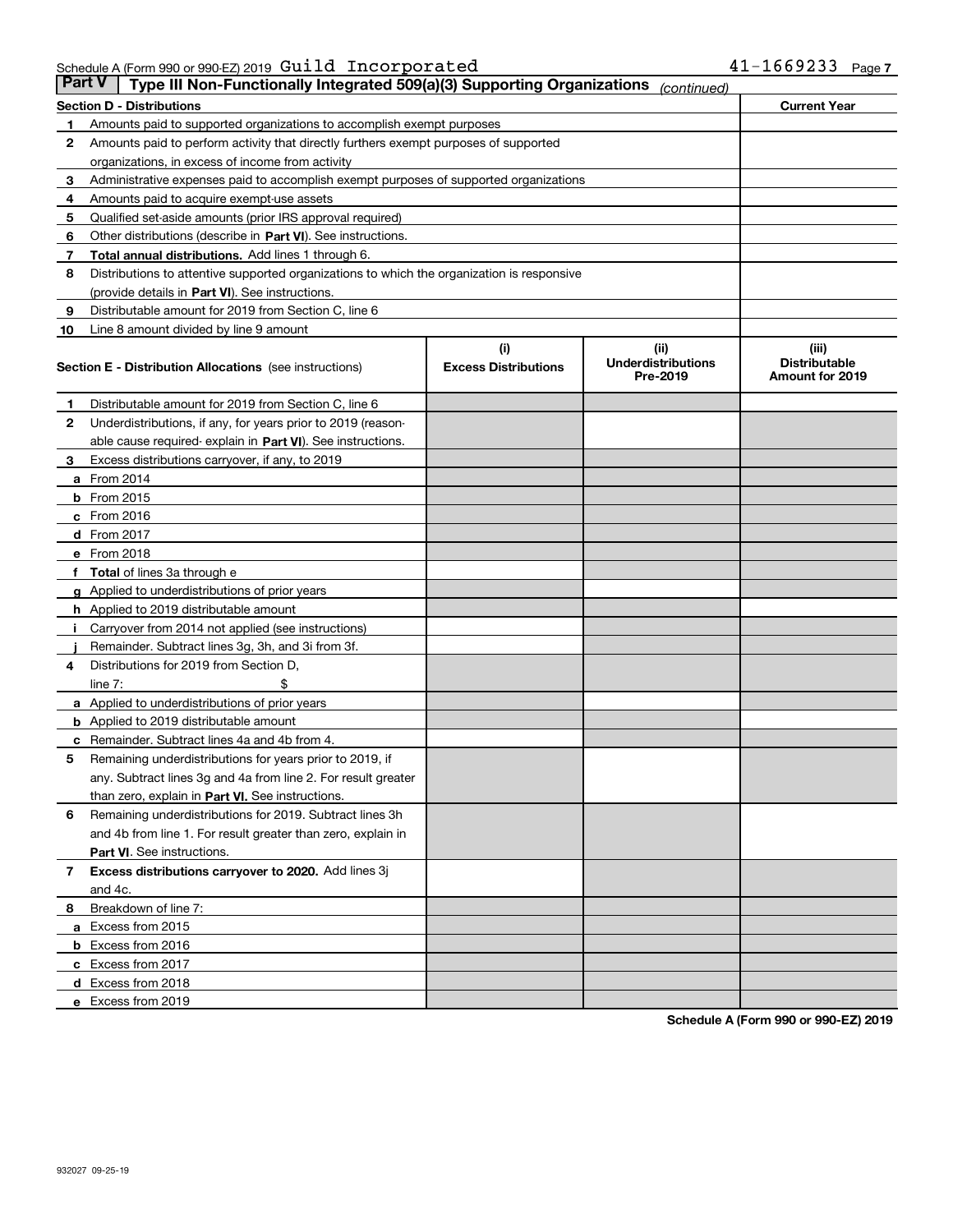| Schedule A (Form 990 or 990-EZ) 2019 $\,$ Guild $\,$ Incorporated $\,$<br>1669233 | Page 8 |  |
|-----------------------------------------------------------------------------------|--------|--|
|-----------------------------------------------------------------------------------|--------|--|

Part VI | Supplemental Information. Provide the explanations required by Part II, line 10; Part II, line 17a or 17b; Part III, line 12; Part IV, Section A, lines 1, 2, 3b, 3c, 4b, 4c, 5a, 6, 9a, 9b, 9c, 11a, 11b, and 11c; Part IV, Section B, lines 1 and 2; Part IV, Section C, line 1; Part IV, Section D, lines 2 and 3; Part IV, Section E, lines 1c, 2a, 2b, 3a, and 3b; Part V, line 1; Part V, Section B, line 1e; Part V, Section D, lines 5, 6, and 8; and Part V, Section E, lines 2, 5, and 6. Also complete this part for any additional information. (See instructions.)

Schedule A, Part II, Line 10, Explanation for Other Income:

| Miscellaneous Revenue   |           |                                                                                                                       |  |  |
|-------------------------|-----------|-----------------------------------------------------------------------------------------------------------------------|--|--|
| 2015 Amount: \$         | 124, 131. |                                                                                                                       |  |  |
| 2016 Amount: \$         | 77,444.   | <u> 1980 - Johann Barn, mars ann an t-Amhain Aonaich an t-Aonaich an t-Aonaich ann an t-Aonaich ann an t-Aonaich</u>  |  |  |
| 2017 Amount: \$ 71,346. |           | <u> 1989 - Johann Barn, mars ann an t-Amhain Aonaich an t-Aonaich an t-Aonaich an t-Aonaich an t-Aonaich an t-Aon</u> |  |  |
|                         |           |                                                                                                                       |  |  |
|                         |           |                                                                                                                       |  |  |
|                         |           |                                                                                                                       |  |  |
|                         |           |                                                                                                                       |  |  |
|                         |           |                                                                                                                       |  |  |
|                         |           |                                                                                                                       |  |  |
|                         |           |                                                                                                                       |  |  |
|                         |           |                                                                                                                       |  |  |
|                         |           |                                                                                                                       |  |  |
|                         |           |                                                                                                                       |  |  |
|                         |           |                                                                                                                       |  |  |
|                         |           |                                                                                                                       |  |  |
|                         |           |                                                                                                                       |  |  |
|                         |           |                                                                                                                       |  |  |
|                         |           |                                                                                                                       |  |  |
|                         |           |                                                                                                                       |  |  |
|                         |           |                                                                                                                       |  |  |
|                         |           |                                                                                                                       |  |  |
|                         |           |                                                                                                                       |  |  |
|                         |           |                                                                                                                       |  |  |
|                         |           |                                                                                                                       |  |  |
|                         |           |                                                                                                                       |  |  |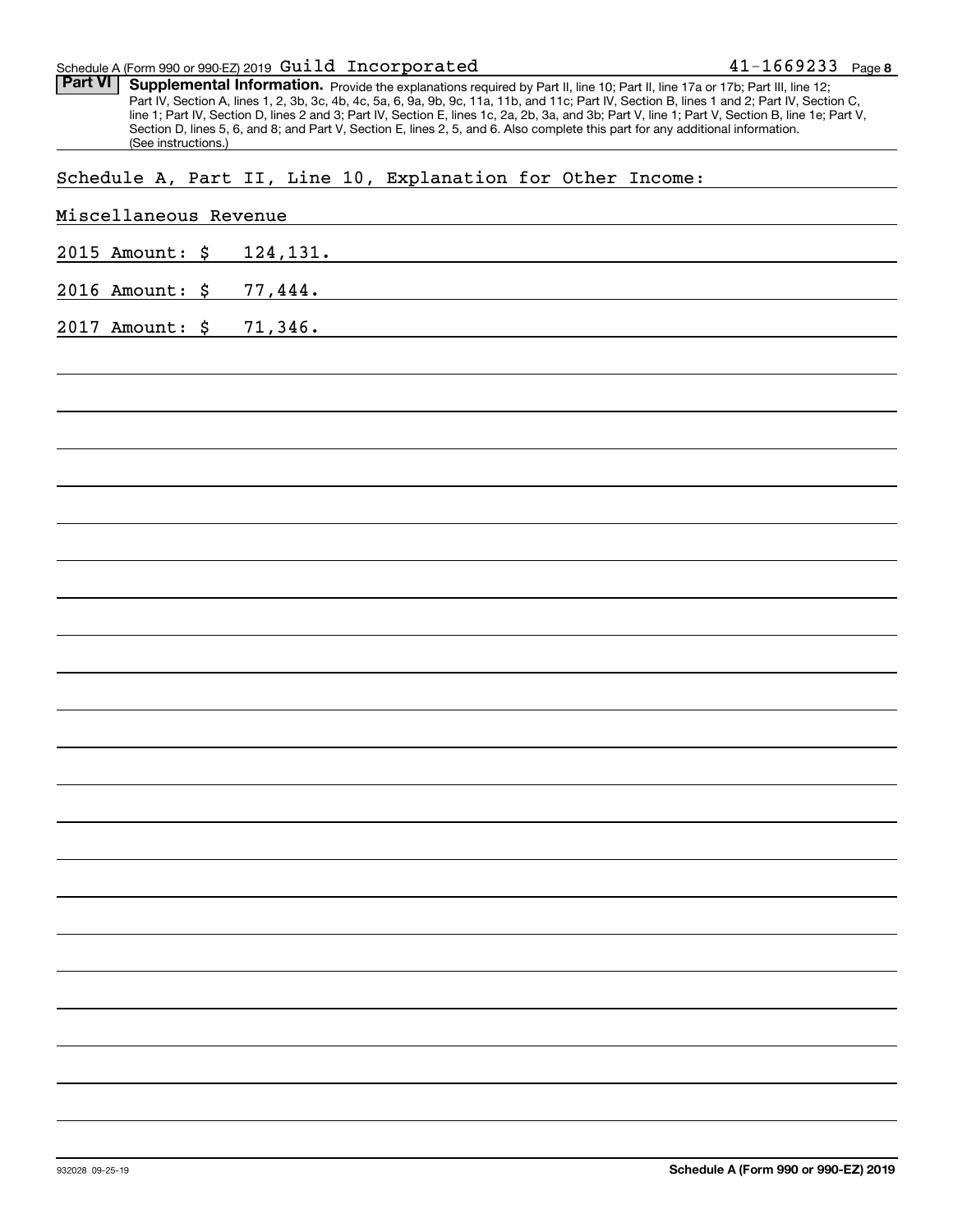# **Identification of Excess Contributions Included on Part II, Line 5 Schedule A 2019**

## **\*\* Do Not File \*\* \*\*\* Not Open to Public Inspection \*\*\***

| <b>Contributor's Name</b>       | <b>Total</b><br><b>Contributions</b> | <b>Excess</b><br><b>Contributions</b> |
|---------------------------------|--------------------------------------|---------------------------------------|
| Otto Bremer                     | 345,000.                             | 143,939.                              |
| Hubbard Broadcasting Foundation | 340,000.                             | 138,939.                              |
| F.R. Bigelow Foundation         | 300,000.                             | 98,939.                               |
| Patricia Stark                  | 412,500.                             | 211, 439.                             |
|                                 |                                      |                                       |
|                                 |                                      |                                       |
|                                 |                                      |                                       |
|                                 |                                      |                                       |
|                                 |                                      |                                       |
|                                 |                                      |                                       |
|                                 |                                      |                                       |
|                                 |                                      |                                       |
|                                 |                                      |                                       |
|                                 |                                      |                                       |
|                                 |                                      |                                       |
|                                 |                                      |                                       |
|                                 |                                      |                                       |
|                                 |                                      |                                       |
|                                 |                                      |                                       |
|                                 |                                      |                                       |
|                                 |                                      |                                       |
|                                 |                                      |                                       |
|                                 |                                      |                                       |
|                                 |                                      |                                       |
|                                 |                                      | $E \cap \Omega$ $E \cap C$            |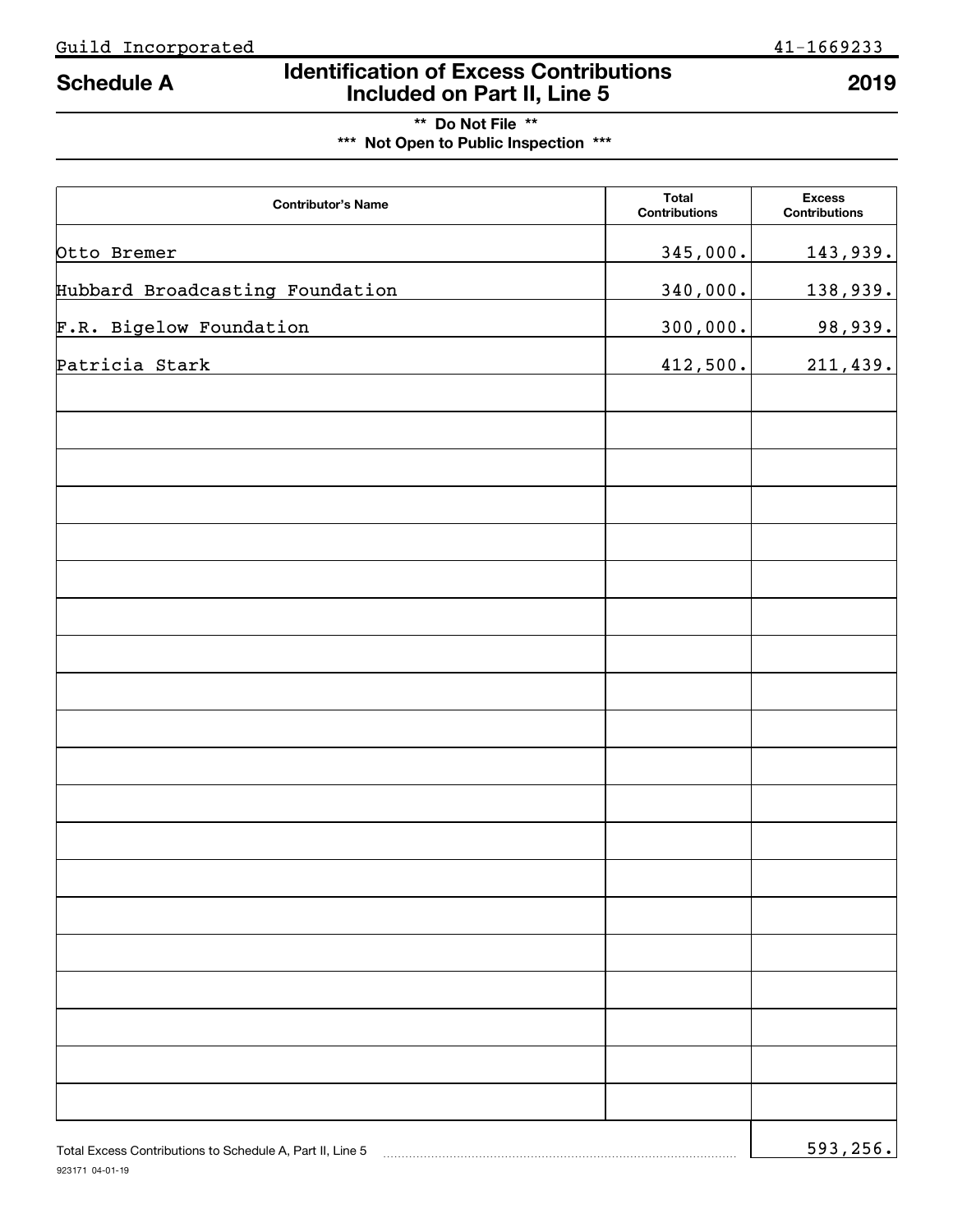Department of the Treasury Internal Revenue Service **(Form 990, 990-EZ, or 990-PF)**

Name of the organization

**Organization type** (check one):

#### \*\* PUBLIC DISCLOSURE COPY \*\*

# **Schedule B Schedule of Contributors**

**| Attach to Form 990, Form 990-EZ, or Form 990-PF. | Go to www.irs.gov/Form990 for the latest information.** OMB No. 1545-0047

# **2019**

**Employer identification number**

41-1669233

|  |  | Guild Incorporated |
|--|--|--------------------|
|--|--|--------------------|

| Filers of:         | <b>Section:</b>                                                             |
|--------------------|-----------------------------------------------------------------------------|
| Form 990 or 990-FZ | $X$ 501(c)( 3) (enter number) organization                                  |
|                    | $4947(a)(1)$ nonexempt charitable trust not treated as a private foundation |
|                    | 527 political organization                                                  |
| Form 990-PF        | 501(c)(3) exempt private foundation                                         |
|                    | 4947(a)(1) nonexempt charitable trust treated as a private foundation       |
|                    | 501(c)(3) taxable private foundation                                        |

Check if your organization is covered by the **General Rule** or a **Special Rule.**<br>Nota: Only a section 501(c)(7), (8), or (10) erganization can chock boxes for be **Note:**  Only a section 501(c)(7), (8), or (10) organization can check boxes for both the General Rule and a Special Rule. See instructions.

#### **General Rule**

 $\mathcal{L}^{\text{max}}$ 

For an organization filing Form 990, 990-EZ, or 990-PF that received, during the year, contributions totaling \$5,000 or more (in money or property) from any one contributor. Complete Parts I and II. See instructions for determining a contributor's total contributions.

#### **Special Rules**

any one contributor, during the year, total contributions of the greater of  $\,$  (1) \$5,000; or **(2)** 2% of the amount on (i) Form 990, Part VIII, line 1h;  $\boxed{\textbf{X}}$  For an organization described in section 501(c)(3) filing Form 990 or 990-EZ that met the 33 1/3% support test of the regulations under sections 509(a)(1) and 170(b)(1)(A)(vi), that checked Schedule A (Form 990 or 990-EZ), Part II, line 13, 16a, or 16b, and that received from or (ii) Form 990-EZ, line 1. Complete Parts I and II.

year, total contributions of more than \$1,000 *exclusively* for religious, charitable, scientific, literary, or educational purposes, or for the For an organization described in section 501(c)(7), (8), or (10) filing Form 990 or 990-EZ that received from any one contributor, during the prevention of cruelty to children or animals. Complete Parts I, II, and III.  $\mathcal{L}^{\text{max}}$ 

purpose. Don't complete any of the parts unless the **General Rule** applies to this organization because it received *nonexclusively* year, contributions <sub>exclusively</sub> for religious, charitable, etc., purposes, but no such contributions totaled more than \$1,000. If this box is checked, enter here the total contributions that were received during the year for an  $\;$ exclusively religious, charitable, etc., For an organization described in section 501(c)(7), (8), or (10) filing Form 990 or 990-EZ that received from any one contributor, during the religious, charitable, etc., contributions totaling \$5,000 or more during the year  $\Box$ — $\Box$   $\Box$  $\mathcal{L}^{\text{max}}$ 

**Caution:**  An organization that isn't covered by the General Rule and/or the Special Rules doesn't file Schedule B (Form 990, 990-EZ, or 990-PF), but it **must** answer "No" on Part IV, line 2, of its Form 990; or check the box on line H of its Form 990-EZ or on its Form 990-PF, Part I, line 2, to<br>cortify that it doesn't meet the filipe requirements of Schodule B (Fer certify that it doesn't meet the filing requirements of Schedule B (Form 990, 990-EZ, or 990-PF).

**For Paperwork Reduction Act Notice, see the instructions for Form 990, 990-EZ, or 990-PF. Schedule B (Form 990, 990-EZ, or 990-PF) (2019)** LHA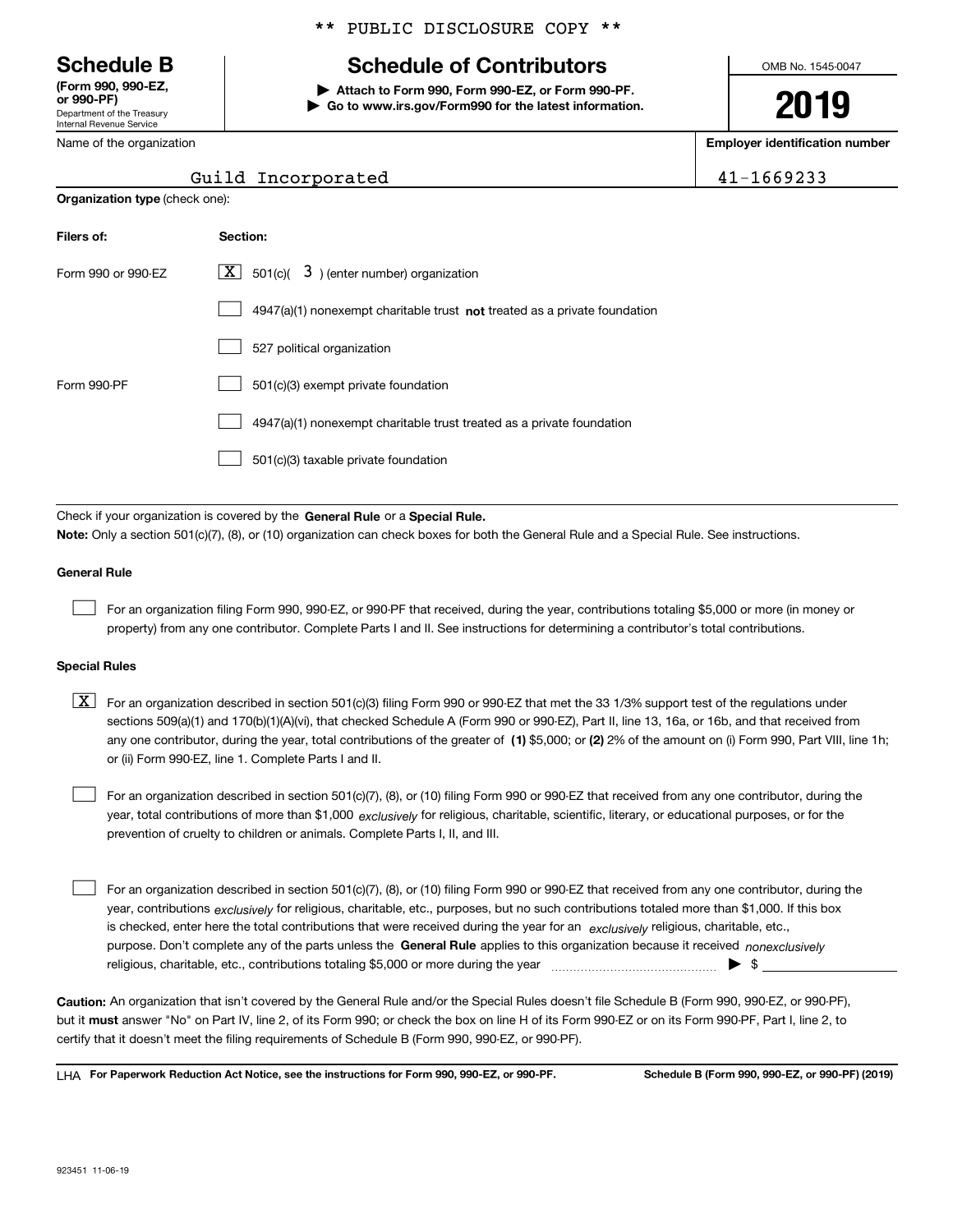|                                                                                                                 | Page 2<br>Schedule B (Form 990, 990-EZ, or 990-PF) (2019) |        |                                       |  |  |  |
|-----------------------------------------------------------------------------------------------------------------|-----------------------------------------------------------|--------|---------------------------------------|--|--|--|
|                                                                                                                 | Name of organization                                      |        | <b>Employer identification number</b> |  |  |  |
|                                                                                                                 | Guild Incorporated                                        |        | $41 - 1669233$                        |  |  |  |
| Part I<br><b>Contributors</b> (see instructions). Use duplicate copies of Part I if additional space is needed. |                                                           |        |                                       |  |  |  |
| $\sim$                                                                                                          | $\mathbf{h}$                                              | $\sim$ | $\mathbf{A}$                          |  |  |  |

| (a) | (b)                        | (c)                        | (d)                                                                                                    |
|-----|----------------------------|----------------------------|--------------------------------------------------------------------------------------------------------|
| No. | Name, address, and ZIP + 4 | <b>Total contributions</b> | Type of contribution                                                                                   |
| 1   |                            | 97,500.<br>\$              | X<br>Person<br>Payroll<br>Noncash<br>(Complete Part II for<br>noncash contributions.)                  |
| (a) | (b)                        | (c)                        | (d)                                                                                                    |
| No. | Name, address, and ZIP + 4 | <b>Total contributions</b> | Type of contribution                                                                                   |
| 2   |                            | 100,000.<br>\$             | x<br>Person<br>Payroll<br>Noncash<br>(Complete Part II for<br>noncash contributions.)                  |
| (a) | (b)                        | (c)                        | (d)                                                                                                    |
| No. | Name, address, and ZIP + 4 | <b>Total contributions</b> | Type of contribution                                                                                   |
| 3   |                            | 284,001.<br>\$             | X<br>Person<br>Payroll<br>Noncash<br>(Complete Part II for<br>noncash contributions.)                  |
| (a) | (b)                        | (c)                        | (d)                                                                                                    |
| No. | Name, address, and ZIP + 4 | <b>Total contributions</b> | Type of contribution                                                                                   |
| 4   |                            | 734,613.<br>\$             | x<br>Person<br>Payroll<br>Noncash<br>(Complete Part II for<br>noncash contributions.)                  |
| (a) | (b)                        | (c)                        | (d)                                                                                                    |
| No. | Name, address, and ZIP + 4 | <b>Total contributions</b> | Type of contribution                                                                                   |
| 5   |                            | 60,000.<br>\$              | $\boxed{\text{X}}$<br>Person<br>Payroll<br>Noncash<br>(Complete Part II for<br>noncash contributions.) |
| (a) | (b)                        | (c)                        | (d)                                                                                                    |
| No. | Name, address, and ZIP + 4 | <b>Total contributions</b> | Type of contribution                                                                                   |
| 6   |                            | 100,000.<br>\$             | $\boxed{\text{X}}$<br>Person<br>Payroll<br>Noncash<br>(Complete Part II for<br>noncash contributions.) |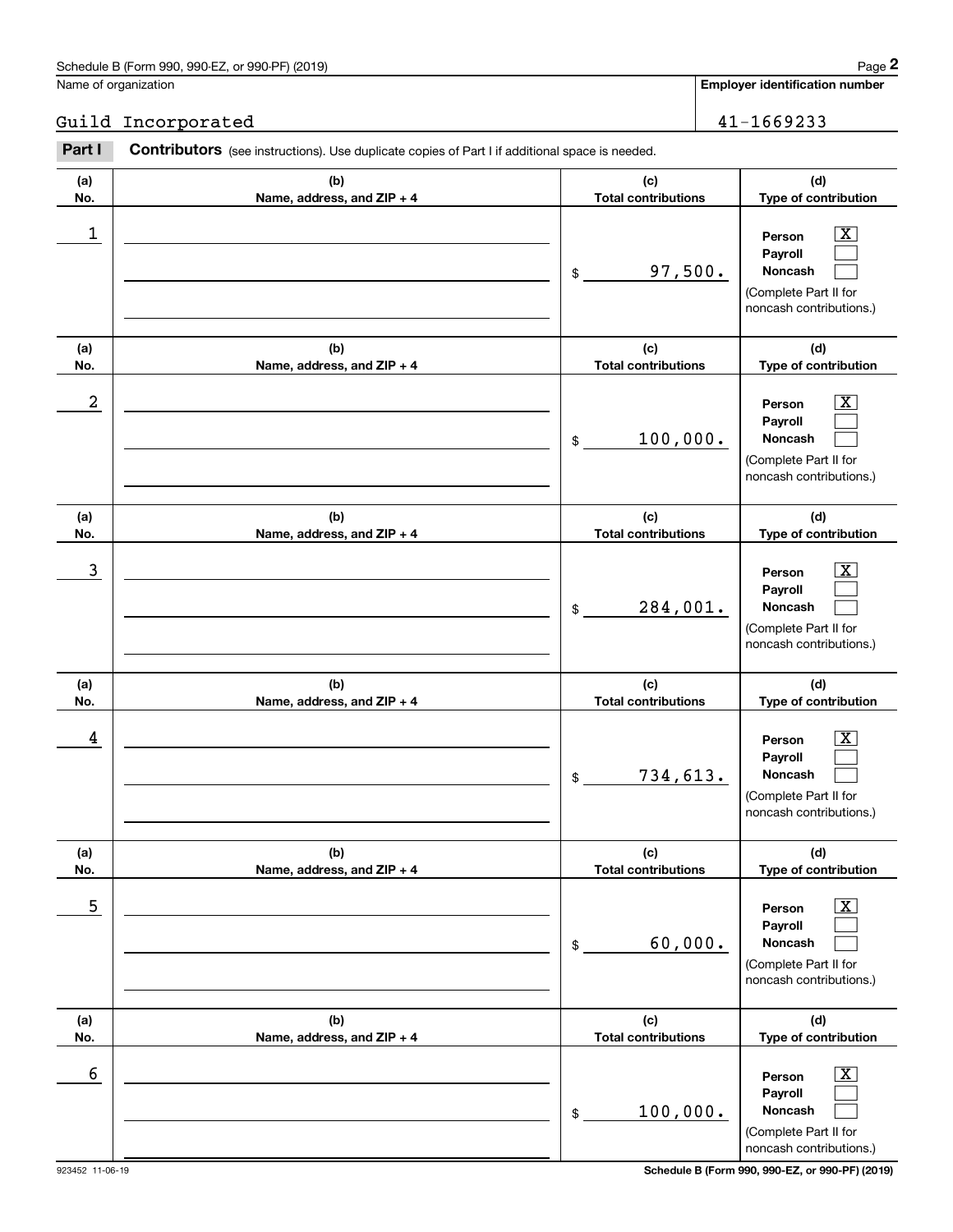|                      | Schedule B (Form 990, 990-EZ, or 990-PF) (2019)                                                       |                                   | Page 2                                                                                                      |
|----------------------|-------------------------------------------------------------------------------------------------------|-----------------------------------|-------------------------------------------------------------------------------------------------------------|
| Name of organization |                                                                                                       |                                   | <b>Employer identification number</b>                                                                       |
|                      | Guild Incorporated                                                                                    |                                   | 41-1669233                                                                                                  |
| Part I               | <b>Contributors</b> (see instructions). Use duplicate copies of Part I if additional space is needed. |                                   |                                                                                                             |
| (a)<br>No.           | (b)<br>Name, address, and ZIP + 4                                                                     | (c)<br><b>Total contributions</b> | (d)<br>Type of contribution                                                                                 |
| 7                    |                                                                                                       | 100,000.<br>\$                    | $\overline{\mathbf{X}}$<br>Person<br>Payroll<br>Noncash<br>(Complete Part II for<br>noncash contributions.) |
| (a)<br>No.           | (b)<br>Name, address, and ZIP + 4                                                                     | (c)<br><b>Total contributions</b> | (d)<br>Type of contribution                                                                                 |
| 8                    |                                                                                                       | 68,000.<br>\$                     | $\overline{\mathbf{X}}$<br>Person<br>Payroll<br>Noncash<br>(Complete Part II for<br>noncash contributions.) |
| (a)<br>No.           | (b)<br>Name, address, and ZIP + 4                                                                     | (c)<br><b>Total contributions</b> | (d)<br>Type of contribution                                                                                 |
|                      |                                                                                                       | \$                                | Person<br>Payroll<br>Noncash<br>(Complete Part II for<br>noncash contributions.)                            |
| (a)<br>No.           | (b)<br>Name, address, and ZIP + 4                                                                     | (c)<br><b>Total contributions</b> | (d)<br>Type of contribution                                                                                 |
|                      |                                                                                                       | \$                                | Person<br>Payroll<br>Noncash<br>(Complete Part II for<br>noncash contributions.)                            |
| (a)<br>No.           | (b)<br>Name, address, and ZIP + 4                                                                     | (c)<br><b>Total contributions</b> | (d)<br>Type of contribution                                                                                 |
|                      |                                                                                                       | \$                                | Person<br>Payroll<br>Noncash<br>(Complete Part II for<br>noncash contributions.)                            |
| (a)<br>No.           | (b)<br>Name, address, and ZIP + 4                                                                     | (c)<br><b>Total contributions</b> | (d)<br>Type of contribution                                                                                 |
|                      |                                                                                                       | \$                                | Person<br>Payroll<br>Noncash<br>(Complete Part II for<br>noncash contributions.)                            |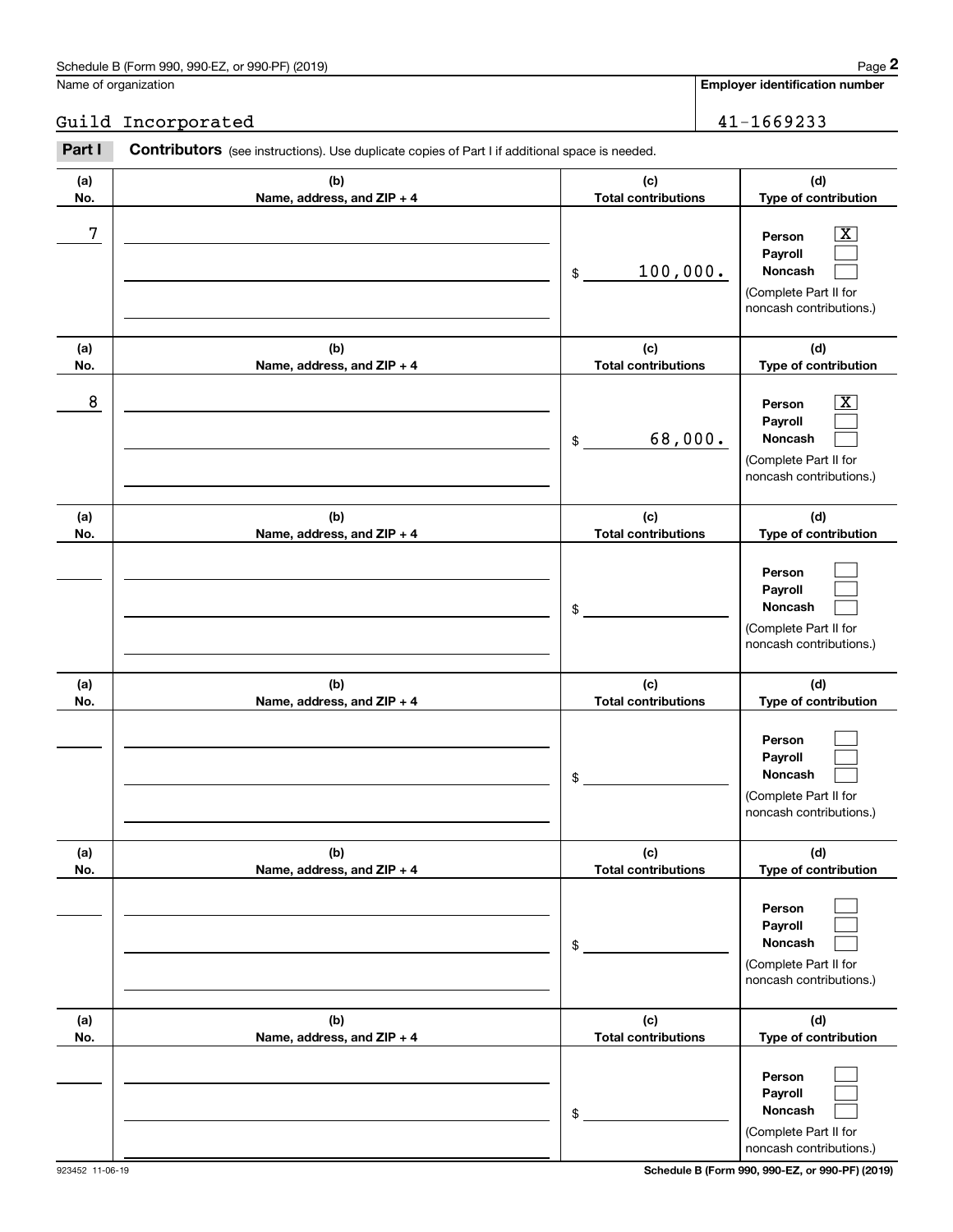| or 990-PF) (2019)<br>Schedule B (Form 990, 990-EZ, | Page |
|----------------------------------------------------|------|
|                                                    |      |

### Guild Incorporated 41-1669233

|                              | Schedule B (Form 990, 990-EZ, or 990-PF) (2019)                                                     |                                                 | Page 3                                |
|------------------------------|-----------------------------------------------------------------------------------------------------|-------------------------------------------------|---------------------------------------|
| Name of organization         |                                                                                                     |                                                 | <b>Employer identification number</b> |
|                              | Guild Incorporated                                                                                  |                                                 | 41-1669233                            |
| Part II                      | Noncash Property (see instructions). Use duplicate copies of Part II if additional space is needed. |                                                 |                                       |
| (a)<br>No.<br>from<br>Part I | (b)<br>Description of noncash property given                                                        | (c)<br>FMV (or estimate)<br>(See instructions.) | (d)<br>Date received                  |
|                              |                                                                                                     | \$                                              |                                       |
| (a)<br>No.<br>from<br>Part I | (b)<br>Description of noncash property given                                                        | (c)<br>FMV (or estimate)<br>(See instructions.) | (d)<br>Date received                  |
|                              |                                                                                                     | \$                                              |                                       |
| (a)<br>No.<br>from<br>Part I | (b)<br>Description of noncash property given                                                        | (c)<br>FMV (or estimate)<br>(See instructions.) | (d)<br>Date received                  |
|                              |                                                                                                     | \$                                              |                                       |
| (a)<br>No.<br>from<br>Part I | (b)<br>Description of noncash property given                                                        | (c)<br>FMV (or estimate)<br>(See instructions.) | (d)<br>Date received                  |
|                              |                                                                                                     | \$                                              |                                       |
| (a)<br>No.<br>from<br>Part I | (b)<br>Description of noncash property given                                                        | (c)<br>FMV (or estimate)<br>(See instructions.) | (d)<br>Date received                  |
|                              |                                                                                                     | \$                                              |                                       |
| (a)<br>No.<br>from<br>Part I | (b)<br>Description of noncash property given                                                        | (c)<br>FMV (or estimate)<br>(See instructions.) | (d)<br>Date received                  |
|                              |                                                                                                     | \$                                              |                                       |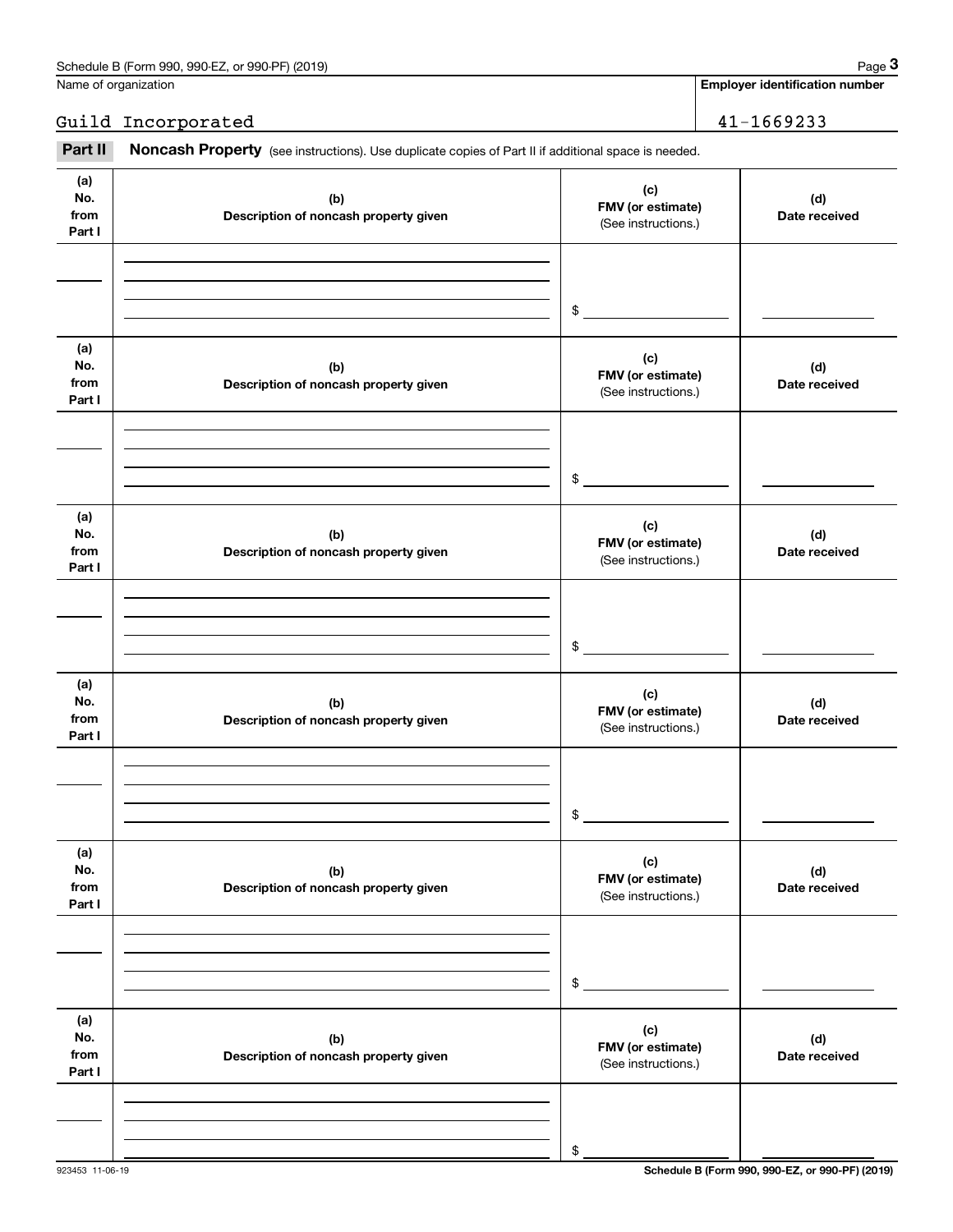|                           | Schedule B (Form 990, 990-EZ, or 990-PF) (2019)                                                                                                                                                                                                      |                                          | Page 4                                                                                                                                                         |  |  |  |
|---------------------------|------------------------------------------------------------------------------------------------------------------------------------------------------------------------------------------------------------------------------------------------------|------------------------------------------|----------------------------------------------------------------------------------------------------------------------------------------------------------------|--|--|--|
| Name of organization      |                                                                                                                                                                                                                                                      |                                          | <b>Employer identification number</b>                                                                                                                          |  |  |  |
| Guild                     | Incorporated                                                                                                                                                                                                                                         |                                          | 41-1669233                                                                                                                                                     |  |  |  |
| Part III                  | from any one contributor. Complete columns (a) through (e) and the following line entry. For organizations                                                                                                                                           |                                          | Exclusively religious, charitable, etc., contributions to organizations described in section 501(c)(7), (8), or (10) that total more than \$1,000 for the year |  |  |  |
|                           | completing Part III, enter the total of exclusively religious, charitable, etc., contributions of \$1,000 or less for the year. (Enter this info. once.) $\blacktriangleright$ \$<br>Use duplicate copies of Part III if additional space is needed. |                                          |                                                                                                                                                                |  |  |  |
| (a) No.                   |                                                                                                                                                                                                                                                      |                                          |                                                                                                                                                                |  |  |  |
| from<br>Part I            | (b) Purpose of gift                                                                                                                                                                                                                                  | (c) Use of gift                          | (d) Description of how gift is held                                                                                                                            |  |  |  |
|                           |                                                                                                                                                                                                                                                      |                                          |                                                                                                                                                                |  |  |  |
|                           |                                                                                                                                                                                                                                                      |                                          |                                                                                                                                                                |  |  |  |
|                           |                                                                                                                                                                                                                                                      | (e) Transfer of gift                     |                                                                                                                                                                |  |  |  |
|                           | Transferee's name, address, and ZIP + 4                                                                                                                                                                                                              |                                          | Relationship of transferor to transferee                                                                                                                       |  |  |  |
|                           |                                                                                                                                                                                                                                                      |                                          |                                                                                                                                                                |  |  |  |
|                           |                                                                                                                                                                                                                                                      |                                          |                                                                                                                                                                |  |  |  |
|                           |                                                                                                                                                                                                                                                      |                                          |                                                                                                                                                                |  |  |  |
| (a) No.<br>from<br>Part I | (b) Purpose of gift                                                                                                                                                                                                                                  | (c) Use of gift                          | (d) Description of how gift is held                                                                                                                            |  |  |  |
|                           |                                                                                                                                                                                                                                                      |                                          |                                                                                                                                                                |  |  |  |
|                           |                                                                                                                                                                                                                                                      |                                          |                                                                                                                                                                |  |  |  |
|                           |                                                                                                                                                                                                                                                      |                                          |                                                                                                                                                                |  |  |  |
|                           | (e) Transfer of gift                                                                                                                                                                                                                                 |                                          |                                                                                                                                                                |  |  |  |
|                           | Transferee's name, address, and $ZIP + 4$                                                                                                                                                                                                            | Relationship of transferor to transferee |                                                                                                                                                                |  |  |  |
|                           |                                                                                                                                                                                                                                                      |                                          |                                                                                                                                                                |  |  |  |
|                           |                                                                                                                                                                                                                                                      |                                          |                                                                                                                                                                |  |  |  |
|                           |                                                                                                                                                                                                                                                      |                                          |                                                                                                                                                                |  |  |  |
| (a) No.<br>from<br>Part I | (b) Purpose of gift                                                                                                                                                                                                                                  | (c) Use of gift                          | (d) Description of how gift is held                                                                                                                            |  |  |  |
|                           |                                                                                                                                                                                                                                                      |                                          |                                                                                                                                                                |  |  |  |
|                           |                                                                                                                                                                                                                                                      |                                          |                                                                                                                                                                |  |  |  |
|                           |                                                                                                                                                                                                                                                      |                                          |                                                                                                                                                                |  |  |  |
|                           | (e) Transfer of gift                                                                                                                                                                                                                                 |                                          |                                                                                                                                                                |  |  |  |
|                           |                                                                                                                                                                                                                                                      |                                          |                                                                                                                                                                |  |  |  |
|                           | Transferee's name, address, and $ZIP + 4$                                                                                                                                                                                                            |                                          | Relationship of transferor to transferee                                                                                                                       |  |  |  |
|                           |                                                                                                                                                                                                                                                      |                                          |                                                                                                                                                                |  |  |  |
|                           |                                                                                                                                                                                                                                                      |                                          |                                                                                                                                                                |  |  |  |
| (a) No.<br>from           |                                                                                                                                                                                                                                                      |                                          |                                                                                                                                                                |  |  |  |
| Part I                    | (b) Purpose of gift                                                                                                                                                                                                                                  | (c) Use of gift                          | (d) Description of how gift is held                                                                                                                            |  |  |  |
|                           |                                                                                                                                                                                                                                                      |                                          |                                                                                                                                                                |  |  |  |
|                           |                                                                                                                                                                                                                                                      |                                          |                                                                                                                                                                |  |  |  |
|                           |                                                                                                                                                                                                                                                      |                                          |                                                                                                                                                                |  |  |  |
|                           |                                                                                                                                                                                                                                                      | (e) Transfer of gift                     |                                                                                                                                                                |  |  |  |
|                           | Transferee's name, address, and $ZIP + 4$                                                                                                                                                                                                            |                                          | Relationship of transferor to transferee                                                                                                                       |  |  |  |
|                           |                                                                                                                                                                                                                                                      |                                          |                                                                                                                                                                |  |  |  |
|                           |                                                                                                                                                                                                                                                      |                                          |                                                                                                                                                                |  |  |  |
|                           |                                                                                                                                                                                                                                                      |                                          |                                                                                                                                                                |  |  |  |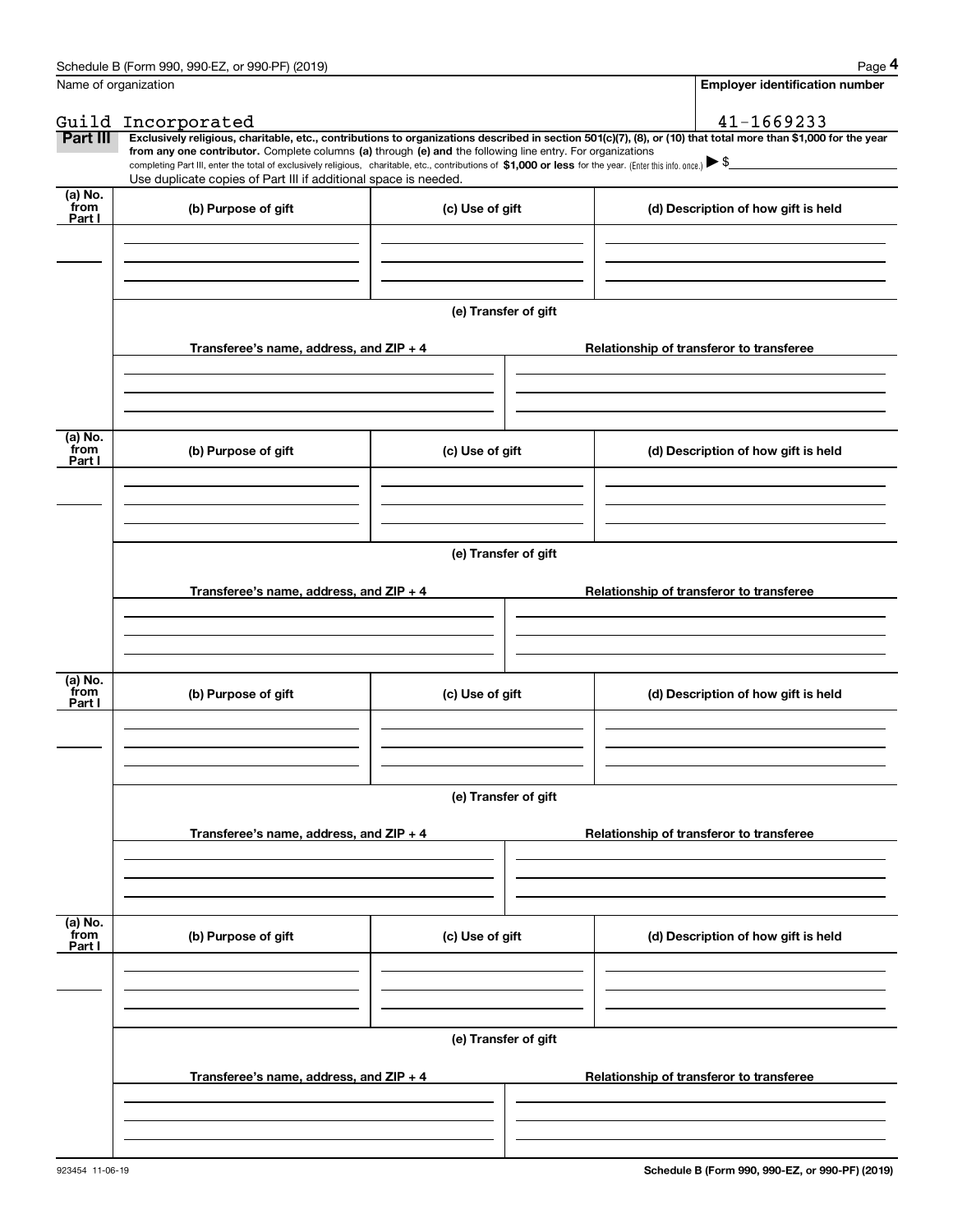Department of the Treasury

| (Form 990) |  |
|------------|--|
|------------|--|

# **Supplemental Financial Statements**

**(Form 990)** (**Form 990,**<br>Part IV, line 6, 7, 8, 9, 10, 11a, 11b, 11c, 11d, 11e, 11f, 12a, or 12b.<br>Department of the Treasury **and Exercise Connect Connect Connect Connect Connect Connect Connect Connect Connect** 

|  | Attach to Form 990. |  |
|--|---------------------|--|
|  |                     |  |



| <b>DUDAI HINIK OF HIGH HUGUGHY</b><br>$\blacktriangleright$ Go to www.irs.gov/Form990 for instructions and the latest information.<br>Internal Revenue Service |                    |  | <b>Inspection</b>                     |
|----------------------------------------------------------------------------------------------------------------------------------------------------------------|--------------------|--|---------------------------------------|
| Name of the organization                                                                                                                                       |                    |  | <b>Emplover identification number</b> |
|                                                                                                                                                                | Guild Incorporated |  | 41-1669233                            |

| Part I  | Organizations Maintaining Donor Advised Funds or Other Similar Funds or Accounts. Complete if the                                                                 |  |                                                    |  |  |  |
|---------|-------------------------------------------------------------------------------------------------------------------------------------------------------------------|--|----------------------------------------------------|--|--|--|
|         | organization answered "Yes" on Form 990, Part IV, line 6.                                                                                                         |  |                                                    |  |  |  |
|         | (a) Donor advised funds                                                                                                                                           |  | (b) Funds and other accounts                       |  |  |  |
| 1       |                                                                                                                                                                   |  |                                                    |  |  |  |
| 2       | Aggregate value of contributions to (during year)                                                                                                                 |  |                                                    |  |  |  |
| з       |                                                                                                                                                                   |  |                                                    |  |  |  |
| 4       |                                                                                                                                                                   |  |                                                    |  |  |  |
| 5       | Did the organization inform all donors and donor advisors in writing that the assets held in donor advised funds                                                  |  |                                                    |  |  |  |
|         |                                                                                                                                                                   |  | Yes<br>No                                          |  |  |  |
| 6       | Did the organization inform all grantees, donors, and donor advisors in writing that grant funds can be used only                                                 |  |                                                    |  |  |  |
|         | for charitable purposes and not for the benefit of the donor or donor advisor, or for any other purpose conferring                                                |  |                                                    |  |  |  |
|         |                                                                                                                                                                   |  | Yes<br>No                                          |  |  |  |
| Part II | Conservation Easements. Complete if the organization answered "Yes" on Form 990, Part IV, line 7.                                                                 |  |                                                    |  |  |  |
|         | Purpose(s) of conservation easements held by the organization (check all that apply).                                                                             |  |                                                    |  |  |  |
|         | Preservation of land for public use (for example, recreation or education)                                                                                        |  | Preservation of a historically important land area |  |  |  |
|         | Protection of natural habitat                                                                                                                                     |  | Preservation of a certified historic structure     |  |  |  |
|         | Preservation of open space                                                                                                                                        |  |                                                    |  |  |  |
| 2       | Complete lines 2a through 2d if the organization held a qualified conservation contribution in the form of a conservation easement on the last                    |  |                                                    |  |  |  |
|         | day of the tax year.                                                                                                                                              |  | Held at the End of the Tax Year                    |  |  |  |
| а       |                                                                                                                                                                   |  | 2a                                                 |  |  |  |
|         | Total acreage restricted by conservation easements                                                                                                                |  | 2b                                                 |  |  |  |
| с       | Number of conservation easements on a certified historic structure included in (a) manufacture included in (a)                                                    |  | 2c                                                 |  |  |  |
| d       | Number of conservation easements included in (c) acquired after 7/25/06, and not on a historic structure                                                          |  |                                                    |  |  |  |
|         |                                                                                                                                                                   |  | 2d                                                 |  |  |  |
| 3       | Number of conservation easements modified, transferred, released, extinguished, or terminated by the organization during the tax                                  |  |                                                    |  |  |  |
|         | year                                                                                                                                                              |  |                                                    |  |  |  |
| 4       | Number of states where property subject to conservation easement is located >                                                                                     |  |                                                    |  |  |  |
| 5       | Does the organization have a written policy regarding the periodic monitoring, inspection, handling of                                                            |  |                                                    |  |  |  |
|         | violations, and enforcement of the conservation easements it holds?                                                                                               |  | Yes<br>No                                          |  |  |  |
| 6       | Staff and volunteer hours devoted to monitoring, inspecting, handling of violations, and enforcing conservation easements during the year                         |  |                                                    |  |  |  |
|         |                                                                                                                                                                   |  |                                                    |  |  |  |
| 7       | Amount of expenses incurred in monitoring, inspecting, handling of violations, and enforcing conservation easements during the year                               |  |                                                    |  |  |  |
|         | $\blacktriangleright$ \$                                                                                                                                          |  |                                                    |  |  |  |
| 8       | Does each conservation easement reported on line 2(d) above satisfy the requirements of section 170(h)(4)(B)(i)                                                   |  |                                                    |  |  |  |
|         |                                                                                                                                                                   |  | Yes<br>No                                          |  |  |  |
| 9       | In Part XIII, describe how the organization reports conservation easements in its revenue and expense statement and                                               |  |                                                    |  |  |  |
|         | balance sheet, and include, if applicable, the text of the footnote to the organization's financial statements that describes the                                 |  |                                                    |  |  |  |
|         | organization's accounting for conservation easements.<br>Organizations Maintaining Collections of Art, Historical Treasures, or Other Similar Assets.<br>Part III |  |                                                    |  |  |  |
|         | Complete if the organization answered "Yes" on Form 990, Part IV, line 8.                                                                                         |  |                                                    |  |  |  |
|         |                                                                                                                                                                   |  |                                                    |  |  |  |
|         | 1a If the organization elected, as permitted under FASB ASC 958, not to report in its revenue statement and balance sheet works                                   |  |                                                    |  |  |  |
|         | of art, historical treasures, or other similar assets held for public exhibition, education, or research in furtherance of public                                 |  |                                                    |  |  |  |
|         | service, provide in Part XIII the text of the footnote to its financial statements that describes these items.                                                    |  |                                                    |  |  |  |
|         | If the organization elected, as permitted under FASB ASC 958, to report in its revenue statement and balance sheet works of<br>b                                  |  |                                                    |  |  |  |
|         | art, historical treasures, or other similar assets held for public exhibition, education, or research in furtherance of public service,                           |  |                                                    |  |  |  |
|         | provide the following amounts relating to these items:                                                                                                            |  |                                                    |  |  |  |
|         |                                                                                                                                                                   |  | \$                                                 |  |  |  |
|         | (ii) Assets included in Form 990, Part X                                                                                                                          |  | $\triangleright$ \$                                |  |  |  |
| 2       | If the organization received or held works of art, historical treasures, or other similar assets for financial gain, provide                                      |  |                                                    |  |  |  |
|         | the following amounts required to be reported under FASB ASC 958 relating to these items:                                                                         |  |                                                    |  |  |  |
| а       |                                                                                                                                                                   |  | - \$<br>▶<br>$\blacktriangleright$ \$              |  |  |  |
|         | <b>LUA For Department Reduction Act Notice, see the Instructions for Form 000</b>                                                                                 |  | Pohodulo D (Form 000) 2010                         |  |  |  |

932051 10-02-19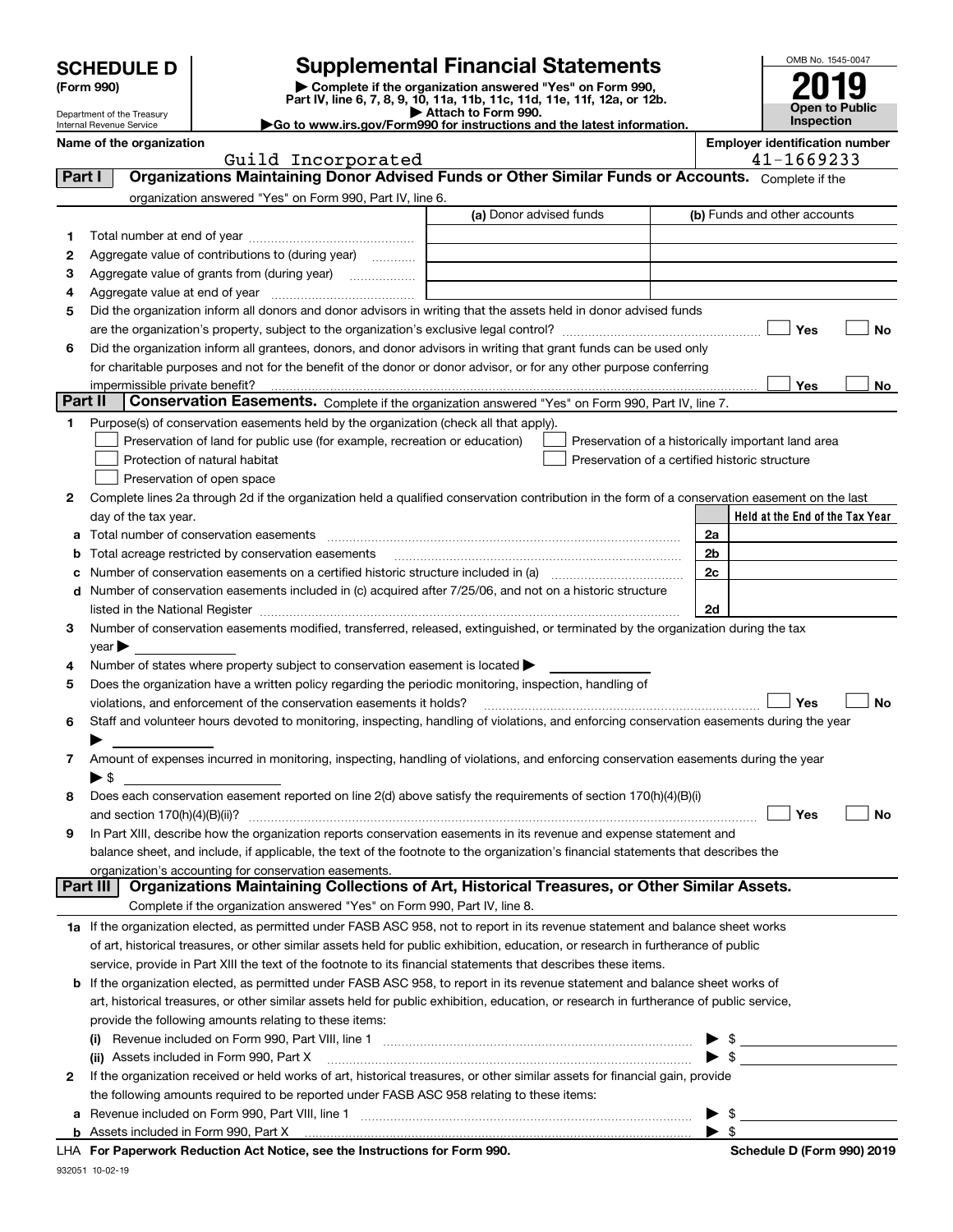|                 | Schedule D (Form 990) 2019                                                                                                                                                                                                     | Guild Incorporated |                |                                                                                                                                                                                                                                |           |                      | $41 - 1669233$ Page 2      |                     |           |            |
|-----------------|--------------------------------------------------------------------------------------------------------------------------------------------------------------------------------------------------------------------------------|--------------------|----------------|--------------------------------------------------------------------------------------------------------------------------------------------------------------------------------------------------------------------------------|-----------|----------------------|----------------------------|---------------------|-----------|------------|
| <b>Part III</b> | Organizations Maintaining Collections of Art, Historical Treasures, or Other Similar Assets (continued)                                                                                                                        |                    |                |                                                                                                                                                                                                                                |           |                      |                            |                     |           |            |
| 3               | Using the organization's acquisition, accession, and other records, check any of the following that make significant use of its                                                                                                |                    |                |                                                                                                                                                                                                                                |           |                      |                            |                     |           |            |
|                 | collection items (check all that apply):                                                                                                                                                                                       |                    |                |                                                                                                                                                                                                                                |           |                      |                            |                     |           |            |
| a               | Public exhibition                                                                                                                                                                                                              |                    |                | Loan or exchange program                                                                                                                                                                                                       |           |                      |                            |                     |           |            |
| b               | Scholarly research                                                                                                                                                                                                             | е                  |                | Other and the control of the control of the control of the control of the control of the control of the control of the control of the control of the control of the control of the control of the control of the control of th |           |                      |                            |                     |           |            |
| c               | Preservation for future generations                                                                                                                                                                                            |                    |                |                                                                                                                                                                                                                                |           |                      |                            |                     |           |            |
|                 | Provide a description of the organization's collections and explain how they further the organization's exempt purpose in Part XIII.                                                                                           |                    |                |                                                                                                                                                                                                                                |           |                      |                            |                     |           |            |
| 5               | During the year, did the organization solicit or receive donations of art, historical treasures, or other similar assets                                                                                                       |                    |                |                                                                                                                                                                                                                                |           |                      |                            |                     |           |            |
|                 | to be sold to raise funds rather than to be maintained as part of the organization's collection?                                                                                                                               |                    |                |                                                                                                                                                                                                                                |           |                      |                            | Yes                 |           | No         |
| Part IV         | Escrow and Custodial Arrangements. Complete if the organization answered "Yes" on Form 990, Part IV, line 9, or                                                                                                                |                    |                |                                                                                                                                                                                                                                |           |                      |                            |                     |           |            |
|                 | reported an amount on Form 990, Part X, line 21.                                                                                                                                                                               |                    |                |                                                                                                                                                                                                                                |           |                      |                            |                     |           |            |
|                 | 1a Is the organization an agent, trustee, custodian or other intermediary for contributions or other assets not included                                                                                                       |                    |                |                                                                                                                                                                                                                                |           |                      |                            |                     |           |            |
|                 |                                                                                                                                                                                                                                |                    |                |                                                                                                                                                                                                                                |           |                      |                            | Yes                 |           | No         |
|                 | b If "Yes," explain the arrangement in Part XIII and complete the following table:                                                                                                                                             |                    |                |                                                                                                                                                                                                                                |           |                      |                            |                     |           |            |
|                 |                                                                                                                                                                                                                                |                    |                |                                                                                                                                                                                                                                |           |                      |                            | Amount              |           |            |
|                 |                                                                                                                                                                                                                                |                    |                |                                                                                                                                                                                                                                |           | 1c                   |                            |                     |           |            |
|                 |                                                                                                                                                                                                                                |                    |                |                                                                                                                                                                                                                                |           | 1d                   |                            |                     |           |            |
|                 | e Distributions during the year manufactured and contain an account of the year manufactured and the year manufactured and the year manufactured and the year manufactured and the year manufactured and the year manufactured |                    |                |                                                                                                                                                                                                                                |           | 1e                   |                            |                     |           |            |
|                 |                                                                                                                                                                                                                                |                    |                |                                                                                                                                                                                                                                |           | 1f                   |                            |                     |           |            |
|                 | 2a Did the organization include an amount on Form 990, Part X, line 21, for escrow or custodial account liability?                                                                                                             |                    |                |                                                                                                                                                                                                                                |           |                      |                            | Yes                 |           | No         |
|                 | <b>b</b> If "Yes," explain the arrangement in Part XIII. Check here if the explanation has been provided on Part XIII                                                                                                          |                    |                |                                                                                                                                                                                                                                |           |                      |                            |                     |           |            |
| <b>Part V</b>   | <b>Endowment Funds.</b> Complete if the organization answered "Yes" on Form 990, Part IV, line 10.                                                                                                                             |                    |                |                                                                                                                                                                                                                                |           |                      |                            |                     |           |            |
|                 |                                                                                                                                                                                                                                | (a) Current year   | (b) Prior year | (c) Two years back                                                                                                                                                                                                             |           | (d) Three years back |                            | (e) Four years back |           |            |
| 1a              | Beginning of year balance                                                                                                                                                                                                      | 858,991.           | 944, 357.      |                                                                                                                                                                                                                                | 842,595.  |                      | 822,339.                   |                     |           | 861,145.   |
| b               |                                                                                                                                                                                                                                | 10, 121.           |                |                                                                                                                                                                                                                                | 11,590.   |                      | 5,061.                     |                     |           | 6, 205.    |
|                 | Net investment earnings, gains, and losses                                                                                                                                                                                     | 132,729.           | $-43,440.$     |                                                                                                                                                                                                                                | 123, 191. |                      | 49,964.                    |                     |           | $-11,832.$ |
|                 |                                                                                                                                                                                                                                |                    |                |                                                                                                                                                                                                                                |           |                      |                            |                     |           |            |
|                 | e Other expenditures for facilities                                                                                                                                                                                            |                    |                |                                                                                                                                                                                                                                |           |                      |                            |                     |           |            |
|                 | and programs                                                                                                                                                                                                                   | 34,943.            | 34, 182.       |                                                                                                                                                                                                                                | 33,019.   |                      | 34,769.                    |                     |           | 33,179.    |
|                 |                                                                                                                                                                                                                                | 12,232.            | 7,744.         |                                                                                                                                                                                                                                |           |                      |                            |                     |           |            |
|                 | End of year balance                                                                                                                                                                                                            | 954,666.           | 858,991.       |                                                                                                                                                                                                                                | 944, 357. |                      | 842,595.                   |                     |           | 822,339.   |
| 2               | Provide the estimated percentage of the current year end balance (line 1g, column (a)) held as:                                                                                                                                |                    |                |                                                                                                                                                                                                                                |           |                      |                            |                     |           |            |
|                 | Board designated or quasi-endowment                                                                                                                                                                                            |                    | %              |                                                                                                                                                                                                                                |           |                      |                            |                     |           |            |
| b               | Permanent endowment $82.12$<br>17.88                                                                                                                                                                                           | %                  |                |                                                                                                                                                                                                                                |           |                      |                            |                     |           |            |
| c               | Term endowment >                                                                                                                                                                                                               | %                  |                |                                                                                                                                                                                                                                |           |                      |                            |                     |           |            |
|                 | The percentages on lines 2a, 2b, and 2c should equal 100%.                                                                                                                                                                     |                    |                |                                                                                                                                                                                                                                |           |                      |                            |                     |           |            |
|                 | <b>3a</b> Are there endowment funds not in the possession of the organization that are held and administered for the organization                                                                                              |                    |                |                                                                                                                                                                                                                                |           |                      |                            |                     |           |            |
|                 | by:                                                                                                                                                                                                                            |                    |                |                                                                                                                                                                                                                                |           |                      |                            |                     | Yes<br>Χ  | No         |
|                 | (i)                                                                                                                                                                                                                            |                    |                |                                                                                                                                                                                                                                |           |                      |                            | 3a(i)               |           | X          |
|                 |                                                                                                                                                                                                                                |                    |                |                                                                                                                                                                                                                                |           |                      |                            | 3a(ii)<br>3b        |           |            |
|                 |                                                                                                                                                                                                                                |                    |                |                                                                                                                                                                                                                                |           |                      |                            |                     |           |            |
| <b>Part VI</b>  | Describe in Part XIII the intended uses of the organization's endowment funds.<br>Land, Buildings, and Equipment.                                                                                                              |                    |                |                                                                                                                                                                                                                                |           |                      |                            |                     |           |            |
|                 | Complete if the organization answered "Yes" on Form 990, Part IV, line 11a. See Form 990, Part X, line 10.                                                                                                                     |                    |                |                                                                                                                                                                                                                                |           |                      |                            |                     |           |            |
|                 | Description of property                                                                                                                                                                                                        | (a) Cost or other  |                | (b) Cost or other                                                                                                                                                                                                              |           | (c) Accumulated      |                            | (d) Book value      |           |            |
|                 |                                                                                                                                                                                                                                | basis (investment) | basis (other)  |                                                                                                                                                                                                                                |           | depreciation         |                            |                     |           |            |
|                 |                                                                                                                                                                                                                                |                    |                | 366,000.                                                                                                                                                                                                                       |           |                      |                            |                     |           | 366,000.   |
|                 |                                                                                                                                                                                                                                |                    |                | 1,720,712.                                                                                                                                                                                                                     |           | 1,032,035.           |                            |                     |           | 688, 677.  |
|                 |                                                                                                                                                                                                                                |                    |                | 294,334.                                                                                                                                                                                                                       |           | 200,630.             |                            |                     | 93,704.   |            |
|                 |                                                                                                                                                                                                                                |                    |                | 918,604.                                                                                                                                                                                                                       |           | 812,808.             |                            |                     | 105, 796. |            |
|                 |                                                                                                                                                                                                                                |                    |                | 67,352.                                                                                                                                                                                                                        |           | 2,946.               |                            |                     | 64,406.   |            |
|                 |                                                                                                                                                                                                                                |                    |                |                                                                                                                                                                                                                                |           |                      |                            | 1,318,583.          |           |            |
|                 |                                                                                                                                                                                                                                |                    |                |                                                                                                                                                                                                                                |           |                      | Cahadula D (Faum 000) 0040 |                     |           |            |

**Schedule D (Form 990) 2019**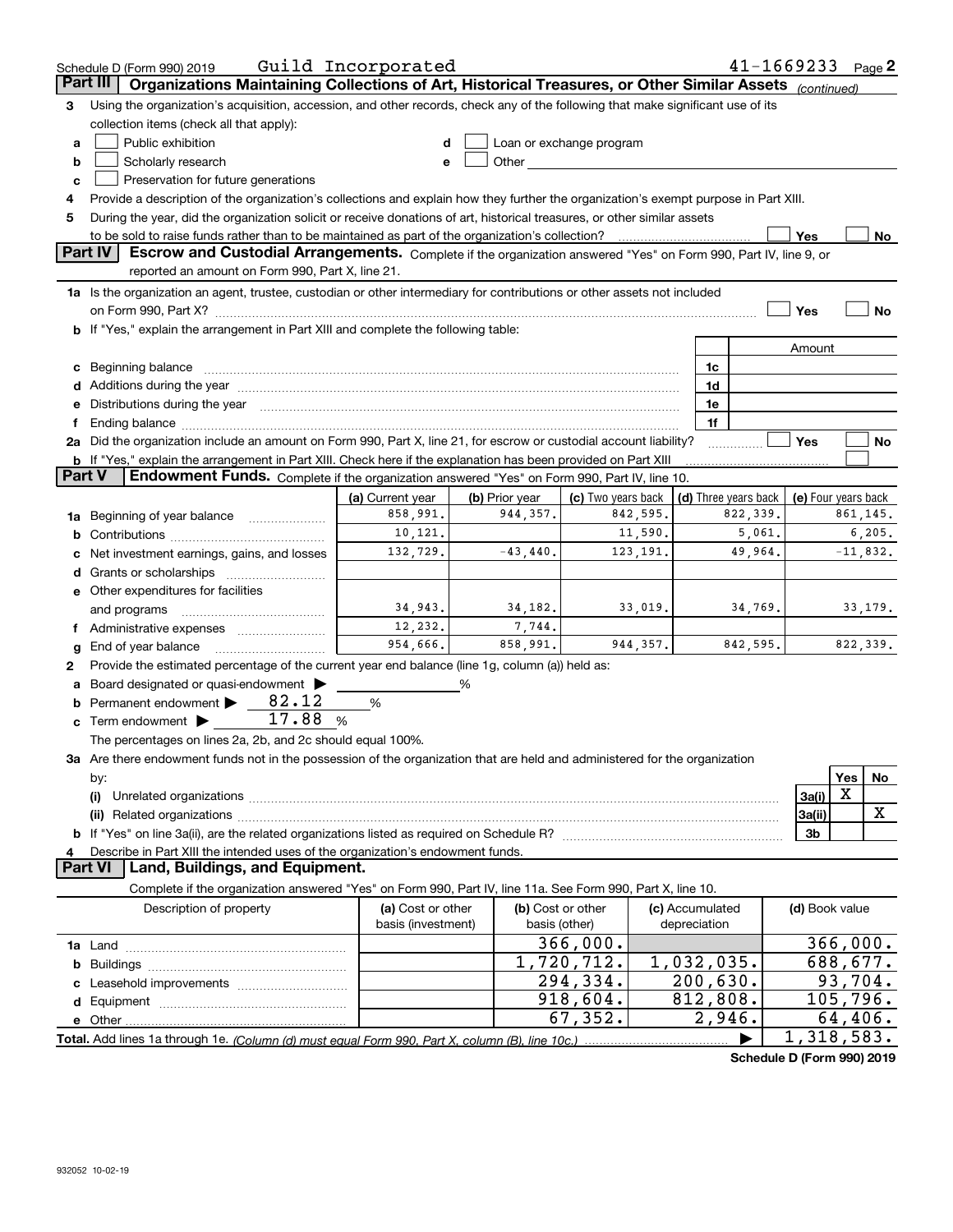ichedule D (Form 990) 2019 Guild Incorporated <br><mark>Part VII</mark> Investments - Other Securities.<br>Complete if the organization answered "Yes" on Form 990, Part IV, line 11b. See Form 990, Part

| (a) Description of security or category (including name of security)       | (b) Book value | (c) Method of valuation: Cost or end-of-year market value |
|----------------------------------------------------------------------------|----------------|-----------------------------------------------------------|
| (1) Financial derivatives                                                  |                |                                                           |
| (2) Closely held equity interests                                          |                |                                                           |
| $(3)$ Other                                                                |                |                                                           |
| (A)                                                                        |                |                                                           |
| (B)                                                                        |                |                                                           |
| (C)                                                                        |                |                                                           |
| (D)                                                                        |                |                                                           |
| (E)                                                                        |                |                                                           |
| (F)                                                                        |                |                                                           |
| (G)                                                                        |                |                                                           |
| (H)                                                                        |                |                                                           |
| <b>Total.</b> (Col. (b) must equal Form 990, Part X, col. (B) line $12$ .) |                |                                                           |

#### **Part VIII Investments - Program Related.**

Complete if the organization answered "Yes" on Form 990, Part IV, line 11c. See Form 990, Part X, line 13.

| (a) Description of investment                                                                 | (b) Book value | (c) Method of valuation: Cost or end-of-year market value |
|-----------------------------------------------------------------------------------------------|----------------|-----------------------------------------------------------|
| (1)                                                                                           |                |                                                           |
| (2)                                                                                           |                |                                                           |
| $\left(3\right)$                                                                              |                |                                                           |
| (4)                                                                                           |                |                                                           |
| $\left(5\right)$                                                                              |                |                                                           |
| (6)                                                                                           |                |                                                           |
| (7)                                                                                           |                |                                                           |
| (8)                                                                                           |                |                                                           |
| (9)                                                                                           |                |                                                           |
| <b>Total.</b> (Col. (b) must equal Form 990, Part X, col. (B) line 13.) $\blacktriangleright$ |                |                                                           |

#### **Part IX Other Assets.**

Complete if the organization answered "Yes" on Form 990, Part IV, line 11d. See Form 990, Part X, line 15.

| (a) Description                                                                                                   | (b) Book value |
|-------------------------------------------------------------------------------------------------------------------|----------------|
| Security Deposits<br>(1)                                                                                          | 6,000.         |
| Beneficial Interest<br>(2)                                                                                        | 954,666.       |
| (3)                                                                                                               |                |
| (4)                                                                                                               |                |
| (5)                                                                                                               |                |
| (6)                                                                                                               |                |
| (7)                                                                                                               |                |
| (8)                                                                                                               |                |
| (9)                                                                                                               |                |
|                                                                                                                   | 960, 666.      |
| <b>Other Liabilities.</b><br>Part X                                                                               |                |
| Complete if the organization answered "Yes" on Form 990, Part IV, line 11e or 11f. See Form 990, Part X, line 25. |                |
| (a) Description of liability<br>1.                                                                                | (b) Book value |
| Federal income taxes<br>(1)                                                                                       |                |
| (2)                                                                                                               |                |
| (3)                                                                                                               |                |
| (4)                                                                                                               |                |
| (5)                                                                                                               |                |
| (6)                                                                                                               |                |
| (7)                                                                                                               |                |
| (8)                                                                                                               |                |
| (9)                                                                                                               |                |

**Total.**  *(Column (b) must equal Form 990, Part X, col. (B) line 25.)*

**2.** | Liability for uncertain tax positions. In Part XIII, provide the text of the footnote to the organization's financial statements that reports the

organization's liability for uncertain tax positions under FASB ASC 740. Check here if the text of the footnote has been provided in Part XIII

 $\vert$  X  $\vert$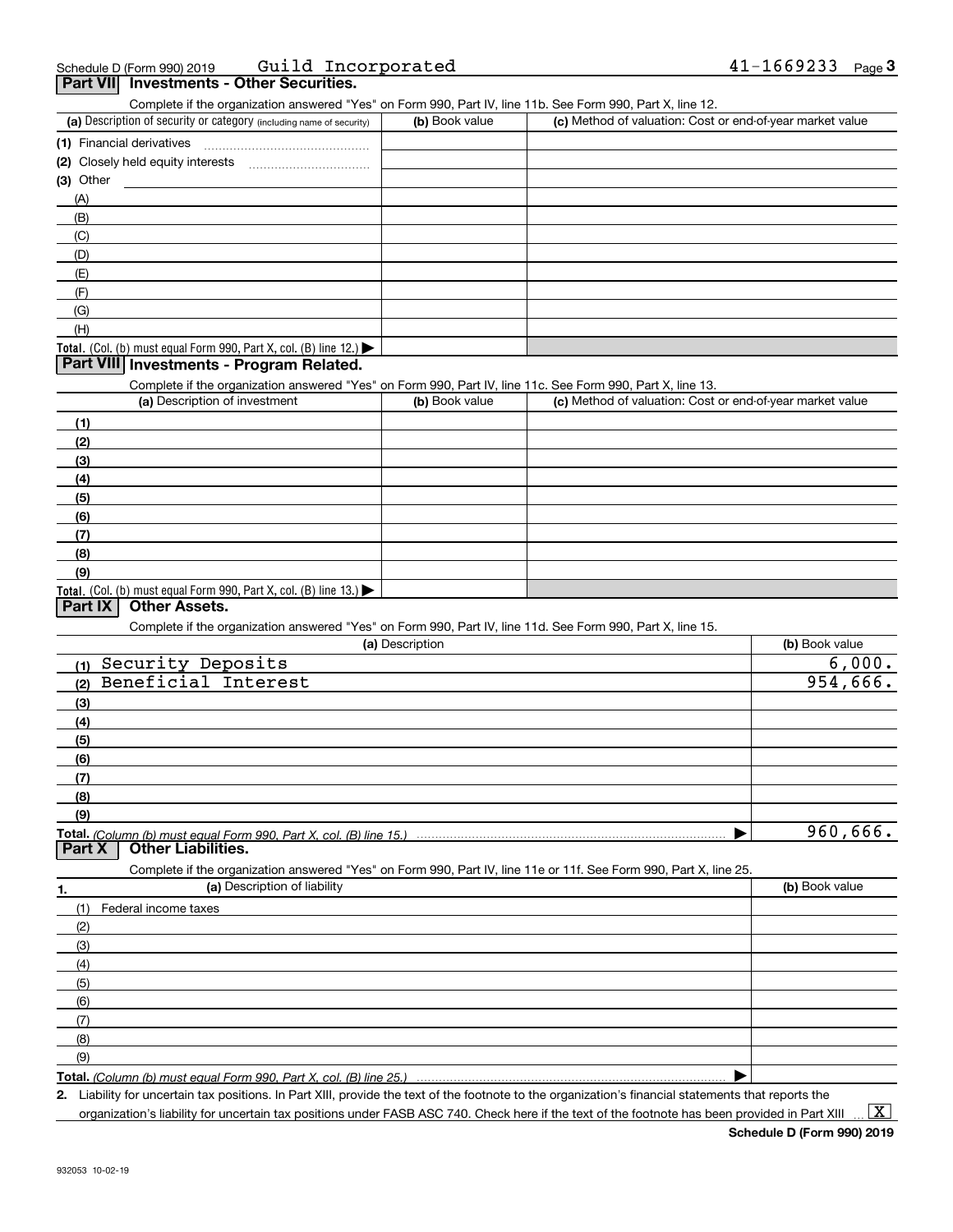|    | Guild Incorporated<br>Schedule D (Form 990) 2019                                                                                                                                                                                    |                |             |                | 41-1669233    | Page 4 |
|----|-------------------------------------------------------------------------------------------------------------------------------------------------------------------------------------------------------------------------------------|----------------|-------------|----------------|---------------|--------|
|    | Reconciliation of Revenue per Audited Financial Statements With Revenue per Return.<br><b>Part XI</b>                                                                                                                               |                |             |                |               |        |
|    | Complete if the organization answered "Yes" on Form 990, Part IV, line 12a.                                                                                                                                                         |                |             |                |               |        |
| 1. | Total revenue, gains, and other support per audited financial statements                                                                                                                                                            |                |             | $\blacksquare$ | 16,698,886.   |        |
| 2  | Amounts included on line 1 but not on Form 990, Part VIII, line 12:                                                                                                                                                                 |                |             |                |               |        |
| a  | Net unrealized gains (losses) on investments [11] [11] Net unrealized gains (losses) on investments                                                                                                                                 | 2a             |             |                |               |        |
| b  |                                                                                                                                                                                                                                     | 2 <sub>b</sub> |             |                |               |        |
|    |                                                                                                                                                                                                                                     | 2c             |             |                |               |        |
|    |                                                                                                                                                                                                                                     | 2d             |             |                |               |        |
| e  | Add lines 2a through 2d                                                                                                                                                                                                             |                |             | 2e             |               |        |
| 3  |                                                                                                                                                                                                                                     |                |             | $\mathbf{3}$   | 16,698,886.   |        |
| 4  | Amounts included on Form 990, Part VIII, line 12, but not on line 1:                                                                                                                                                                |                |             |                |               |        |
| a  |                                                                                                                                                                                                                                     | 4a             |             |                |               |        |
| b  | Other (Describe in Part XIII.) [100] [100] [100] [100] [100] [100] [100] [100] [100] [100] [100] [100] [100] [                                                                                                                      | 4 <sub>b</sub> | $-115,088.$ |                |               |        |
|    | Add lines 4a and 4b                                                                                                                                                                                                                 |                |             | 4c             | $-115,088.$   |        |
|    |                                                                                                                                                                                                                                     |                |             | 5              | 16, 583, 798. |        |
|    | Part XII   Reconciliation of Expenses per Audited Financial Statements With Expenses per Return.                                                                                                                                    |                |             |                |               |        |
|    | Complete if the organization answered "Yes" on Form 990, Part IV, line 12a.                                                                                                                                                         |                |             |                |               |        |
| 1  | Total expenses and losses per audited financial statements                                                                                                                                                                          |                |             | $\mathbf{1}$   | 16, 512, 100. |        |
| 2  | Amounts included on line 1 but not on Form 990, Part IX, line 25:                                                                                                                                                                   |                |             |                |               |        |
| a  |                                                                                                                                                                                                                                     | 2a             |             |                |               |        |
| b  |                                                                                                                                                                                                                                     | 2 <sub>b</sub> |             |                |               |        |
|    |                                                                                                                                                                                                                                     | 2c             |             |                |               |        |
| d  |                                                                                                                                                                                                                                     | 2d             | 115,088.    |                |               |        |
| e  | Add lines 2a through 2d <b>contract and all anomalisation</b> and all anomalisation of the state of the state of the state of the state of the state of the state of the state of the state of the state of the state of the state  |                |             | 2e             | 115,088.      |        |
| 3  |                                                                                                                                                                                                                                     |                |             | 3              | 16,397,012.   |        |
| 4  | Amounts included on Form 990, Part IX, line 25, but not on line 1:                                                                                                                                                                  |                |             |                |               |        |
| a  |                                                                                                                                                                                                                                     | 4a             |             |                |               |        |
| b  | Other (Describe in Part XIII.) <b>Construction Contract Construction</b> Chemical Construction Chemical Chemical Chemical Chemical Chemical Chemical Chemical Chemical Chemical Chemical Chemical Chemical Chemical Chemical Chemic | 4 <sub>h</sub> |             |                |               |        |
|    | Add lines 4a and 4b                                                                                                                                                                                                                 |                |             | 4c             |               | 0.     |
| 5. |                                                                                                                                                                                                                                     |                |             | 5              | 16, 397, 012. |        |
|    | Part XIII Supplemental Information.                                                                                                                                                                                                 |                |             |                |               |        |
|    |                                                                                                                                                                                                                                     |                |             |                |               |        |

lines 2d and 4b; and Part XII, lines 2d and 4b. Also complete this part to provide any additional information.

Part V, line 4:

The endowment fund is established to help support direct services for

those living with mental illness. Allocation of the endowment income is

the responsibility of the Board of Directors of Guild Incorporated.

Part X, Line 2:

Guild believes that it has appropriate support for any tax positions taken

affecting its annual filing requirements, and as such, does not have any

uncertain tax positions that are material to the financial statements.

Guild would recognize future accrued interest and penalties related to

unrecognized tax benefits and liabilities in income tax expense if such

interest and penalties are incurred.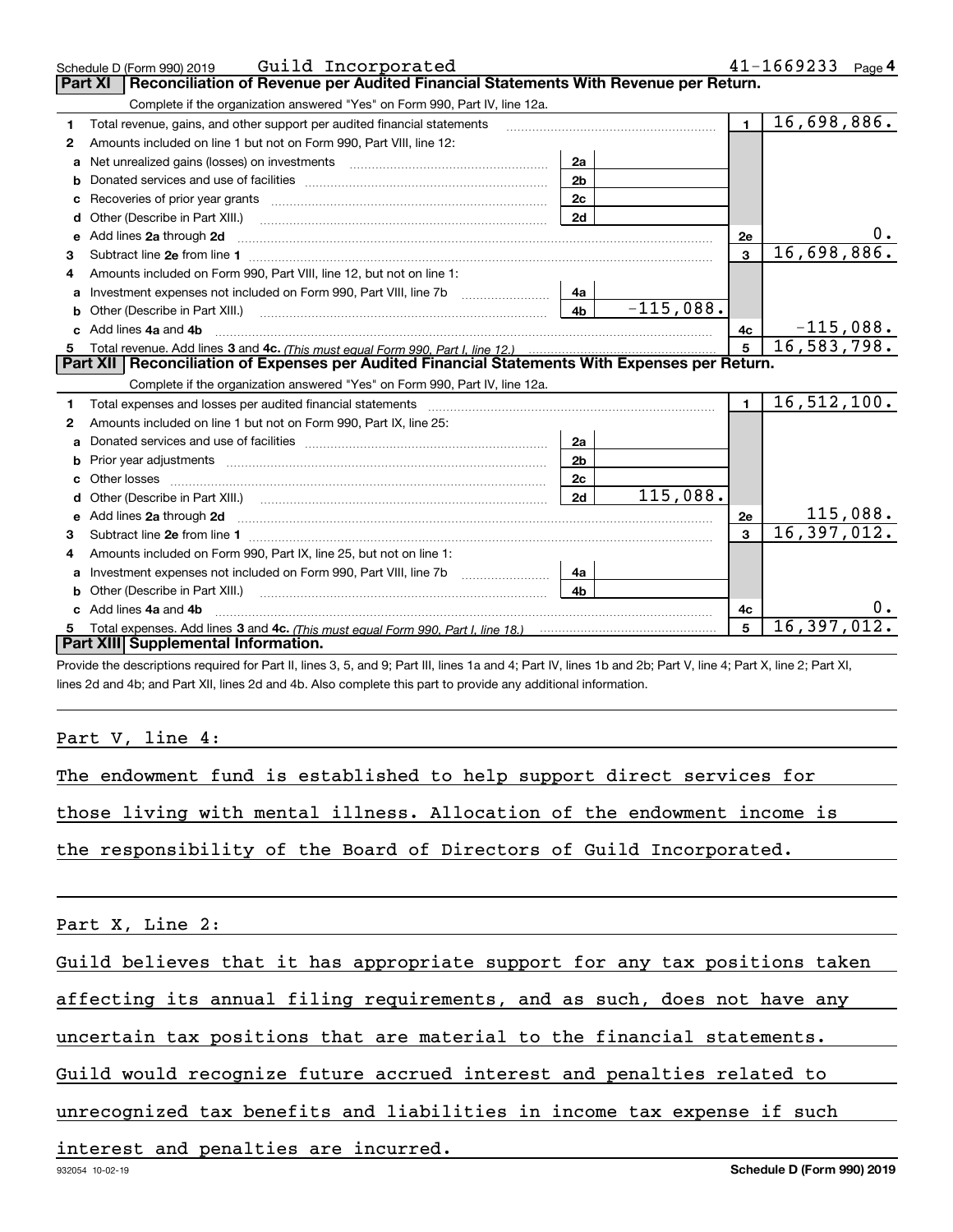| Guild Incorporated                                                                              | $41 - 1669233$ Page 5 |
|-------------------------------------------------------------------------------------------------|-----------------------|
| Schedule D (Form 990) 2019 Guild Incol<br><b>Part XIII Supplemental Information</b> (continued) |                       |
|                                                                                                 |                       |
| Part XI, Line 4b - Other Adjustments:                                                           |                       |
| Fundraising Expenses in Revenue for Tax Purposes                                                | $-115,088.$           |
|                                                                                                 |                       |
| Part XII, Line 2d - Other Adjustments:                                                          |                       |
| Fundraising Expenses in Revenue for Tax Purposes                                                | 115,088.              |
|                                                                                                 |                       |
|                                                                                                 |                       |
|                                                                                                 |                       |
|                                                                                                 |                       |
|                                                                                                 |                       |
|                                                                                                 |                       |
|                                                                                                 |                       |
|                                                                                                 |                       |
|                                                                                                 |                       |
|                                                                                                 |                       |
|                                                                                                 |                       |
|                                                                                                 |                       |
|                                                                                                 |                       |
|                                                                                                 |                       |
|                                                                                                 |                       |
|                                                                                                 |                       |
|                                                                                                 |                       |
|                                                                                                 |                       |
|                                                                                                 |                       |
|                                                                                                 |                       |
|                                                                                                 |                       |
|                                                                                                 |                       |
|                                                                                                 |                       |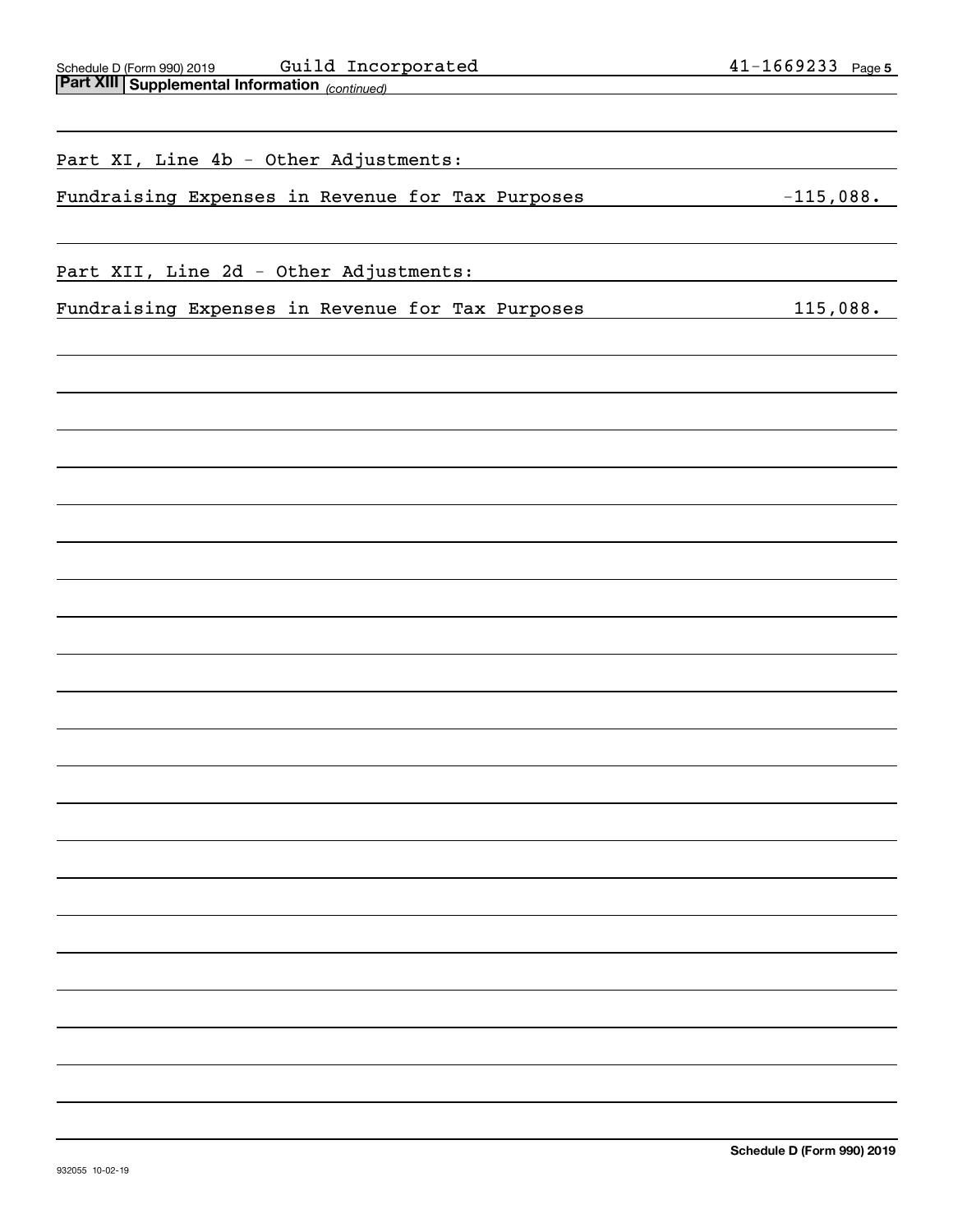| <b>SCHEDULE G</b>                                    |                                                                                                                                                                     | <b>Supplemental Information Regarding Fundraising or Gaming Activities</b>                                                                         |                                                 |    |                                       |                                  |                                        | OMB No. 1545-0047                     |
|------------------------------------------------------|---------------------------------------------------------------------------------------------------------------------------------------------------------------------|----------------------------------------------------------------------------------------------------------------------------------------------------|-------------------------------------------------|----|---------------------------------------|----------------------------------|----------------------------------------|---------------------------------------|
| (Form 990 or 990-EZ)                                 | Complete if the organization answered "Yes" on Form 990, Part IV, line 17, 18, or 19, or if the<br>organization entered more than \$15,000 on Form 990-EZ, line 6a. | 2019                                                                                                                                               |                                                 |    |                                       |                                  |                                        |                                       |
| Department of the Treasury                           |                                                                                                                                                                     | Attach to Form 990 or Form 990-EZ.                                                                                                                 |                                                 |    |                                       |                                  |                                        | <b>Open to Public</b><br>Inspection   |
| Internal Revenue Service<br>Name of the organization |                                                                                                                                                                     | ► Go to www.irs.gov/Form990 for instructions and the latest information.                                                                           |                                                 |    |                                       |                                  |                                        | <b>Employer identification number</b> |
|                                                      |                                                                                                                                                                     | Guild Incorporated                                                                                                                                 |                                                 |    |                                       |                                  | 41-1669233                             |                                       |
| Part I                                               |                                                                                                                                                                     | Fundraising Activities. Complete if the organization answered "Yes" on Form 990, Part IV, line 17. Form 990-EZ filers are not                      |                                                 |    |                                       |                                  |                                        |                                       |
|                                                      | required to complete this part.                                                                                                                                     |                                                                                                                                                    |                                                 |    |                                       |                                  |                                        |                                       |
|                                                      |                                                                                                                                                                     | 1 Indicate whether the organization raised funds through any of the following activities. Check all that apply.                                    |                                                 |    |                                       |                                  |                                        |                                       |
| Mail solicitations<br>a                              |                                                                                                                                                                     | е<br>f                                                                                                                                             |                                                 |    | Solicitation of non-government grants |                                  |                                        |                                       |
| b<br>Phone solicitations<br>c                        | Internet and email solicitations                                                                                                                                    | Special fundraising events<br>g                                                                                                                    |                                                 |    | Solicitation of government grants     |                                  |                                        |                                       |
| In-person solicitations<br>d                         |                                                                                                                                                                     |                                                                                                                                                    |                                                 |    |                                       |                                  |                                        |                                       |
|                                                      |                                                                                                                                                                     | 2 a Did the organization have a written or oral agreement with any individual (including officers, directors, trustees, or                         |                                                 |    |                                       |                                  |                                        |                                       |
|                                                      |                                                                                                                                                                     | key employees listed in Form 990, Part VII) or entity in connection with professional fundraising services?                                        |                                                 |    |                                       |                                  |                                        | Yes<br>No                             |
| compensated at least \$5,000 by the organization.    |                                                                                                                                                                     | <b>b</b> If "Yes," list the 10 highest paid individuals or entities (fundraisers) pursuant to agreements under which the fundraiser is to be       |                                                 |    |                                       |                                  |                                        |                                       |
|                                                      |                                                                                                                                                                     |                                                                                                                                                    |                                                 |    |                                       |                                  |                                        |                                       |
| (i) Name and address of individual                   |                                                                                                                                                                     |                                                                                                                                                    | (iii) Did<br>fundraiser                         |    | (iv) Gross receipts                   |                                  | (v) Amount paid<br>to (or retained by) | (vi) Amount paid                      |
| or entity (fundraiser)                               |                                                                                                                                                                     | (ii) Activity                                                                                                                                      | have custody<br>or control of<br>contributions? |    | from activity                         | fundraiser<br>listed in col. (i) |                                        | to (or retained by)<br>organization   |
|                                                      |                                                                                                                                                                     |                                                                                                                                                    |                                                 |    |                                       |                                  |                                        |                                       |
|                                                      |                                                                                                                                                                     |                                                                                                                                                    | Yes                                             | No |                                       |                                  |                                        |                                       |
|                                                      |                                                                                                                                                                     |                                                                                                                                                    |                                                 |    |                                       |                                  |                                        |                                       |
|                                                      |                                                                                                                                                                     |                                                                                                                                                    |                                                 |    |                                       |                                  |                                        |                                       |
|                                                      |                                                                                                                                                                     |                                                                                                                                                    |                                                 |    |                                       |                                  |                                        |                                       |
|                                                      |                                                                                                                                                                     |                                                                                                                                                    |                                                 |    |                                       |                                  |                                        |                                       |
|                                                      |                                                                                                                                                                     |                                                                                                                                                    |                                                 |    |                                       |                                  |                                        |                                       |
|                                                      |                                                                                                                                                                     |                                                                                                                                                    |                                                 |    |                                       |                                  |                                        |                                       |
|                                                      |                                                                                                                                                                     |                                                                                                                                                    |                                                 |    |                                       |                                  |                                        |                                       |
|                                                      |                                                                                                                                                                     |                                                                                                                                                    |                                                 |    |                                       |                                  |                                        |                                       |
|                                                      |                                                                                                                                                                     |                                                                                                                                                    |                                                 |    |                                       |                                  |                                        |                                       |
|                                                      |                                                                                                                                                                     |                                                                                                                                                    |                                                 |    |                                       |                                  |                                        |                                       |
|                                                      |                                                                                                                                                                     |                                                                                                                                                    |                                                 |    |                                       |                                  |                                        |                                       |
| Total                                                |                                                                                                                                                                     |                                                                                                                                                    |                                                 |    |                                       |                                  |                                        |                                       |
| or licensing.                                        |                                                                                                                                                                     | 3 List all states in which the organization is registered or licensed to solicit contributions or has been notified it is exempt from registration |                                                 |    |                                       |                                  |                                        |                                       |
|                                                      |                                                                                                                                                                     |                                                                                                                                                    |                                                 |    |                                       |                                  |                                        |                                       |
|                                                      |                                                                                                                                                                     |                                                                                                                                                    |                                                 |    |                                       |                                  |                                        |                                       |
|                                                      |                                                                                                                                                                     |                                                                                                                                                    |                                                 |    |                                       |                                  |                                        |                                       |
|                                                      |                                                                                                                                                                     |                                                                                                                                                    |                                                 |    |                                       |                                  |                                        |                                       |

LHA For Paperwork Reduction Act Notice, see the Instructions for Form 990 or 990-EZ. Schedule G (Form 990 or 990-EZ) 2019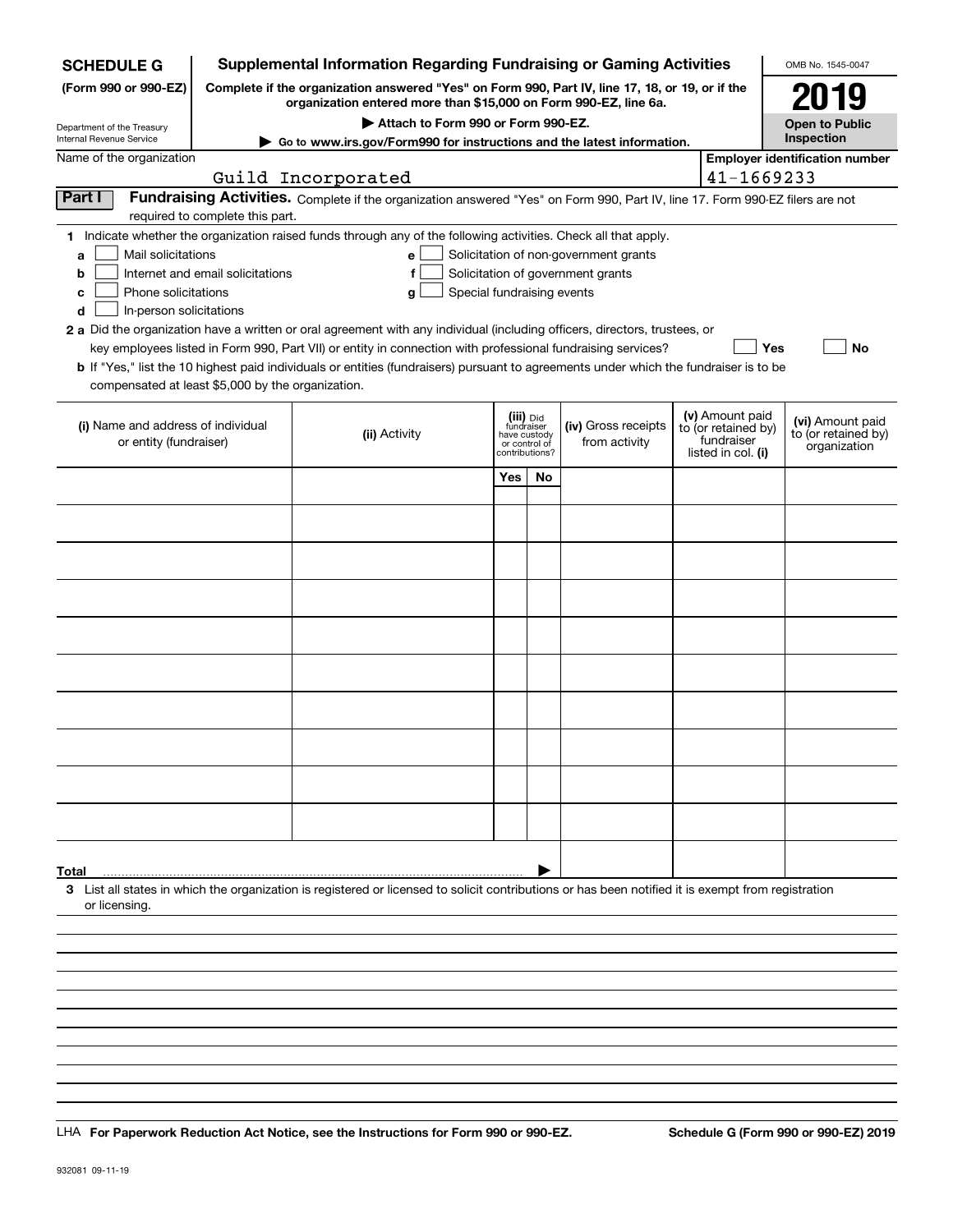#### Schedule G (Form 990 or 990-EZ) 2019  ${\color{red}{\rm Guild}}$  . Incorporated  ${\color{red}{\rm Quilb}}$  and  ${\color{red}{\rm Quilb}}$  and  ${\color{red}{\rm Quilb}}$  and  ${\color{red}{\rm Quilb}}$

**2**

**Part II Fundraising Events.** Complete if the organization answered "Yes" on Form 990, Part IV, line 18, or reported more than \$15,000<br>15.000 of fundraising event contributions and gross income on Form 990-EZ. lines 1 an of fundraising event contributions and gross income on Form 990-EZ, lines 1 and 6b. List events with gross receipts greater than \$5,000. ┱ ┓ **(a)** Event #1 **(b)** Event #2 **(c)** Other events

|                 |                                                                 |                                                                                                          | täj⊏ve⊓t#i                      | $(D)$ cvent $HZ$ | <b>ICI</b> Other events | (d) Total events      |  |
|-----------------|-----------------------------------------------------------------|----------------------------------------------------------------------------------------------------------|---------------------------------|------------------|-------------------------|-----------------------|--|
|                 |                                                                 |                                                                                                          | Ladder of Hope                  |                  | None                    |                       |  |
|                 |                                                                 |                                                                                                          | Ladder of Ho <b>Ba</b> sh4Guild |                  |                         | (add col. (a) through |  |
|                 |                                                                 |                                                                                                          | (event type)                    | (event type)     | (total number)          | col. (c)              |  |
|                 |                                                                 |                                                                                                          |                                 |                  |                         |                       |  |
| Revenue         |                                                                 |                                                                                                          | 603,617.                        | 101,866.         |                         | 705,483.              |  |
|                 |                                                                 |                                                                                                          |                                 |                  |                         |                       |  |
|                 |                                                                 | Less: Contributions                                                                                      | 525, 117.                       | 72,186.          |                         | 597,303.              |  |
|                 |                                                                 |                                                                                                          |                                 |                  |                         |                       |  |
|                 |                                                                 | Gross income (line 1 minus line 2)                                                                       | 78,500.                         | 29,680.          |                         | 108, 180.             |  |
|                 |                                                                 |                                                                                                          |                                 |                  |                         |                       |  |
|                 |                                                                 |                                                                                                          |                                 |                  |                         |                       |  |
|                 |                                                                 |                                                                                                          |                                 |                  |                         |                       |  |
|                 | 5                                                               |                                                                                                          |                                 |                  |                         |                       |  |
| Direct Expenses | 6                                                               |                                                                                                          | 1,220.                          |                  |                         | 1,220.                |  |
|                 |                                                                 |                                                                                                          |                                 |                  |                         |                       |  |
|                 |                                                                 |                                                                                                          | 54,965.                         | 8,813.           |                         | 63,778.               |  |
|                 |                                                                 |                                                                                                          |                                 |                  |                         |                       |  |
|                 | 8                                                               |                                                                                                          | 13,714.                         | 12,350.          |                         | 26,064.               |  |
|                 | 9                                                               |                                                                                                          | 10,790.                         | 13,236.          |                         | 24,026.               |  |
|                 | 10                                                              | 115,088.                                                                                                 |                                 |                  |                         |                       |  |
|                 | 11 Net income summary. Subtract line 10 from line 3, column (d) |                                                                                                          |                                 |                  |                         |                       |  |
| <b>Part III</b> |                                                                 | Gaming. Complete if the organization answered "Yes" on Form 990, Part IV, line 19, or reported more than |                                 |                  |                         |                       |  |
|                 |                                                                 | \$15,000 on Form 990-EZ, line 6a.                                                                        |                                 |                  |                         |                       |  |
|                 |                                                                 |                                                                                                          |                                 |                  |                         |                       |  |

| Revenue         |              | (a) Bingo                 | (b) Pull tabs/instant<br>bingo/progressive bingo | (c) Other gaming      | (d) Total gaming (add<br>col. (a) through col. (c)) |
|-----------------|--------------|---------------------------|--------------------------------------------------|-----------------------|-----------------------------------------------------|
|                 |              |                           |                                                  |                       |                                                     |
|                 | $\mathbf{2}$ |                           |                                                  |                       |                                                     |
| Direct Expenses | 3            |                           |                                                  |                       |                                                     |
|                 | 4            |                           |                                                  |                       |                                                     |
|                 | 5            |                           |                                                  |                       |                                                     |
|                 | 6            | <b>Yes</b> %<br><b>No</b> | <b>Yes</b><br>%<br><b>No</b>                     | <b>Yes</b><br>%<br>No |                                                     |
|                 | 7            |                           |                                                  |                       |                                                     |
|                 |              |                           |                                                  |                       |                                                     |
| 9               |              |                           |                                                  |                       |                                                     |
|                 |              |                           |                                                  |                       | Yes<br><b>No</b>                                    |
|                 |              |                           |                                                  |                       |                                                     |
|                 |              |                           |                                                  |                       | Yes<br><b>No</b>                                    |
|                 |              |                           |                                                  |                       |                                                     |
|                 |              |                           |                                                  |                       |                                                     |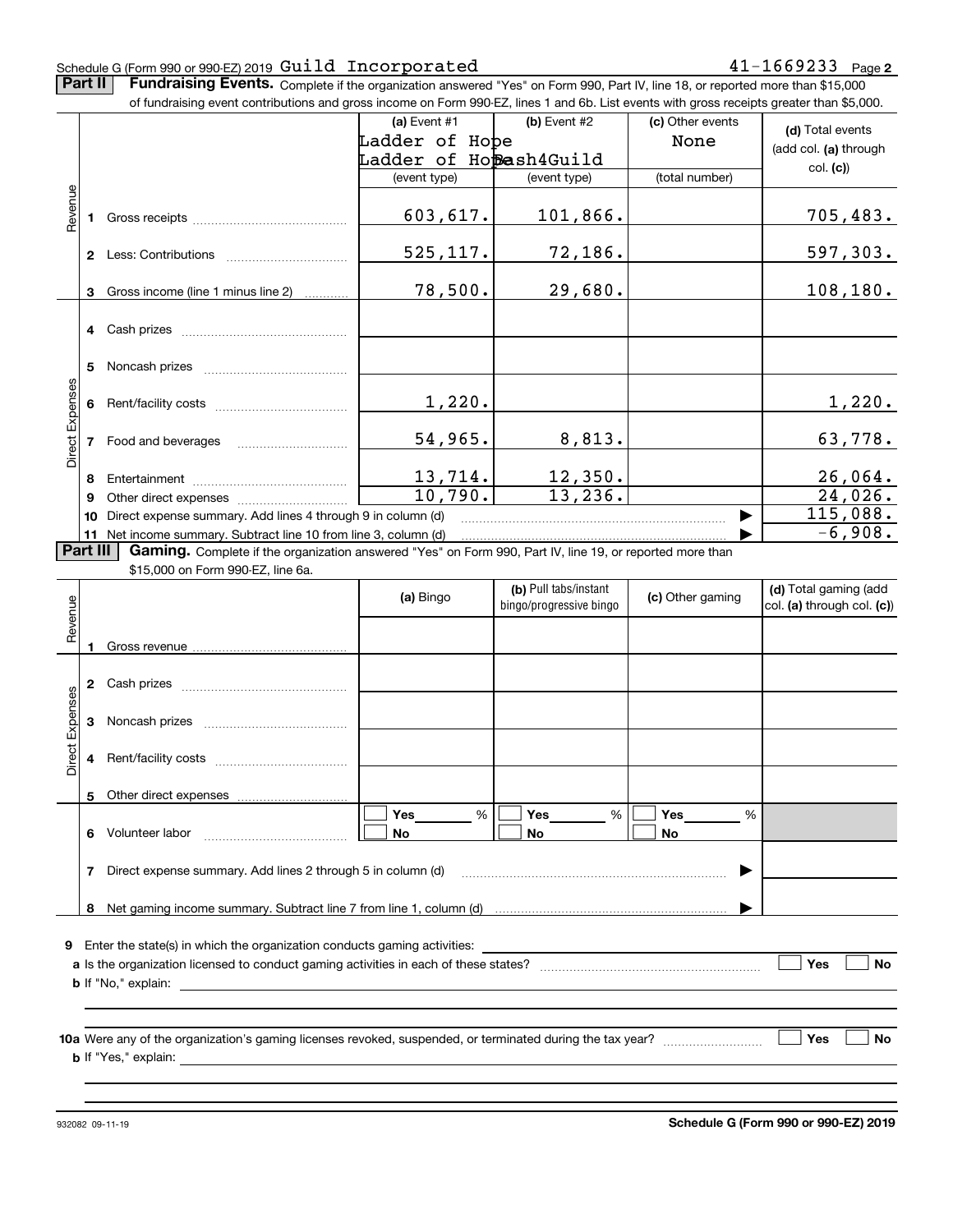| Yes<br>No<br>12 Is the organization a grantor, beneficiary or trustee of a trust, or a member of a partnership or other entity formed<br>Yes<br>No<br>13 Indicate the percentage of gaming activity conducted in:<br>13а<br>13 <sub>b</sub><br><b>b</b> An outside facility <i>www.communically.communically.communically.communically.communically.communically.communically.communically.communically.communically.communically.communically.communically.communically.communicall</i><br>14 Enter the name and address of the person who prepares the organization's gaming/special events books and records:<br>Name $\blacktriangleright$<br><u>and the contract of the contract of the contract of the contract of the contract of the contract of the contract of</u><br>Address $\blacktriangleright$<br><u> 1989 - Andrea State Barbara, amerikan personal di sebagai personal di sebagai personal di sebagai personal di</u><br>Yes<br>No<br>c If "Yes," enter name and address of the third party:<br>Name $\blacktriangleright$<br><u> 1989 - Andrea State Barbara, amerikan personal di sebagai personal di sebagai personal di sebagai personal di</u><br><b>16</b> Gaming manager information:<br>Name $\blacktriangleright$<br>Gaming manager compensation > \$<br>Description of services provided $\blacktriangleright$<br>Director/officer<br>Employee<br>Independent contractor<br><b>17</b> Mandatory distributions:<br><b>a</b> Is the organization required under state law to make charitable distributions from the gaming proceeds to<br>$\Box$ Yes $\Box$ No<br>retain the state gaming license?<br><b>b</b> Enter the amount of distributions required under state law to be distributed to other exempt organizations or spent in the<br>organization's own exempt activities during the tax year $\triangleright$ \$<br><b>Part IV</b><br>Supplemental Information. Provide the explanations required by Part I, line 2b, columns (iii) and (v); and Part III, lines 9, 9b, 10b,<br>15b, 15c, 16, and 17b, as applicable. Also provide any additional information. See instructions. | Schedule G (Form 990 or 990-EZ) 2019 Guild Incorporated | 41-1669233 | Page 3 |
|--------------------------------------------------------------------------------------------------------------------------------------------------------------------------------------------------------------------------------------------------------------------------------------------------------------------------------------------------------------------------------------------------------------------------------------------------------------------------------------------------------------------------------------------------------------------------------------------------------------------------------------------------------------------------------------------------------------------------------------------------------------------------------------------------------------------------------------------------------------------------------------------------------------------------------------------------------------------------------------------------------------------------------------------------------------------------------------------------------------------------------------------------------------------------------------------------------------------------------------------------------------------------------------------------------------------------------------------------------------------------------------------------------------------------------------------------------------------------------------------------------------------------------------------------------------------------------------------------------------------------------------------------------------------------------------------------------------------------------------------------------------------------------------------------------------------------------------------------------------------------------------------------------------------------------------------------------------------------------------------------------------------------------------------------------------------------------------------------------------------|---------------------------------------------------------|------------|--------|
|                                                                                                                                                                                                                                                                                                                                                                                                                                                                                                                                                                                                                                                                                                                                                                                                                                                                                                                                                                                                                                                                                                                                                                                                                                                                                                                                                                                                                                                                                                                                                                                                                                                                                                                                                                                                                                                                                                                                                                                                                                                                                                                    |                                                         |            |        |
|                                                                                                                                                                                                                                                                                                                                                                                                                                                                                                                                                                                                                                                                                                                                                                                                                                                                                                                                                                                                                                                                                                                                                                                                                                                                                                                                                                                                                                                                                                                                                                                                                                                                                                                                                                                                                                                                                                                                                                                                                                                                                                                    |                                                         |            |        |
|                                                                                                                                                                                                                                                                                                                                                                                                                                                                                                                                                                                                                                                                                                                                                                                                                                                                                                                                                                                                                                                                                                                                                                                                                                                                                                                                                                                                                                                                                                                                                                                                                                                                                                                                                                                                                                                                                                                                                                                                                                                                                                                    |                                                         |            |        |
|                                                                                                                                                                                                                                                                                                                                                                                                                                                                                                                                                                                                                                                                                                                                                                                                                                                                                                                                                                                                                                                                                                                                                                                                                                                                                                                                                                                                                                                                                                                                                                                                                                                                                                                                                                                                                                                                                                                                                                                                                                                                                                                    |                                                         |            |        |
|                                                                                                                                                                                                                                                                                                                                                                                                                                                                                                                                                                                                                                                                                                                                                                                                                                                                                                                                                                                                                                                                                                                                                                                                                                                                                                                                                                                                                                                                                                                                                                                                                                                                                                                                                                                                                                                                                                                                                                                                                                                                                                                    |                                                         |            | %      |
|                                                                                                                                                                                                                                                                                                                                                                                                                                                                                                                                                                                                                                                                                                                                                                                                                                                                                                                                                                                                                                                                                                                                                                                                                                                                                                                                                                                                                                                                                                                                                                                                                                                                                                                                                                                                                                                                                                                                                                                                                                                                                                                    |                                                         |            | %      |
|                                                                                                                                                                                                                                                                                                                                                                                                                                                                                                                                                                                                                                                                                                                                                                                                                                                                                                                                                                                                                                                                                                                                                                                                                                                                                                                                                                                                                                                                                                                                                                                                                                                                                                                                                                                                                                                                                                                                                                                                                                                                                                                    |                                                         |            |        |
|                                                                                                                                                                                                                                                                                                                                                                                                                                                                                                                                                                                                                                                                                                                                                                                                                                                                                                                                                                                                                                                                                                                                                                                                                                                                                                                                                                                                                                                                                                                                                                                                                                                                                                                                                                                                                                                                                                                                                                                                                                                                                                                    |                                                         |            |        |
|                                                                                                                                                                                                                                                                                                                                                                                                                                                                                                                                                                                                                                                                                                                                                                                                                                                                                                                                                                                                                                                                                                                                                                                                                                                                                                                                                                                                                                                                                                                                                                                                                                                                                                                                                                                                                                                                                                                                                                                                                                                                                                                    |                                                         |            |        |
|                                                                                                                                                                                                                                                                                                                                                                                                                                                                                                                                                                                                                                                                                                                                                                                                                                                                                                                                                                                                                                                                                                                                                                                                                                                                                                                                                                                                                                                                                                                                                                                                                                                                                                                                                                                                                                                                                                                                                                                                                                                                                                                    |                                                         |            |        |
|                                                                                                                                                                                                                                                                                                                                                                                                                                                                                                                                                                                                                                                                                                                                                                                                                                                                                                                                                                                                                                                                                                                                                                                                                                                                                                                                                                                                                                                                                                                                                                                                                                                                                                                                                                                                                                                                                                                                                                                                                                                                                                                    |                                                         |            |        |
|                                                                                                                                                                                                                                                                                                                                                                                                                                                                                                                                                                                                                                                                                                                                                                                                                                                                                                                                                                                                                                                                                                                                                                                                                                                                                                                                                                                                                                                                                                                                                                                                                                                                                                                                                                                                                                                                                                                                                                                                                                                                                                                    |                                                         |            |        |
|                                                                                                                                                                                                                                                                                                                                                                                                                                                                                                                                                                                                                                                                                                                                                                                                                                                                                                                                                                                                                                                                                                                                                                                                                                                                                                                                                                                                                                                                                                                                                                                                                                                                                                                                                                                                                                                                                                                                                                                                                                                                                                                    |                                                         |            |        |
|                                                                                                                                                                                                                                                                                                                                                                                                                                                                                                                                                                                                                                                                                                                                                                                                                                                                                                                                                                                                                                                                                                                                                                                                                                                                                                                                                                                                                                                                                                                                                                                                                                                                                                                                                                                                                                                                                                                                                                                                                                                                                                                    |                                                         |            |        |
|                                                                                                                                                                                                                                                                                                                                                                                                                                                                                                                                                                                                                                                                                                                                                                                                                                                                                                                                                                                                                                                                                                                                                                                                                                                                                                                                                                                                                                                                                                                                                                                                                                                                                                                                                                                                                                                                                                                                                                                                                                                                                                                    |                                                         |            |        |
|                                                                                                                                                                                                                                                                                                                                                                                                                                                                                                                                                                                                                                                                                                                                                                                                                                                                                                                                                                                                                                                                                                                                                                                                                                                                                                                                                                                                                                                                                                                                                                                                                                                                                                                                                                                                                                                                                                                                                                                                                                                                                                                    |                                                         |            |        |
|                                                                                                                                                                                                                                                                                                                                                                                                                                                                                                                                                                                                                                                                                                                                                                                                                                                                                                                                                                                                                                                                                                                                                                                                                                                                                                                                                                                                                                                                                                                                                                                                                                                                                                                                                                                                                                                                                                                                                                                                                                                                                                                    |                                                         |            |        |
|                                                                                                                                                                                                                                                                                                                                                                                                                                                                                                                                                                                                                                                                                                                                                                                                                                                                                                                                                                                                                                                                                                                                                                                                                                                                                                                                                                                                                                                                                                                                                                                                                                                                                                                                                                                                                                                                                                                                                                                                                                                                                                                    |                                                         |            |        |
|                                                                                                                                                                                                                                                                                                                                                                                                                                                                                                                                                                                                                                                                                                                                                                                                                                                                                                                                                                                                                                                                                                                                                                                                                                                                                                                                                                                                                                                                                                                                                                                                                                                                                                                                                                                                                                                                                                                                                                                                                                                                                                                    |                                                         |            |        |
|                                                                                                                                                                                                                                                                                                                                                                                                                                                                                                                                                                                                                                                                                                                                                                                                                                                                                                                                                                                                                                                                                                                                                                                                                                                                                                                                                                                                                                                                                                                                                                                                                                                                                                                                                                                                                                                                                                                                                                                                                                                                                                                    |                                                         |            |        |
|                                                                                                                                                                                                                                                                                                                                                                                                                                                                                                                                                                                                                                                                                                                                                                                                                                                                                                                                                                                                                                                                                                                                                                                                                                                                                                                                                                                                                                                                                                                                                                                                                                                                                                                                                                                                                                                                                                                                                                                                                                                                                                                    |                                                         |            |        |
|                                                                                                                                                                                                                                                                                                                                                                                                                                                                                                                                                                                                                                                                                                                                                                                                                                                                                                                                                                                                                                                                                                                                                                                                                                                                                                                                                                                                                                                                                                                                                                                                                                                                                                                                                                                                                                                                                                                                                                                                                                                                                                                    |                                                         |            |        |
|                                                                                                                                                                                                                                                                                                                                                                                                                                                                                                                                                                                                                                                                                                                                                                                                                                                                                                                                                                                                                                                                                                                                                                                                                                                                                                                                                                                                                                                                                                                                                                                                                                                                                                                                                                                                                                                                                                                                                                                                                                                                                                                    |                                                         |            |        |
|                                                                                                                                                                                                                                                                                                                                                                                                                                                                                                                                                                                                                                                                                                                                                                                                                                                                                                                                                                                                                                                                                                                                                                                                                                                                                                                                                                                                                                                                                                                                                                                                                                                                                                                                                                                                                                                                                                                                                                                                                                                                                                                    |                                                         |            |        |
|                                                                                                                                                                                                                                                                                                                                                                                                                                                                                                                                                                                                                                                                                                                                                                                                                                                                                                                                                                                                                                                                                                                                                                                                                                                                                                                                                                                                                                                                                                                                                                                                                                                                                                                                                                                                                                                                                                                                                                                                                                                                                                                    |                                                         |            |        |
|                                                                                                                                                                                                                                                                                                                                                                                                                                                                                                                                                                                                                                                                                                                                                                                                                                                                                                                                                                                                                                                                                                                                                                                                                                                                                                                                                                                                                                                                                                                                                                                                                                                                                                                                                                                                                                                                                                                                                                                                                                                                                                                    |                                                         |            |        |
|                                                                                                                                                                                                                                                                                                                                                                                                                                                                                                                                                                                                                                                                                                                                                                                                                                                                                                                                                                                                                                                                                                                                                                                                                                                                                                                                                                                                                                                                                                                                                                                                                                                                                                                                                                                                                                                                                                                                                                                                                                                                                                                    |                                                         |            |        |
|                                                                                                                                                                                                                                                                                                                                                                                                                                                                                                                                                                                                                                                                                                                                                                                                                                                                                                                                                                                                                                                                                                                                                                                                                                                                                                                                                                                                                                                                                                                                                                                                                                                                                                                                                                                                                                                                                                                                                                                                                                                                                                                    |                                                         |            |        |
|                                                                                                                                                                                                                                                                                                                                                                                                                                                                                                                                                                                                                                                                                                                                                                                                                                                                                                                                                                                                                                                                                                                                                                                                                                                                                                                                                                                                                                                                                                                                                                                                                                                                                                                                                                                                                                                                                                                                                                                                                                                                                                                    |                                                         |            |        |
|                                                                                                                                                                                                                                                                                                                                                                                                                                                                                                                                                                                                                                                                                                                                                                                                                                                                                                                                                                                                                                                                                                                                                                                                                                                                                                                                                                                                                                                                                                                                                                                                                                                                                                                                                                                                                                                                                                                                                                                                                                                                                                                    |                                                         |            |        |
|                                                                                                                                                                                                                                                                                                                                                                                                                                                                                                                                                                                                                                                                                                                                                                                                                                                                                                                                                                                                                                                                                                                                                                                                                                                                                                                                                                                                                                                                                                                                                                                                                                                                                                                                                                                                                                                                                                                                                                                                                                                                                                                    |                                                         |            |        |
|                                                                                                                                                                                                                                                                                                                                                                                                                                                                                                                                                                                                                                                                                                                                                                                                                                                                                                                                                                                                                                                                                                                                                                                                                                                                                                                                                                                                                                                                                                                                                                                                                                                                                                                                                                                                                                                                                                                                                                                                                                                                                                                    |                                                         |            |        |
|                                                                                                                                                                                                                                                                                                                                                                                                                                                                                                                                                                                                                                                                                                                                                                                                                                                                                                                                                                                                                                                                                                                                                                                                                                                                                                                                                                                                                                                                                                                                                                                                                                                                                                                                                                                                                                                                                                                                                                                                                                                                                                                    |                                                         |            |        |
|                                                                                                                                                                                                                                                                                                                                                                                                                                                                                                                                                                                                                                                                                                                                                                                                                                                                                                                                                                                                                                                                                                                                                                                                                                                                                                                                                                                                                                                                                                                                                                                                                                                                                                                                                                                                                                                                                                                                                                                                                                                                                                                    |                                                         |            |        |
|                                                                                                                                                                                                                                                                                                                                                                                                                                                                                                                                                                                                                                                                                                                                                                                                                                                                                                                                                                                                                                                                                                                                                                                                                                                                                                                                                                                                                                                                                                                                                                                                                                                                                                                                                                                                                                                                                                                                                                                                                                                                                                                    |                                                         |            |        |
|                                                                                                                                                                                                                                                                                                                                                                                                                                                                                                                                                                                                                                                                                                                                                                                                                                                                                                                                                                                                                                                                                                                                                                                                                                                                                                                                                                                                                                                                                                                                                                                                                                                                                                                                                                                                                                                                                                                                                                                                                                                                                                                    |                                                         |            |        |
|                                                                                                                                                                                                                                                                                                                                                                                                                                                                                                                                                                                                                                                                                                                                                                                                                                                                                                                                                                                                                                                                                                                                                                                                                                                                                                                                                                                                                                                                                                                                                                                                                                                                                                                                                                                                                                                                                                                                                                                                                                                                                                                    |                                                         |            |        |
|                                                                                                                                                                                                                                                                                                                                                                                                                                                                                                                                                                                                                                                                                                                                                                                                                                                                                                                                                                                                                                                                                                                                                                                                                                                                                                                                                                                                                                                                                                                                                                                                                                                                                                                                                                                                                                                                                                                                                                                                                                                                                                                    |                                                         |            |        |
|                                                                                                                                                                                                                                                                                                                                                                                                                                                                                                                                                                                                                                                                                                                                                                                                                                                                                                                                                                                                                                                                                                                                                                                                                                                                                                                                                                                                                                                                                                                                                                                                                                                                                                                                                                                                                                                                                                                                                                                                                                                                                                                    |                                                         |            |        |
|                                                                                                                                                                                                                                                                                                                                                                                                                                                                                                                                                                                                                                                                                                                                                                                                                                                                                                                                                                                                                                                                                                                                                                                                                                                                                                                                                                                                                                                                                                                                                                                                                                                                                                                                                                                                                                                                                                                                                                                                                                                                                                                    |                                                         |            |        |
|                                                                                                                                                                                                                                                                                                                                                                                                                                                                                                                                                                                                                                                                                                                                                                                                                                                                                                                                                                                                                                                                                                                                                                                                                                                                                                                                                                                                                                                                                                                                                                                                                                                                                                                                                                                                                                                                                                                                                                                                                                                                                                                    |                                                         |            |        |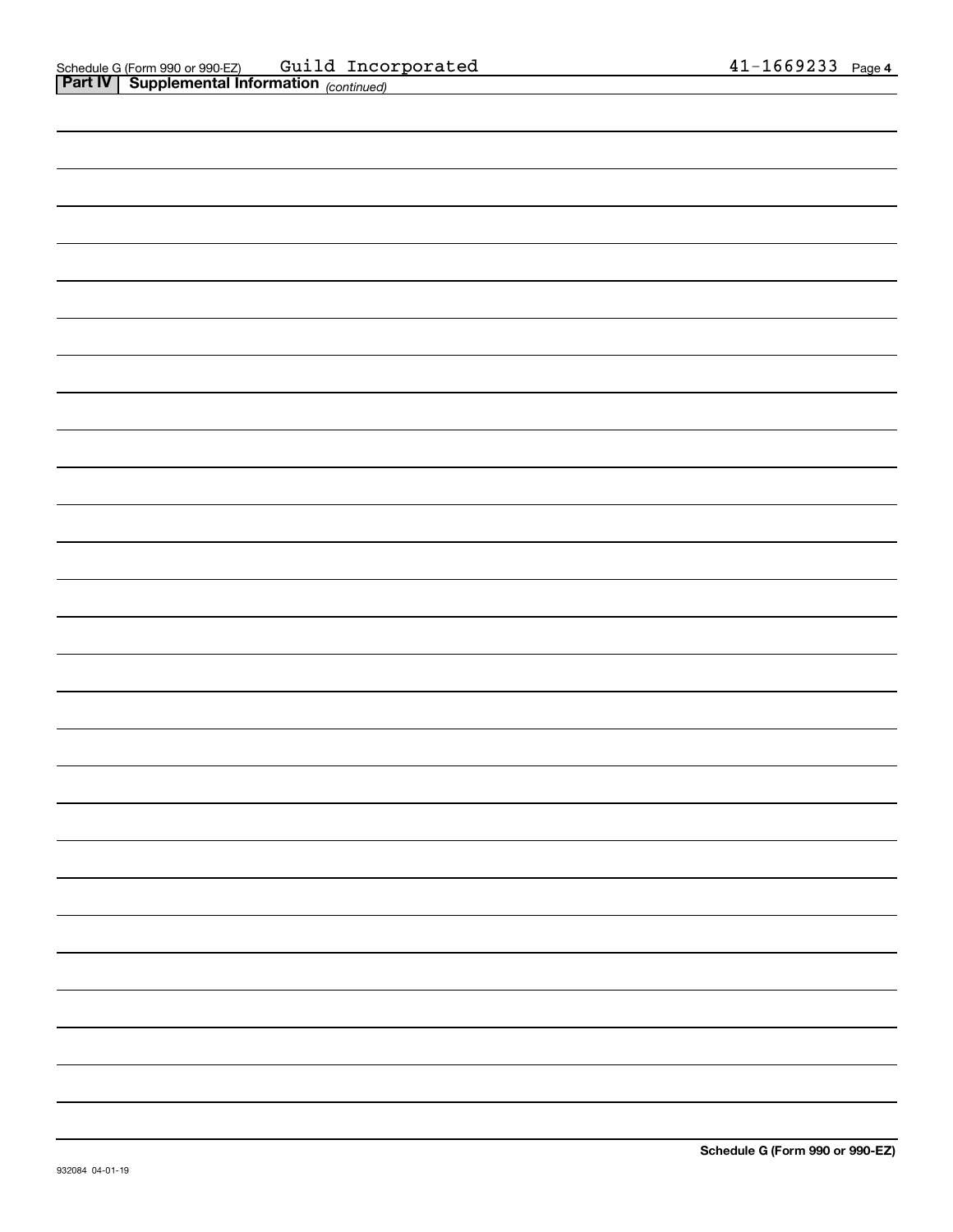| <b>SCHEDULE I</b><br>(Form 990) |                                                                                                                                                                                                                                                                                           |           | <b>Grants and Other Assistance to Organizations,</b> |                             |                                         |                                                                |                                          | OMB No. 1545-0047                                   |  |  |
|---------------------------------|-------------------------------------------------------------------------------------------------------------------------------------------------------------------------------------------------------------------------------------------------------------------------------------------|-----------|------------------------------------------------------|-----------------------------|-----------------------------------------|----------------------------------------------------------------|------------------------------------------|-----------------------------------------------------|--|--|
|                                 |                                                                                                                                                                                                                                                                                           |           | Governments, and Individuals in the United States    |                             |                                         |                                                                |                                          | 2019                                                |  |  |
| Department of the Treasury      | Complete if the organization answered "Yes" on Form 990, Part IV, line 21 or 22.<br>Attach to Form 990.<br><b>Open to Public</b>                                                                                                                                                          |           |                                                      |                             |                                         |                                                                |                                          |                                                     |  |  |
| Internal Revenue Service        | Go to www.irs.gov/Form990 for the latest information.                                                                                                                                                                                                                                     |           |                                                      |                             |                                         |                                                                |                                          |                                                     |  |  |
| Name of the organization        | Guild Incorporated                                                                                                                                                                                                                                                                        |           |                                                      |                             |                                         |                                                                |                                          | <b>Employer identification number</b><br>41-1669233 |  |  |
| Part I                          | <b>General Information on Grants and Assistance</b>                                                                                                                                                                                                                                       |           |                                                      |                             |                                         |                                                                |                                          |                                                     |  |  |
| 1.<br>$\mathbf{2}$              | Does the organization maintain records to substantiate the amount of the grants or assistance, the grantees' eligibility for the grants or assistance, and the selection<br>Describe in Part IV the organization's procedures for monitoring the use of grant funds in the United States. |           |                                                      |                             |                                         |                                                                |                                          | $\boxed{\text{X}}$ Yes<br>  No                      |  |  |
| Part II                         | Grants and Other Assistance to Domestic Organizations and Domestic Governments. Complete if the organization answered "Yes" on Form 990, Part IV, line 21, for any                                                                                                                        |           |                                                      |                             |                                         |                                                                |                                          |                                                     |  |  |
|                                 | recipient that received more than \$5,000. Part II can be duplicated if additional space is needed.                                                                                                                                                                                       |           |                                                      |                             |                                         |                                                                |                                          |                                                     |  |  |
|                                 | 1 (a) Name and address of organization<br>or government                                                                                                                                                                                                                                   | $(b)$ EIN | (c) IRC section<br>(if applicable)                   | (d) Amount of<br>cash grant | (e) Amount of<br>non-cash<br>assistance | (f) Method of<br>valuation (book,<br>FMV, appraisal,<br>other) | (g) Description of<br>noncash assistance | (h) Purpose of grant<br>or assistance               |  |  |
|                                 |                                                                                                                                                                                                                                                                                           |           |                                                      |                             |                                         |                                                                |                                          |                                                     |  |  |
|                                 |                                                                                                                                                                                                                                                                                           |           |                                                      |                             |                                         |                                                                |                                          |                                                     |  |  |
|                                 |                                                                                                                                                                                                                                                                                           |           |                                                      |                             |                                         |                                                                |                                          |                                                     |  |  |
|                                 |                                                                                                                                                                                                                                                                                           |           |                                                      |                             |                                         |                                                                |                                          |                                                     |  |  |
|                                 |                                                                                                                                                                                                                                                                                           |           |                                                      |                             |                                         |                                                                |                                          |                                                     |  |  |
|                                 |                                                                                                                                                                                                                                                                                           |           |                                                      |                             |                                         |                                                                |                                          |                                                     |  |  |
| $\mathbf{2}$<br>3               | Enter total number of other organizations listed in the line 1 table                                                                                                                                                                                                                      |           |                                                      |                             |                                         |                                                                |                                          |                                                     |  |  |
|                                 | LHA For Paperwork Reduction Act Notice, see the Instructions for Form 990.                                                                                                                                                                                                                |           |                                                      |                             |                                         |                                                                |                                          | Schedule I (Form 990) (2019)                        |  |  |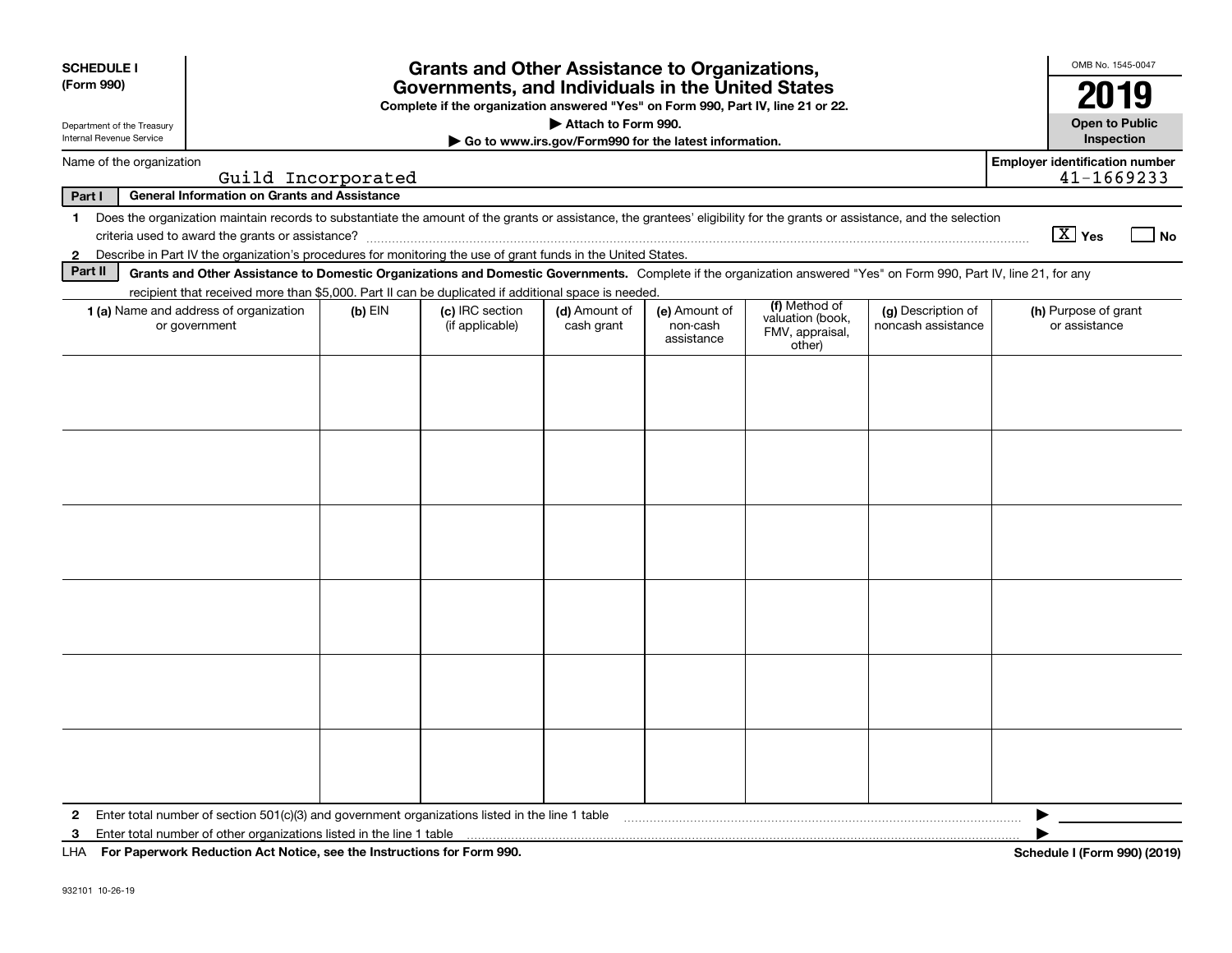**Part III | Grants and Other Assistance to Domestic Individuals. Complete if the organization answered "Yes" on Form 990, Part IV, line 22.** Part III can be duplicated if additional space is needed.

| (a) Type of grant or assistance | (b) Number of<br>recipients | (c) Amount of<br>cash grant | (d) Amount of non-<br>cash assistance | (e) Method of valuation<br>(book, FMV, appraisal, other) | (f) Description of noncash assistance |
|---------------------------------|-----------------------------|-----------------------------|---------------------------------------|----------------------------------------------------------|---------------------------------------|
|                                 |                             |                             |                                       |                                                          |                                       |
|                                 |                             |                             |                                       |                                                          | Gas, bus, and phone stored            |
| Client Assistance Funds         | 354                         | 139,530.                    |                                       | 8,672. Face Value                                        | value cards                           |
|                                 |                             |                             |                                       |                                                          |                                       |
|                                 |                             |                             |                                       |                                                          |                                       |
| Client Rent Assistance          | 296                         | 1,745,261.                  | $\mathfrak{o}$ .                      |                                                          |                                       |
|                                 |                             |                             |                                       |                                                          |                                       |
|                                 |                             |                             |                                       |                                                          |                                       |
|                                 |                             |                             |                                       |                                                          |                                       |
|                                 |                             |                             |                                       |                                                          |                                       |
|                                 |                             |                             |                                       |                                                          |                                       |
|                                 |                             |                             |                                       |                                                          |                                       |
|                                 |                             |                             |                                       |                                                          |                                       |
|                                 |                             |                             |                                       |                                                          |                                       |
|                                 |                             |                             |                                       |                                                          |                                       |
|                                 |                             |                             |                                       |                                                          |                                       |

**Part IV** | Supplemental Information. Provide the information required in Part I, line 2; Part III, column (b); and any other additional information.<br>

Part I, Line 2:

Case managers monitor the needs of individual clients, discuss those needs

with the team and agree to request funds. The Services Director reviews and

approves the requests and submits the approval for payment.

**2**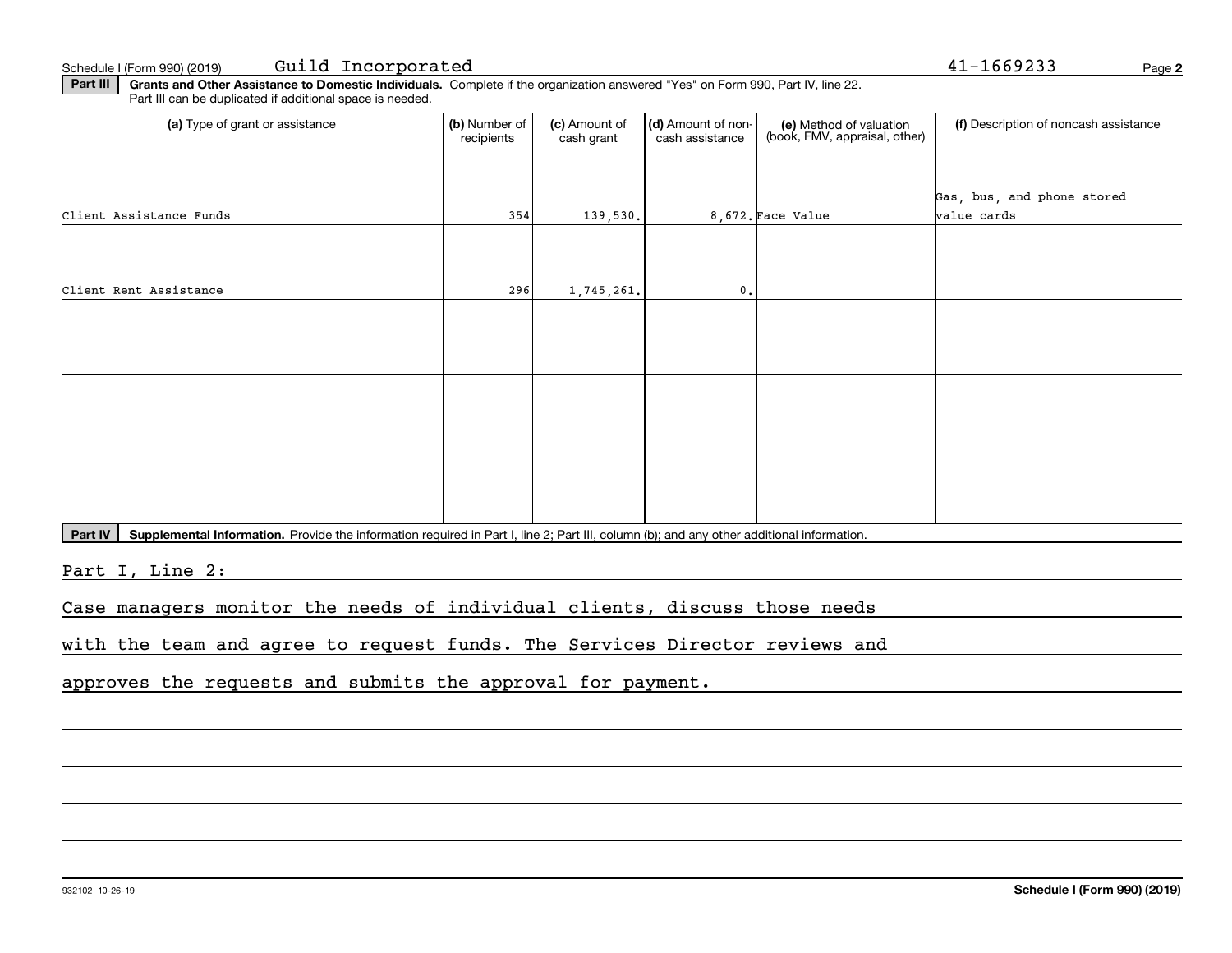|                                                                                                               | <b>SCHEDULE J</b>                                                                                          | <b>Compensation Information</b>                                                                                                                                                                                                      |                       |                                       | OMB No. 1545-0047          |      |    |  |  |
|---------------------------------------------------------------------------------------------------------------|------------------------------------------------------------------------------------------------------------|--------------------------------------------------------------------------------------------------------------------------------------------------------------------------------------------------------------------------------------|-----------------------|---------------------------------------|----------------------------|------|----|--|--|
|                                                                                                               | (Form 990)<br>For certain Officers, Directors, Trustees, Key Employees, and Highest                        |                                                                                                                                                                                                                                      |                       |                                       |                            | 2019 |    |  |  |
|                                                                                                               | <b>Compensated Employees</b><br>Complete if the organization answered "Yes" on Form 990, Part IV, line 23. |                                                                                                                                                                                                                                      |                       |                                       |                            |      |    |  |  |
|                                                                                                               | Department of the Treasury                                                                                 |                                                                                                                                                                                                                                      | <b>Open to Public</b> |                                       |                            |      |    |  |  |
|                                                                                                               | Internal Revenue Service                                                                                   | Attach to Form 990.<br>Go to www.irs.gov/Form990 for instructions and the latest information.                                                                                                                                        |                       |                                       | Inspection                 |      |    |  |  |
|                                                                                                               | Name of the organization                                                                                   |                                                                                                                                                                                                                                      |                       | <b>Employer identification number</b> |                            |      |    |  |  |
|                                                                                                               |                                                                                                            | Guild Incorporated                                                                                                                                                                                                                   |                       |                                       | 41-1669233                 |      |    |  |  |
|                                                                                                               | Part I                                                                                                     | <b>Questions Regarding Compensation</b>                                                                                                                                                                                              |                       |                                       |                            |      |    |  |  |
|                                                                                                               |                                                                                                            |                                                                                                                                                                                                                                      |                       |                                       |                            | Yes  | No |  |  |
|                                                                                                               |                                                                                                            | 1a Check the appropriate box(es) if the organization provided any of the following to or for a person listed on Form 990,                                                                                                            |                       |                                       |                            |      |    |  |  |
|                                                                                                               |                                                                                                            | Part VII, Section A, line 1a. Complete Part III to provide any relevant information regarding these items.                                                                                                                           |                       |                                       |                            |      |    |  |  |
|                                                                                                               | First-class or charter travel                                                                              | Housing allowance or residence for personal use                                                                                                                                                                                      |                       |                                       |                            |      |    |  |  |
|                                                                                                               | Travel for companions                                                                                      | Payments for business use of personal residence                                                                                                                                                                                      |                       |                                       |                            |      |    |  |  |
|                                                                                                               |                                                                                                            | Tax indemnification and gross-up payments<br>Health or social club dues or initiation fees                                                                                                                                           |                       |                                       |                            |      |    |  |  |
|                                                                                                               |                                                                                                            | Discretionary spending account<br>Personal services (such as maid, chauffeur, chef)                                                                                                                                                  |                       |                                       |                            |      |    |  |  |
|                                                                                                               |                                                                                                            |                                                                                                                                                                                                                                      |                       |                                       |                            |      |    |  |  |
|                                                                                                               |                                                                                                            | <b>b</b> If any of the boxes on line 1a are checked, did the organization follow a written policy regarding payment or                                                                                                               |                       |                                       |                            |      |    |  |  |
|                                                                                                               |                                                                                                            |                                                                                                                                                                                                                                      |                       |                                       | 1b                         |      |    |  |  |
| 2                                                                                                             |                                                                                                            | Did the organization require substantiation prior to reimbursing or allowing expenses incurred by all directors,                                                                                                                     |                       |                                       | $\mathbf{2}$               |      |    |  |  |
|                                                                                                               |                                                                                                            |                                                                                                                                                                                                                                      |                       |                                       |                            |      |    |  |  |
| З                                                                                                             |                                                                                                            | Indicate which, if any, of the following the organization used to establish the compensation of the organization's                                                                                                                   |                       |                                       |                            |      |    |  |  |
|                                                                                                               |                                                                                                            | CEO/Executive Director. Check all that apply. Do not check any boxes for methods used by a related organization to                                                                                                                   |                       |                                       |                            |      |    |  |  |
|                                                                                                               |                                                                                                            | establish compensation of the CEO/Executive Director, but explain in Part III.                                                                                                                                                       |                       |                                       |                            |      |    |  |  |
|                                                                                                               | Compensation committee                                                                                     | Written employment contract                                                                                                                                                                                                          |                       |                                       |                            |      |    |  |  |
|                                                                                                               |                                                                                                            | Compensation survey or study<br>Independent compensation consultant                                                                                                                                                                  |                       |                                       |                            |      |    |  |  |
|                                                                                                               |                                                                                                            | $\boxed{\textbf{X}}$ Approval by the board or compensation committee<br>Form 990 of other organizations                                                                                                                              |                       |                                       |                            |      |    |  |  |
|                                                                                                               |                                                                                                            |                                                                                                                                                                                                                                      |                       |                                       |                            |      |    |  |  |
| 4                                                                                                             |                                                                                                            | During the year, did any person listed on Form 990, Part VII, Section A, line 1a, with respect to the filing                                                                                                                         |                       |                                       |                            |      |    |  |  |
|                                                                                                               | organization or a related organization:                                                                    |                                                                                                                                                                                                                                      |                       |                                       |                            |      |    |  |  |
| а                                                                                                             |                                                                                                            | Receive a severance payment or change-of-control payment?                                                                                                                                                                            |                       |                                       | 4a                         |      | х  |  |  |
| b                                                                                                             |                                                                                                            |                                                                                                                                                                                                                                      |                       |                                       | 4b                         |      | X  |  |  |
| c                                                                                                             |                                                                                                            |                                                                                                                                                                                                                                      |                       |                                       | 4с                         |      | х  |  |  |
| If "Yes" to any of lines 4a-c, list the persons and provide the applicable amounts for each item in Part III. |                                                                                                            |                                                                                                                                                                                                                                      |                       |                                       |                            |      |    |  |  |
|                                                                                                               |                                                                                                            |                                                                                                                                                                                                                                      |                       |                                       |                            |      |    |  |  |
|                                                                                                               |                                                                                                            | Only section 501(c)(3), 501(c)(4), and 501(c)(29) organizations must complete lines 5-9.                                                                                                                                             |                       |                                       |                            |      |    |  |  |
|                                                                                                               |                                                                                                            | For persons listed on Form 990, Part VII, Section A, line 1a, did the organization pay or accrue any compensation                                                                                                                    |                       |                                       |                            |      |    |  |  |
|                                                                                                               | contingent on the revenues of:                                                                             |                                                                                                                                                                                                                                      |                       |                                       |                            |      |    |  |  |
|                                                                                                               |                                                                                                            | a The organization? <b>Constitution</b> and the organization?                                                                                                                                                                        |                       |                                       | 5а                         |      | х  |  |  |
|                                                                                                               |                                                                                                            |                                                                                                                                                                                                                                      |                       |                                       | 5b                         |      | х  |  |  |
|                                                                                                               |                                                                                                            | If "Yes" on line 5a or 5b, describe in Part III.                                                                                                                                                                                     |                       |                                       |                            |      |    |  |  |
| 6.                                                                                                            |                                                                                                            | For persons listed on Form 990, Part VII, Section A, line 1a, did the organization pay or accrue any compensation                                                                                                                    |                       |                                       |                            |      |    |  |  |
|                                                                                                               | contingent on the net earnings of:                                                                         |                                                                                                                                                                                                                                      |                       |                                       |                            |      |    |  |  |
| a                                                                                                             |                                                                                                            | The organization? <b>With the contract of the contract of the contract of the contract of the contract of the contract of the contract of the contract of the contract of the contract of the contract of the contract of the co</b> |                       |                                       | 6a                         |      | х  |  |  |
|                                                                                                               |                                                                                                            |                                                                                                                                                                                                                                      |                       |                                       | 6b                         |      | х  |  |  |
|                                                                                                               |                                                                                                            | If "Yes" on line 6a or 6b, describe in Part III.                                                                                                                                                                                     |                       |                                       |                            |      |    |  |  |
|                                                                                                               |                                                                                                            | 7 For persons listed on Form 990, Part VII, Section A, line 1a, did the organization provide any nonfixed payments                                                                                                                   |                       |                                       |                            |      |    |  |  |
|                                                                                                               |                                                                                                            |                                                                                                                                                                                                                                      |                       |                                       | $\overline{7}$             | X    |    |  |  |
| 8                                                                                                             |                                                                                                            | Were any amounts reported on Form 990, Part VII, paid or accrued pursuant to a contract that was subject to the                                                                                                                      |                       |                                       |                            |      |    |  |  |
|                                                                                                               |                                                                                                            | initial contract exception described in Regulations section 53.4958-4(a)(3)? If "Yes," describe in Part III                                                                                                                          |                       |                                       | 8                          |      | х  |  |  |
| 9                                                                                                             |                                                                                                            | If "Yes" on line 8, did the organization also follow the rebuttable presumption procedure described in                                                                                                                               |                       |                                       |                            |      |    |  |  |
|                                                                                                               |                                                                                                            |                                                                                                                                                                                                                                      |                       |                                       | 9                          |      |    |  |  |
|                                                                                                               |                                                                                                            | LHA For Paperwork Reduction Act Notice, see the Instructions for Form 990.                                                                                                                                                           |                       |                                       | Schedule J (Form 990) 2019 |      |    |  |  |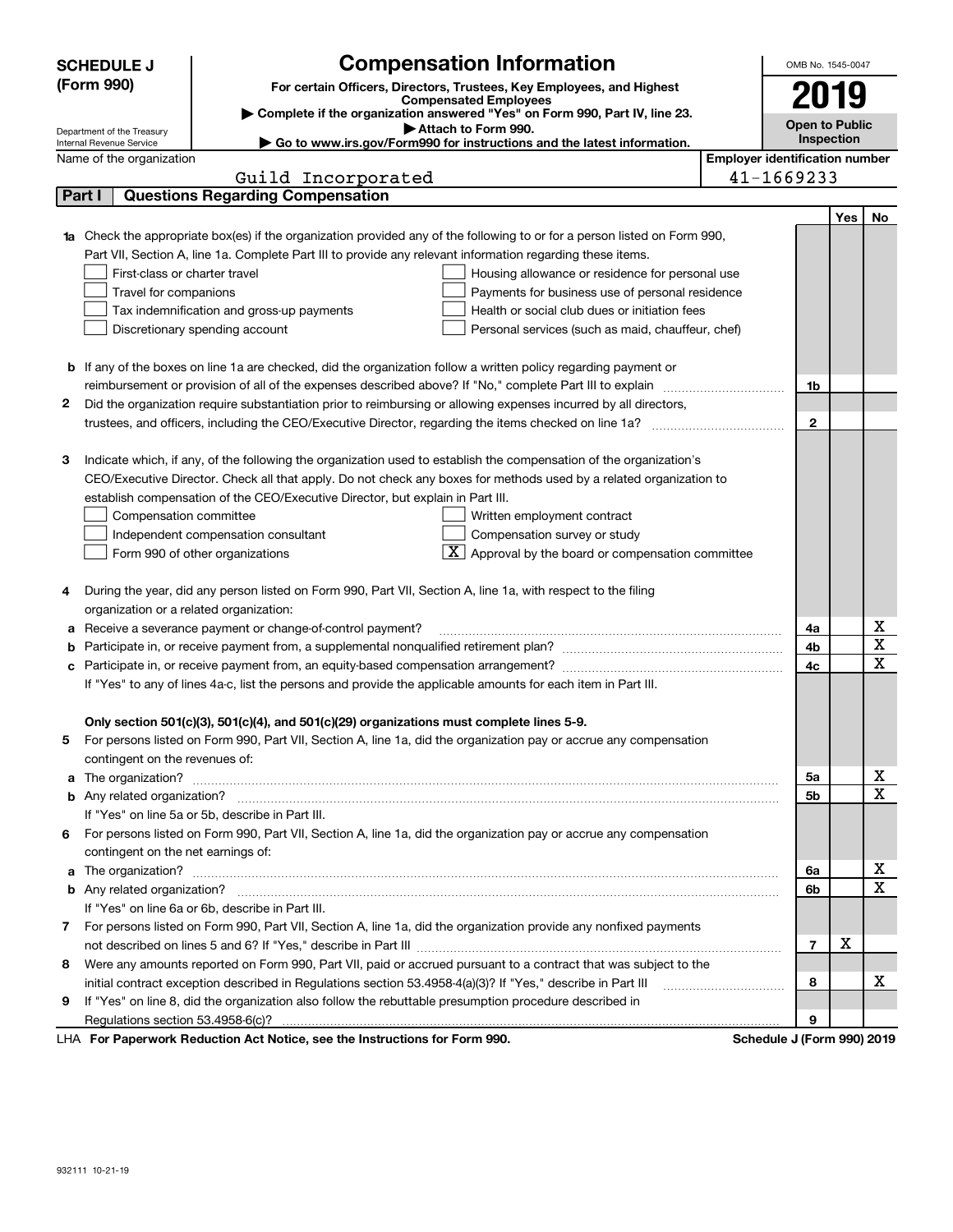#### 41-1669233

**2**

# **Part II Officers, Directors, Trustees, Key Employees, and Highest Compensated Employees.**  Schedule J (Form 990) 2019 Page Use duplicate copies if additional space is needed.

For each individual whose compensation must be reported on Schedule J, report compensation from the organization on row (i) and from related organizations, described in the instructions, on row (ii). Do not list any individuals that aren't listed on Form 990, Part VII.

**Note:**  The sum of columns (B)(i)-(iii) for each listed individual must equal the total amount of Form 990, Part VII, Section A, line 1a, applicable column (D) and (E) amounts for that individual.

| (A) Name and Title      |             |                          | (B) Breakdown of W-2 and/or 1099-MISC compensation |                                           | (C) Retirement and<br>other deferred | (D) Nontaxable<br>benefits | (E) Total of columns<br>$(B)(i)-(D)$ | (F) Compensation<br>in column (B)         |
|-------------------------|-------------|--------------------------|----------------------------------------------------|-------------------------------------------|--------------------------------------|----------------------------|--------------------------------------|-------------------------------------------|
|                         |             | (i) Base<br>compensation | (ii) Bonus &<br>incentive<br>compensation          | (iii) Other<br>reportable<br>compensation | compensation                         |                            |                                      | reported as deferred<br>on prior Form 990 |
| (1) John Vuchetich      | (i)         | 236, 133.                | 3,065.                                             | $\overline{0}$ .                          | 5,705.                               | 12, 297.                   | 257, 200.                            | 0.                                        |
| Psychiatrist            | (ii)        | $\overline{0}$ .         | $\overline{0}$ .                                   | $\overline{0}$ .                          | $\overline{0}$ .                     | $\overline{0}$ .           | $\overline{0}$ .                     | $\overline{\mathbf{0}}$ .                 |
| (2) Julie Bluhm         | (i)         | 143,582.                 | 10,000.                                            | $\overline{0}$ .                          | 10,014.                              | 7,212.                     | 170,808.                             | $\overline{\mathbf{0}}$ .                 |
| Chief Executive Officer | (ii)        | 0.                       | $\overline{0}$ .                                   | $\overline{0}$ .                          | $\overline{0}$ .                     | 0.                         | $\overline{0}$ .                     | $\overline{0}$ .                          |
|                         | $(\sf{i})$  |                          |                                                    |                                           |                                      |                            |                                      |                                           |
|                         | (ii)        |                          |                                                    |                                           |                                      |                            |                                      |                                           |
|                         | $(\sf{i})$  |                          |                                                    |                                           |                                      |                            |                                      |                                           |
|                         | (ii)        |                          |                                                    |                                           |                                      |                            |                                      |                                           |
|                         | $(\sf{i})$  |                          |                                                    |                                           |                                      |                            |                                      |                                           |
|                         | (ii)        |                          |                                                    |                                           |                                      |                            |                                      |                                           |
|                         | $(\sf{i})$  |                          |                                                    |                                           |                                      |                            |                                      |                                           |
|                         | (ii)        |                          |                                                    |                                           |                                      |                            |                                      |                                           |
|                         | $(\sf{i})$  |                          |                                                    |                                           |                                      |                            |                                      |                                           |
|                         | (ii)        |                          |                                                    |                                           |                                      |                            |                                      |                                           |
|                         | $(\sf{i})$  |                          |                                                    |                                           |                                      |                            |                                      |                                           |
|                         | (ii)        |                          |                                                    |                                           |                                      |                            |                                      |                                           |
|                         | $(\sf{i})$  |                          |                                                    |                                           |                                      |                            |                                      |                                           |
|                         | (ii)        |                          |                                                    |                                           |                                      |                            |                                      |                                           |
|                         | (i)         |                          |                                                    |                                           |                                      |                            |                                      |                                           |
|                         | (ii)<br>(i) |                          |                                                    |                                           |                                      |                            |                                      |                                           |
|                         | (ii)        |                          |                                                    |                                           |                                      |                            |                                      |                                           |
|                         | (i)         |                          |                                                    |                                           |                                      |                            |                                      |                                           |
|                         | (ii)        |                          |                                                    |                                           |                                      |                            |                                      |                                           |
|                         | (i)         |                          |                                                    |                                           |                                      |                            |                                      |                                           |
|                         | (ii)        |                          |                                                    |                                           |                                      |                            |                                      |                                           |
|                         | $(\sf{i})$  |                          |                                                    |                                           |                                      |                            |                                      |                                           |
|                         | (ii)        |                          |                                                    |                                           |                                      |                            |                                      |                                           |
|                         | $(\sf{i})$  |                          |                                                    |                                           |                                      |                            |                                      |                                           |
|                         | (ii)        |                          |                                                    |                                           |                                      |                            |                                      |                                           |
|                         | $(\sf{i})$  |                          |                                                    |                                           |                                      |                            |                                      |                                           |
|                         | (ii)        |                          |                                                    |                                           |                                      |                            |                                      |                                           |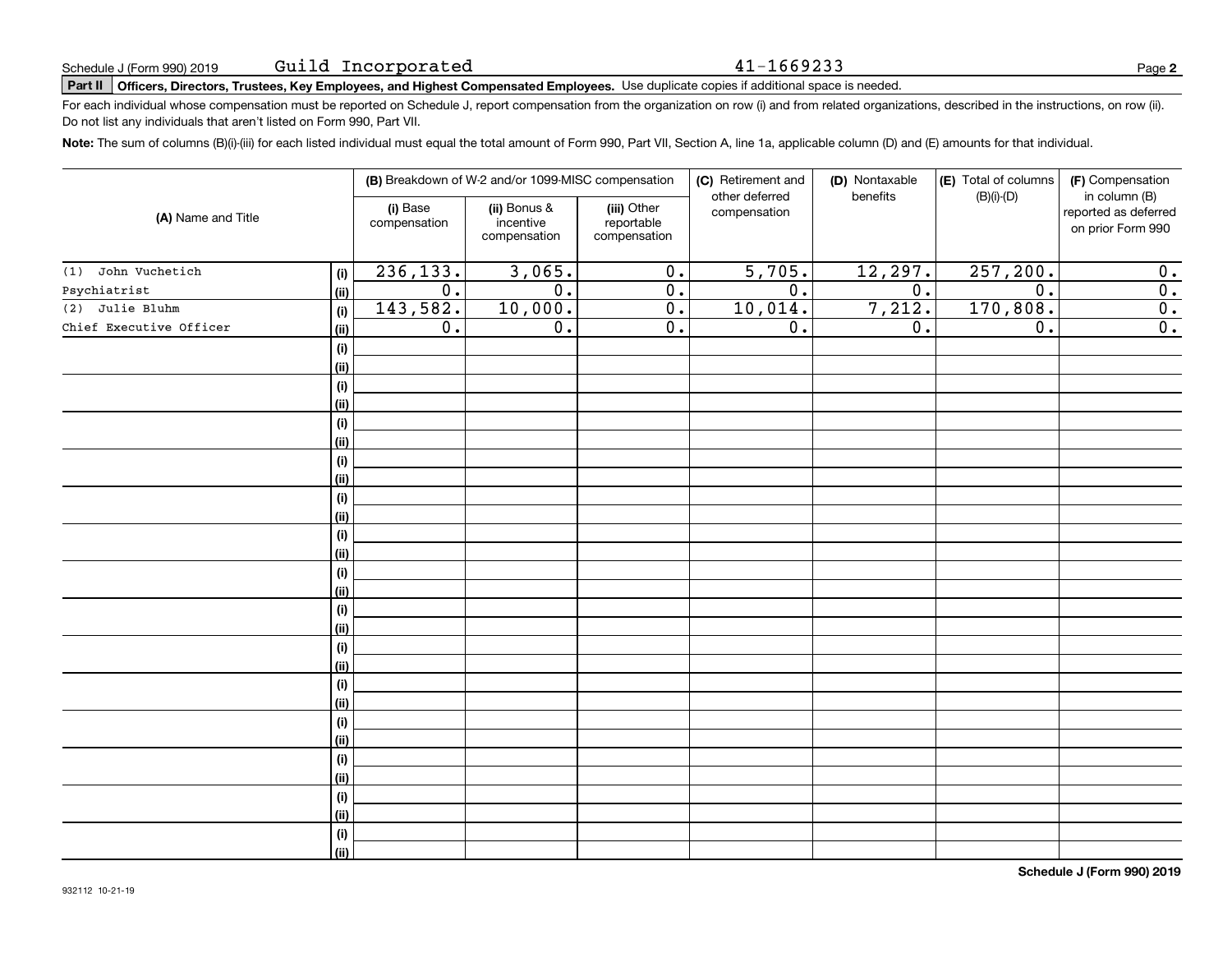#### **Part III Supplemental Information**

Schedule J (Form 990) 2019 Guild Incorporated 41-1669233<br>
Part III Supplemental Information<br>
Provide the information, explanation, or descriptions required for Part I, lines 1a, 1b, 3, 4a, 4b, 4c, 5a, 5b, 6a, 6b, 7, and 8,

#### Part I, Line 7:

The Psychiatrist, Chief Executive Officer, Development Director, Chief

Operating Officer, Chief Clinical Officer, and Finance Director received

performance bonuses during 2019. The decision to award the bonuses and the

amount of the bonuses was determined by the Board of Directors.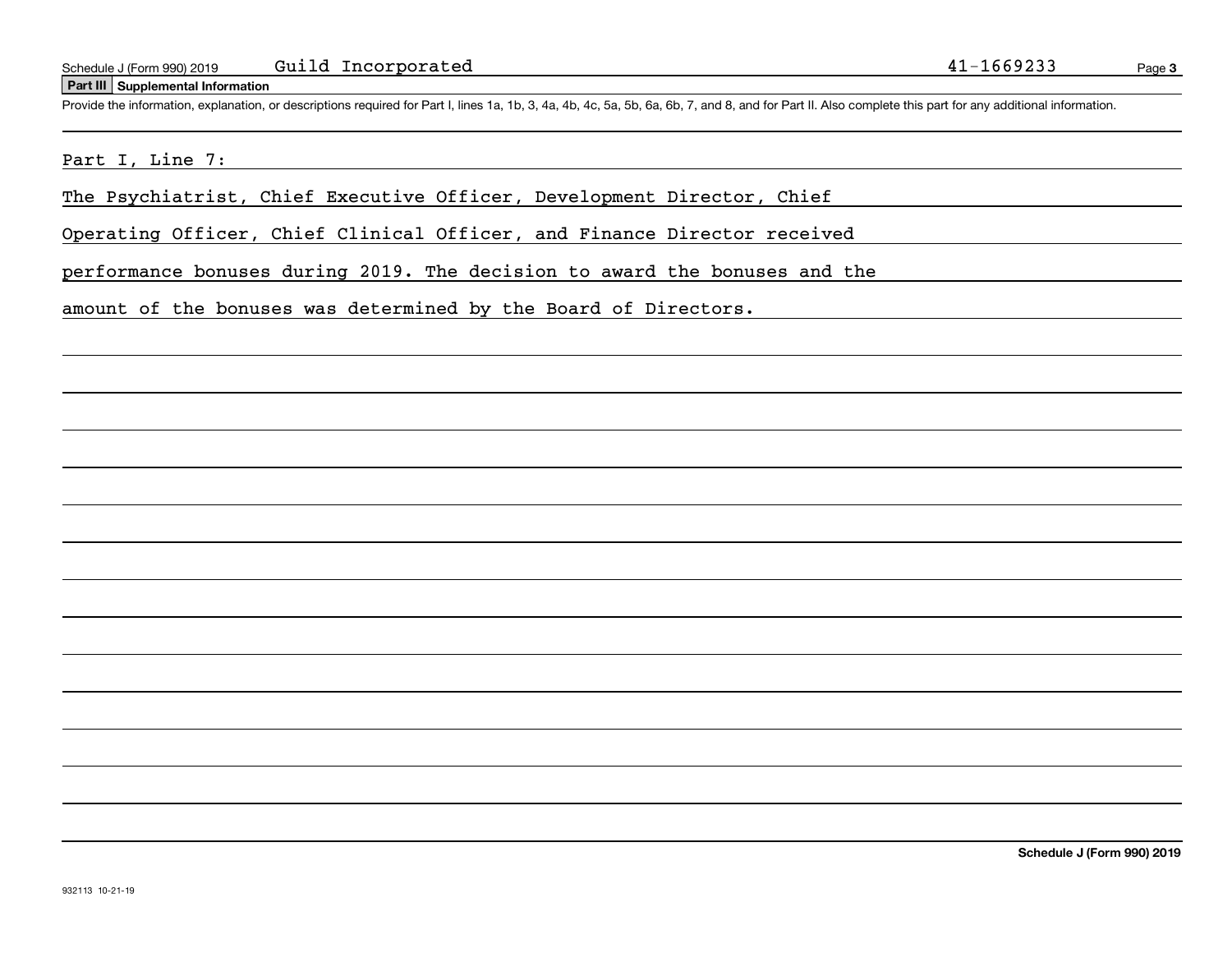#### **SCHEDULE M (Form 990)**

# **Noncash Contributions**

OMB No. 1545-0047

| Department of the Treasury      |
|---------------------------------|
| <b>Internal Revenue Service</b> |

**Complete if the organizations answered "Yes" on Form 990, Part IV, lines 29 or 30.** <sup>J</sup>**2019 Attach to Form 990.** J

**Open to Public Inspection**

|  | Name of the organization |
|--|--------------------------|

| ▶ Go to www.irs.gov/Form990 for instructions and the latest information. |
|--------------------------------------------------------------------------|

| Employer identification number |
|--------------------------------|
| $41 - 1669233$                 |

|  | Guild Incorporated |
|--|--------------------|
|  |                    |

| Part I |                                                                                                                                                                           |  | <b>Types of Property</b>                |                                                |  |                        |                                                                                                                                |                                             |                             |   |                                                       |     |     |    |
|--------|---------------------------------------------------------------------------------------------------------------------------------------------------------------------------|--|-----------------------------------------|------------------------------------------------|--|------------------------|--------------------------------------------------------------------------------------------------------------------------------|---------------------------------------------|-----------------------------|---|-------------------------------------------------------|-----|-----|----|
|        |                                                                                                                                                                           |  |                                         |                                                |  | (a)                    | (b)                                                                                                                            | (c)                                         |                             |   | (d)                                                   |     |     |    |
|        |                                                                                                                                                                           |  |                                         |                                                |  | Check if<br>applicable | Number of<br>contributions or                                                                                                  | Noncash contribution<br>amounts reported on |                             |   | Method of determining<br>noncash contribution amounts |     |     |    |
|        |                                                                                                                                                                           |  |                                         |                                                |  |                        | items contributed  Form 990, Part VIII, line 1g                                                                                |                                             |                             |   |                                                       |     |     |    |
| 1      |                                                                                                                                                                           |  |                                         |                                                |  |                        |                                                                                                                                |                                             |                             |   |                                                       |     |     |    |
| 2      |                                                                                                                                                                           |  |                                         |                                                |  |                        |                                                                                                                                |                                             |                             |   |                                                       |     |     |    |
| з      |                                                                                                                                                                           |  |                                         | Art - Fractional interests                     |  |                        |                                                                                                                                |                                             |                             |   |                                                       |     |     |    |
| 4      |                                                                                                                                                                           |  |                                         | Books and publications                         |  |                        |                                                                                                                                |                                             |                             |   |                                                       |     |     |    |
| 5      |                                                                                                                                                                           |  |                                         | Clothing and household goods                   |  |                        |                                                                                                                                |                                             |                             |   |                                                       |     |     |    |
| 6      |                                                                                                                                                                           |  |                                         |                                                |  |                        |                                                                                                                                |                                             |                             |   |                                                       |     |     |    |
| 7      |                                                                                                                                                                           |  |                                         |                                                |  |                        |                                                                                                                                |                                             |                             |   |                                                       |     |     |    |
| 8      | Intellectual property                                                                                                                                                     |  |                                         |                                                |  |                        |                                                                                                                                |                                             |                             |   |                                                       |     |     |    |
| 9      |                                                                                                                                                                           |  |                                         | Securities - Publicly traded                   |  | $\mathbf x$            | 3                                                                                                                              |                                             |                             |   | 13,909. Fair Market Value                             |     |     |    |
| 10     |                                                                                                                                                                           |  |                                         | Securities - Closely held stock                |  |                        |                                                                                                                                |                                             |                             |   |                                                       |     |     |    |
| 11     |                                                                                                                                                                           |  | Securities - Partnership, LLC, or       |                                                |  |                        |                                                                                                                                |                                             |                             |   |                                                       |     |     |    |
|        | trust interests                                                                                                                                                           |  |                                         |                                                |  |                        |                                                                                                                                |                                             |                             |   |                                                       |     |     |    |
| 12     |                                                                                                                                                                           |  |                                         |                                                |  |                        |                                                                                                                                |                                             |                             |   |                                                       |     |     |    |
| 13     |                                                                                                                                                                           |  |                                         | Qualified conservation contribution -          |  |                        |                                                                                                                                |                                             |                             |   |                                                       |     |     |    |
|        | Historic structures                                                                                                                                                       |  |                                         |                                                |  |                        |                                                                                                                                |                                             |                             |   |                                                       |     |     |    |
| 14     |                                                                                                                                                                           |  |                                         | Qualified conservation contribution - Other    |  |                        |                                                                                                                                |                                             |                             |   |                                                       |     |     |    |
| 15     |                                                                                                                                                                           |  | Real estate - Residential               |                                                |  |                        |                                                                                                                                |                                             |                             |   |                                                       |     |     |    |
| 16     |                                                                                                                                                                           |  |                                         | Real estate - Commercial                       |  |                        |                                                                                                                                |                                             |                             |   |                                                       |     |     |    |
| 17     |                                                                                                                                                                           |  |                                         |                                                |  |                        |                                                                                                                                |                                             |                             |   |                                                       |     |     |    |
| 18     |                                                                                                                                                                           |  |                                         |                                                |  |                        |                                                                                                                                |                                             |                             |   |                                                       |     |     |    |
| 19     |                                                                                                                                                                           |  |                                         |                                                |  | X                      | 12,000                                                                                                                         |                                             |                             |   | 61,680. General Ledger                                |     |     |    |
| 20     |                                                                                                                                                                           |  |                                         | Drugs and medical supplies                     |  |                        |                                                                                                                                |                                             |                             |   |                                                       |     |     |    |
| 21     |                                                                                                                                                                           |  |                                         |                                                |  |                        |                                                                                                                                |                                             |                             |   |                                                       |     |     |    |
| 22     |                                                                                                                                                                           |  |                                         |                                                |  |                        |                                                                                                                                |                                             |                             |   |                                                       |     |     |    |
| 23     |                                                                                                                                                                           |  |                                         |                                                |  |                        |                                                                                                                                |                                             |                             |   |                                                       |     |     |    |
| 24     |                                                                                                                                                                           |  |                                         |                                                |  |                        |                                                                                                                                |                                             |                             |   |                                                       |     |     |    |
| 25     | Other $\blacktriangleright$                                                                                                                                               |  |                                         | (Gift Cards                                    |  | X                      | 1,000                                                                                                                          |                                             | $\overline{10}$ , 000. Cost |   |                                                       |     |     |    |
| 26     | Other                                                                                                                                                                     |  |                                         |                                                |  |                        |                                                                                                                                |                                             |                             |   |                                                       |     |     |    |
| 27     | Other                                                                                                                                                                     |  |                                         |                                                |  |                        |                                                                                                                                |                                             |                             |   |                                                       |     |     |    |
| 28     | Other                                                                                                                                                                     |  |                                         |                                                |  |                        |                                                                                                                                |                                             |                             |   |                                                       |     |     |    |
| 29     |                                                                                                                                                                           |  |                                         |                                                |  |                        | Number of Forms 8283 received by the organization during the tax year for contributions                                        |                                             |                             |   |                                                       |     |     |    |
|        |                                                                                                                                                                           |  |                                         |                                                |  |                        | for which the organization completed Form 8283, Part IV, Donee Acknowledgement                                                 |                                             | 29                          |   |                                                       |     | 0   |    |
|        |                                                                                                                                                                           |  |                                         |                                                |  |                        |                                                                                                                                |                                             |                             |   |                                                       |     | Yes | No |
|        |                                                                                                                                                                           |  |                                         |                                                |  |                        | 30a During the year, did the organization receive by contribution any property reported in Part I, lines 1 through 28, that it |                                             |                             |   |                                                       |     |     |    |
|        |                                                                                                                                                                           |  |                                         |                                                |  |                        | must hold for at least three years from the date of the initial contribution, and which isn't required to be used for          |                                             |                             |   |                                                       |     |     |    |
|        |                                                                                                                                                                           |  |                                         | exempt purposes for the entire holding period? |  |                        |                                                                                                                                |                                             |                             |   |                                                       | 30a |     | х  |
|        |                                                                                                                                                                           |  |                                         |                                                |  |                        |                                                                                                                                |                                             |                             |   |                                                       |     |     |    |
| 31     | <b>b</b> If "Yes," describe the arrangement in Part II.<br>Does the organization have a gift acceptance policy that requires the review of any nonstandard contributions? |  |                                         |                                                |  |                        |                                                                                                                                |                                             | 31                          | х |                                                       |     |     |    |
|        | 32a Does the organization hire or use third parties or related organizations to solicit, process, or sell noncash                                                         |  |                                         |                                                |  |                        |                                                                                                                                |                                             |                             |   |                                                       |     |     |    |
|        | contributions?                                                                                                                                                            |  |                                         |                                                |  |                        |                                                                                                                                |                                             |                             |   |                                                       | 32a |     | х  |
|        |                                                                                                                                                                           |  | <b>b</b> If "Yes," describe in Part II. |                                                |  |                        |                                                                                                                                |                                             |                             |   |                                                       |     |     |    |
| 33     |                                                                                                                                                                           |  |                                         |                                                |  |                        | If the organization didn't report an amount in column (c) for a type of property for which column (a) is checked,              |                                             |                             |   |                                                       |     |     |    |
|        | describe in Part II.                                                                                                                                                      |  |                                         |                                                |  |                        |                                                                                                                                |                                             |                             |   |                                                       |     |     |    |
| LHA    |                                                                                                                                                                           |  |                                         |                                                |  |                        | For Paperwork Reduction Act Notice, see the Instructions for Form 990.                                                         |                                             |                             |   | Schedule M (Form 990) 2019                            |     |     |    |
|        |                                                                                                                                                                           |  |                                         |                                                |  |                        |                                                                                                                                |                                             |                             |   |                                                       |     |     |    |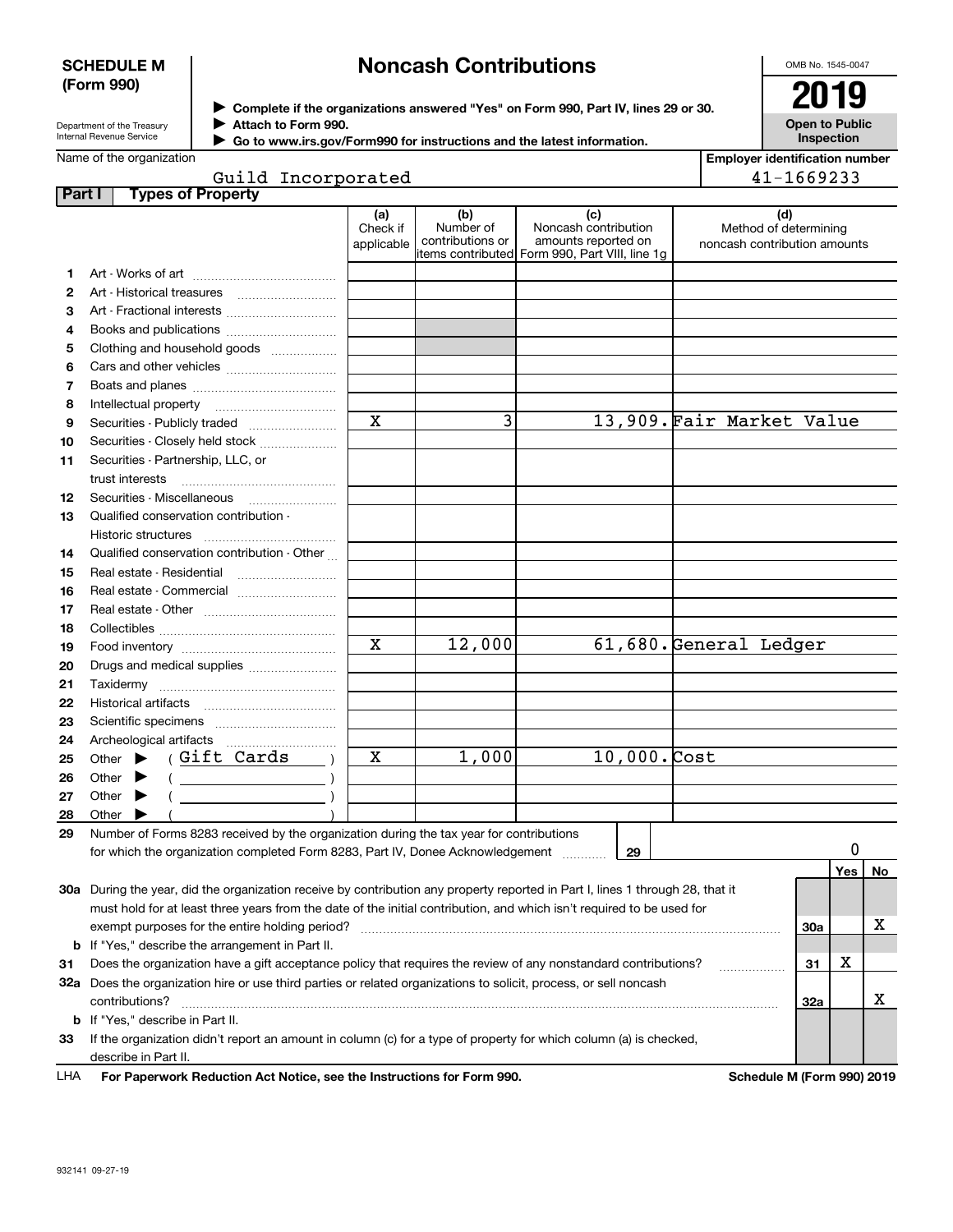| Guild Incorporated<br>Schedule M (Form 990) 2019                                                                                                                                                                                                                                                                                    | 41-1669233 | Page 2 |
|-------------------------------------------------------------------------------------------------------------------------------------------------------------------------------------------------------------------------------------------------------------------------------------------------------------------------------------|------------|--------|
| <b>Part II</b><br>Supplemental Information. Provide the information required by Part I, lines 30b, 32b, and 33, and whether the organization<br>is reporting in Part I, column (b), the number of contributions, the number of items received, or a combination of both. Also complete<br>this part for any additional information. |            |        |
| Schedule M, Part I, Column (b):                                                                                                                                                                                                                                                                                                     |            |        |
| The number reported in Column b is the number of items contributed for                                                                                                                                                                                                                                                              |            |        |
| the food inventory and gift cards. The number reported in Column b is                                                                                                                                                                                                                                                               |            |        |
| the number of contributions for the securities.                                                                                                                                                                                                                                                                                     |            |        |
|                                                                                                                                                                                                                                                                                                                                     |            |        |
|                                                                                                                                                                                                                                                                                                                                     |            |        |
|                                                                                                                                                                                                                                                                                                                                     |            |        |
|                                                                                                                                                                                                                                                                                                                                     |            |        |
|                                                                                                                                                                                                                                                                                                                                     |            |        |
|                                                                                                                                                                                                                                                                                                                                     |            |        |
|                                                                                                                                                                                                                                                                                                                                     |            |        |
|                                                                                                                                                                                                                                                                                                                                     |            |        |
|                                                                                                                                                                                                                                                                                                                                     |            |        |
|                                                                                                                                                                                                                                                                                                                                     |            |        |
|                                                                                                                                                                                                                                                                                                                                     |            |        |
|                                                                                                                                                                                                                                                                                                                                     |            |        |
|                                                                                                                                                                                                                                                                                                                                     |            |        |
|                                                                                                                                                                                                                                                                                                                                     |            |        |
|                                                                                                                                                                                                                                                                                                                                     |            |        |
|                                                                                                                                                                                                                                                                                                                                     |            |        |
|                                                                                                                                                                                                                                                                                                                                     |            |        |
|                                                                                                                                                                                                                                                                                                                                     |            |        |
|                                                                                                                                                                                                                                                                                                                                     |            |        |
|                                                                                                                                                                                                                                                                                                                                     |            |        |
|                                                                                                                                                                                                                                                                                                                                     |            |        |
|                                                                                                                                                                                                                                                                                                                                     |            |        |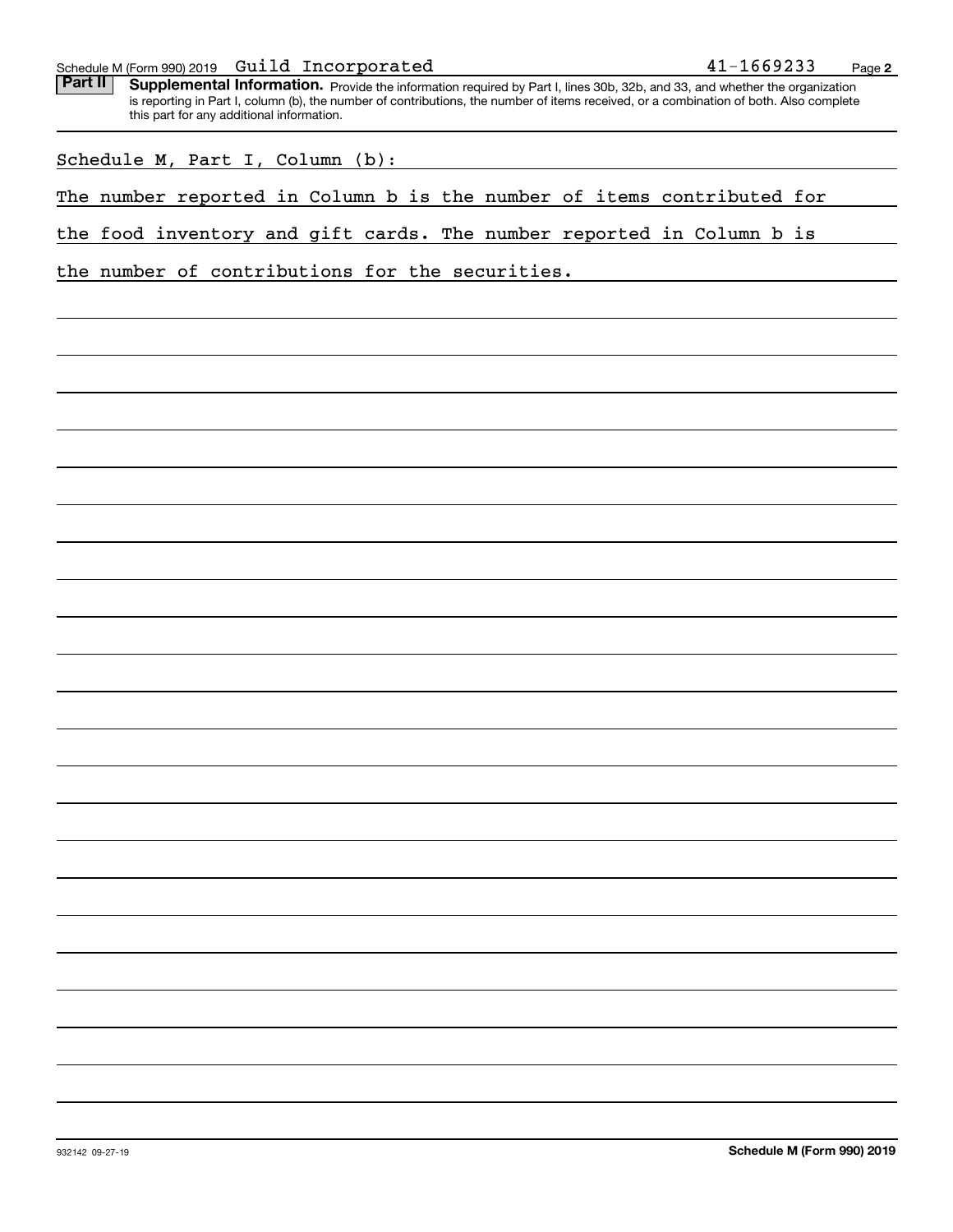**(Form 990 or 990-EZ)**

Department of the Treasury Internal Revenue Service Name of the organization

**Complete to provide information for responses to specific questions on Form 990 or 990-EZ or to provide any additional information. | Attach to Form 990 or 990-EZ. | Go to www.irs.gov/Form990 for the latest information. SCHEDULE O Supplemental Information to Form 990 or 990-EZ**

**Open to Public InspectionEmployer identification number 2019**

OMB No. 1545-0047

Guild Incorporated 141-1669233

Form 990, Part III, Line 4a, Program Service Accomplishments:

of professionals.

Guild's Community Support Center helped 159 adults develop, restore and enhance their psychiatric stability, social competencies, personal and emotional adjustment, and community living skills. The 159 individuals made 3,477 visits to the center, participating in both center-based and community-based activities.

Form 990, Part III, Line 4b, Program Service Accomplishments:

(BHH) care management services. Today Guild's BHH team is the largest

in the state providing monthly face-to-face access to underserved

Minnesotans living with a mental illness who receive Medical

Assistance. Only 2% of BHH clients experienced a psychiatric

hospitalization during 2019.

Form 990, Part III, Line 4c, Program Service Accomplishments:

including connection to various rental support opportunities -

approximately 80% of the clients obtained and/or maintained safe and

affordable housing during the year.

Street outreach services provided case management services with 90

adults, many on the Coordinated Entry high priority list and at least

50% diagnosed with a serious mental illness, towards finding housing.

Additional individuals received outreach services of various

intensities.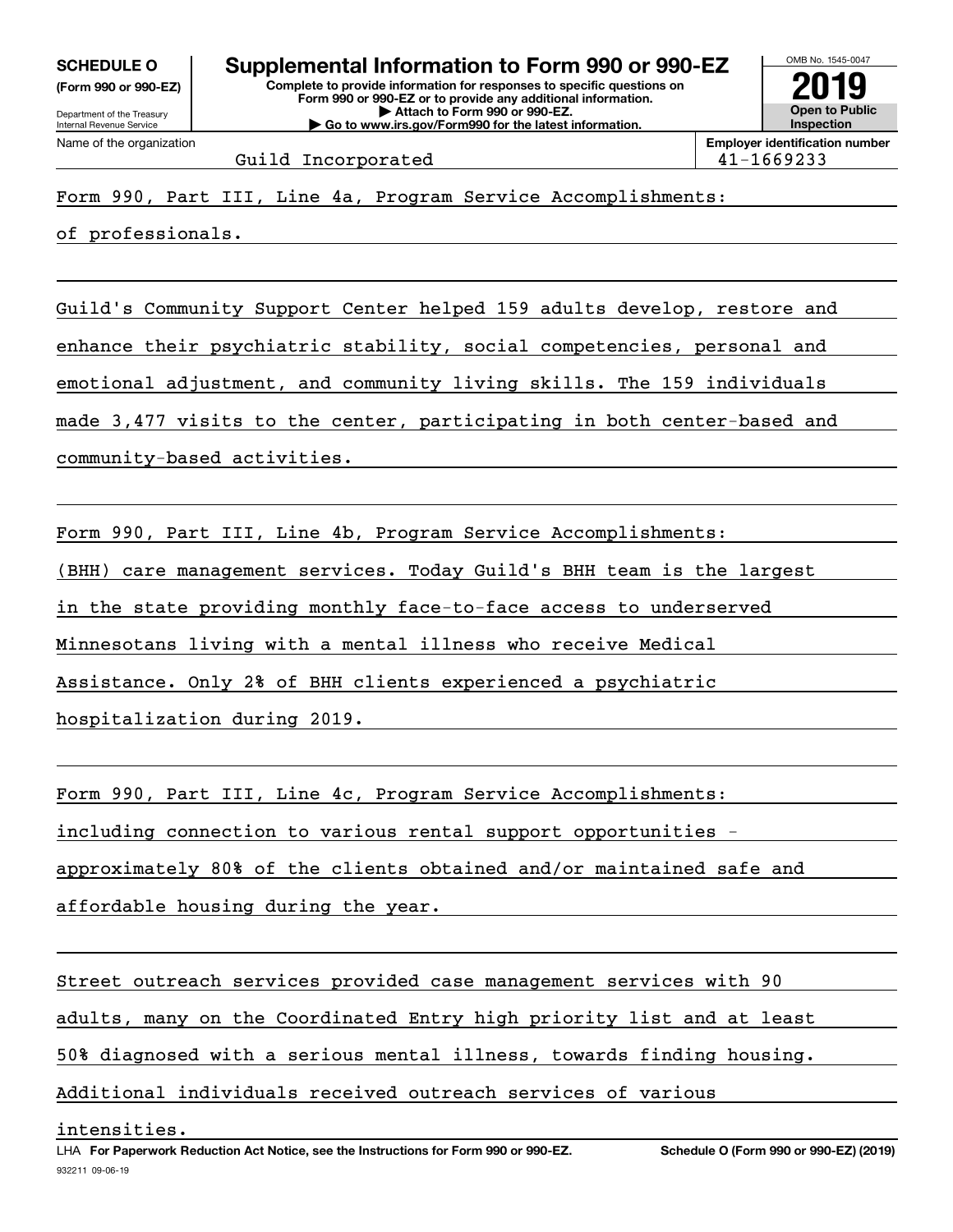| Schedule O (Form 990 or 990-EZ) (2019) | Page 2                                |
|----------------------------------------|---------------------------------------|
| Name of the organization               | <b>Employer identification number</b> |
| Guild Incorporated                     | $41 - 1669233$                        |

Supportive Employment Services used the evidence-based individual placement and support (IPS) model worked with 211 individuals with a serious mental illness. During the year 69% were placed in competitive employment or supported to maintain employment from the prior year. Nationally, only 10-15% of people living with a SMI are working. Based on placement rate, Guild's program is in the top 25% of similar programs in the nation that use the evidence-based IPS model. A team of eight Employment Specialists made 1,443 job development contacts with employers in the community.

Form 990, Part VI, Section A, line 8b:

The organization does not have a committee with the authority to act on behalf of the governing body.

Form 990, Part VI, Section B, line 11b:

The Finance Committee and full Board of Directors review the Form 990 before it is filed. Key staff and the external auditor attend the meeting to explain information and answer questions. Approval to file the Form 990 is captured in the board minutes.

Form 990, Part VI, Section B, Line 12c:

The Board of Directors and key staff complete annually a conflict of interest information form to disclose conflicting activity or declare no

conflicting activity. The Board determines whether the transaction is just

and fair and is in the best interest of the organization. The Board's

concern must be the welfare of Guild Incorporated and the advancement of

932212 09-06-19 **Schedule O (Form 990 or 990-EZ) (2019)** its purpose. When a conflicting interest arises, the interested person must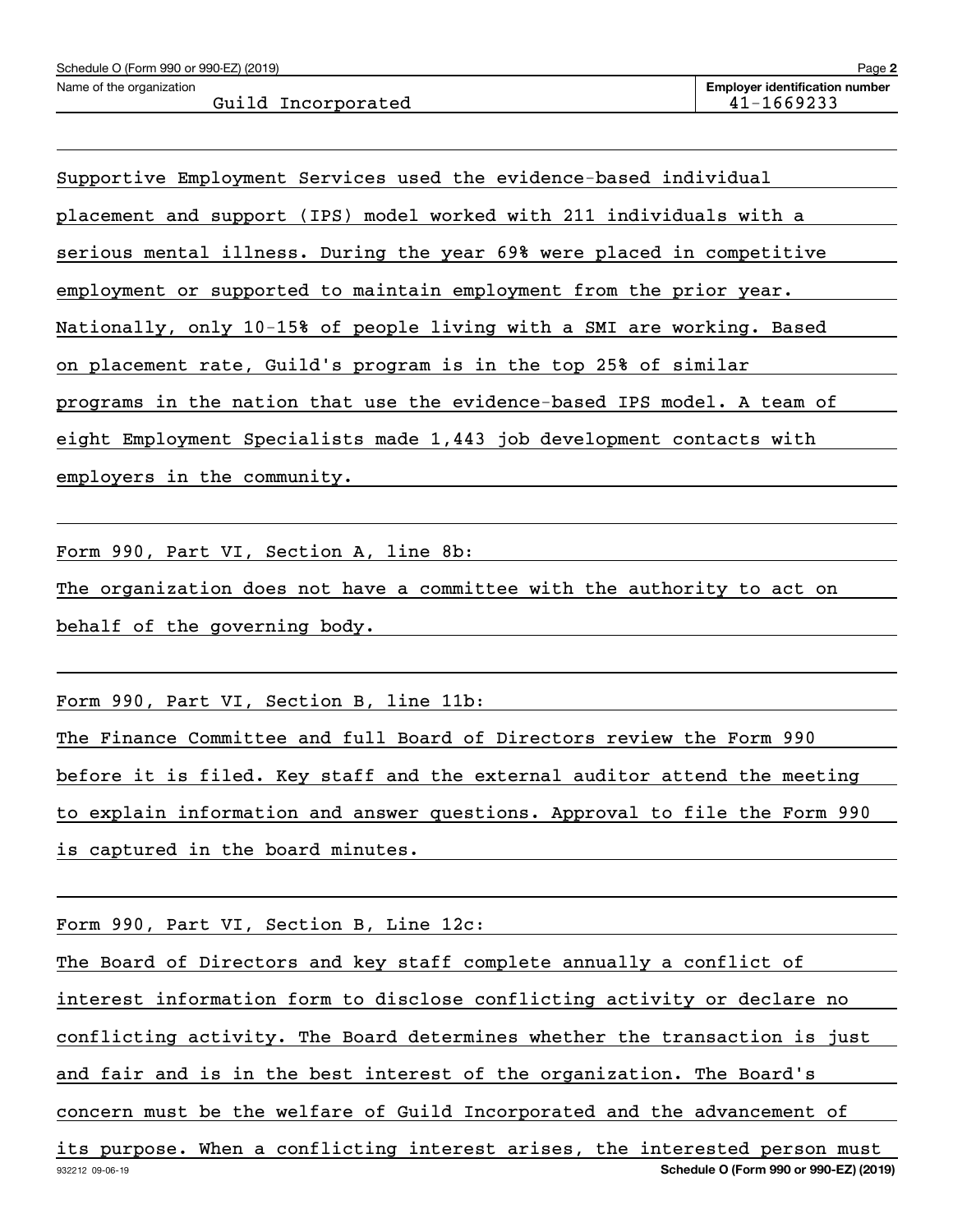| Schedule O (Form 990 or 990-EZ) (2019)                                      | Page 2                                              |  |  |
|-----------------------------------------------------------------------------|-----------------------------------------------------|--|--|
| Name of the organization<br>Guild Incorporated                              | <b>Employer identification number</b><br>41-1669233 |  |  |
| disclose the potential conflict to the appropriate party (e.g., Board Chair |                                                     |  |  |
| or CEO) and the Board of Directors must determine whether an actual         |                                                     |  |  |
| conflict exists. If a conflict is determined to exist, the interested       |                                                     |  |  |
| person may present information to the Board but cannot take part in         |                                                     |  |  |
| discussion or voting.                                                       |                                                     |  |  |

Form 990, Part VI, Section B, Line 15a:

The Board of Directors performs an evaluation and determines compensation for the CEO based on performance and salary market analysis. This review was last undertaken in December 2019.

All employees receive a performance assessment each year at the time of their anniversary date of hire or entry into a new position. This annual review focuses on both assessing and discussing performance, and on reviewing the employee's base salary with consideration for a salary

increase.

Form 990, Part VI, Section C, Line 19:

The organization does not make its governing documents, conflict of

interest policy, or financial statements available to the public.

Form 990, Part XI, line 9, Changes in Net Assets:

Change in Value of Beneficial Interest in Assets Held by

Others 130,618.